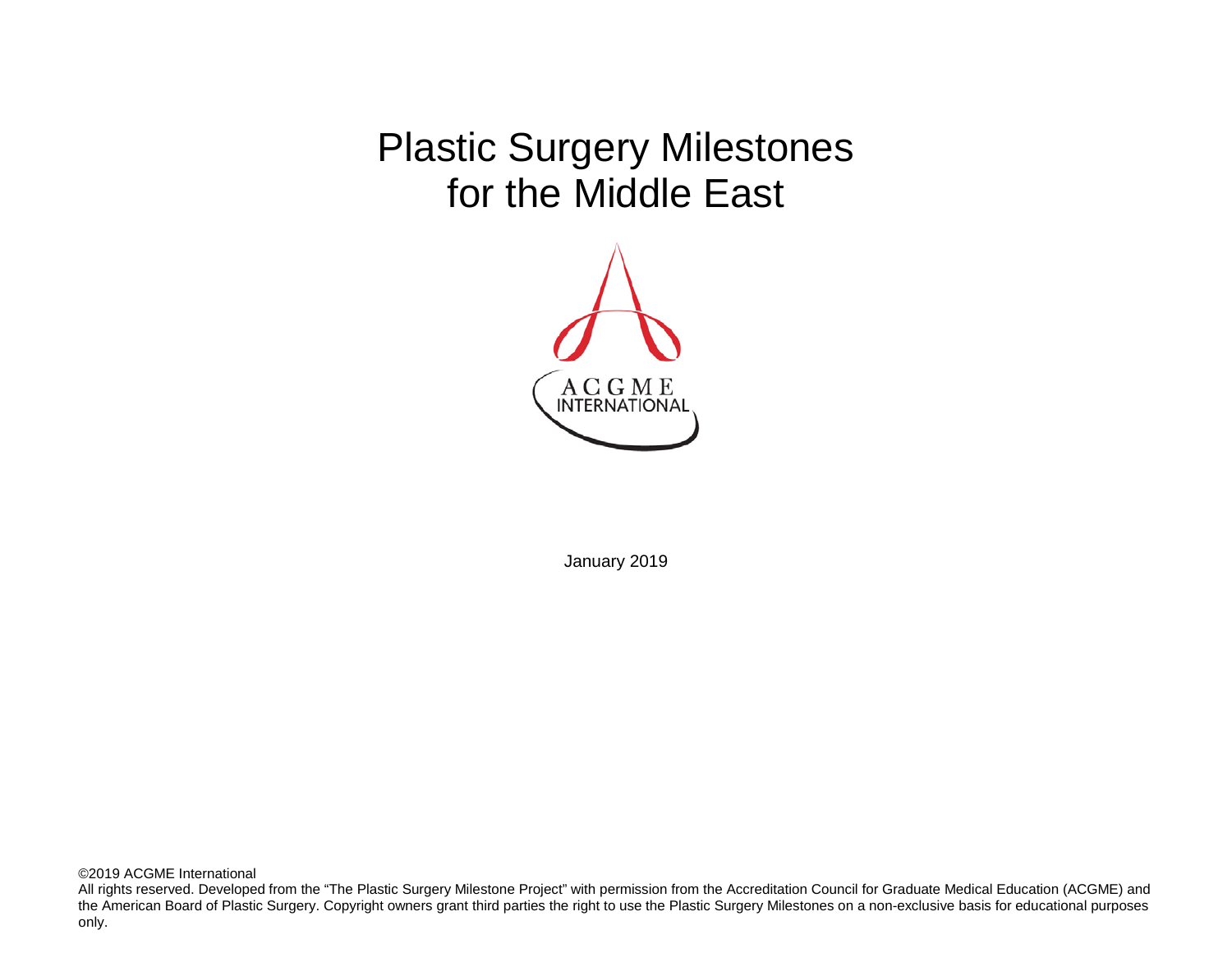The Plastic Surgery Milestones for the Middle East

The Milestones are designed only for use in evaluation of residents in the context of their participation in ACGME-I-accredited residency programs. The Milestones provide a framework for the assessment of the development of the resident in key dimensions of the elements of physician competence in a specialty. They neither represent the entirety of the dimensions of the six domains of physician competency, nor are they designed to be relevant in any other context.

All rights reserved. Developed from the "The Plastic Surgery Milestone Project" with permission from the Accreditation Council for Graduate Medical Education (ACGME) and the American Board of Plastic Surgery. Copyright owners grant third parties the right to use the Plastic Surgery Milestones on a non-exclusive basis for educational purposes only.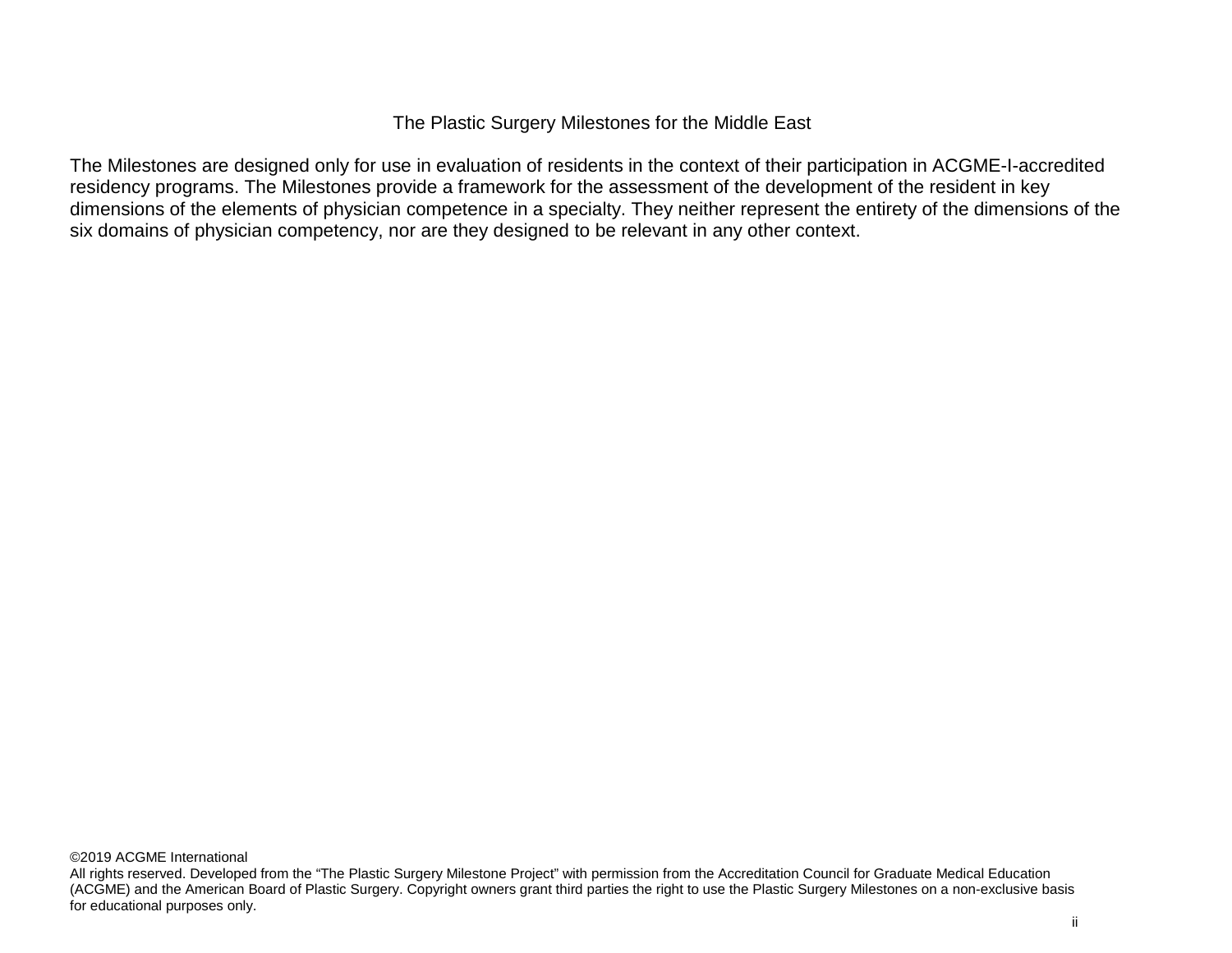# **Milestones Reporting**

This document presents milestones designed for programs to use in semi-annual review of resident performance and reporting to the ACGME-I. Milestones are knowledge, skills, attitudes, and other attributes for each of the ACGME-I competencies organized in a developmental framework from less to more advanced. They are descriptors and targets for resident performance as a learner moves from entry into their program through graduation.

For each period, review and reporting will involve selecting milestone levels that best describe each resident's current performance and attributes. Milestones are arranged in numbered levels. Tracking from "Level 1" to "Level 5" is synonymous with moving from novice to expert in the specialty. These levels do not correspond with time in the educational program. Dependent upon previous education and experience, residents may enter a program at varying points in the Milestones. Selection of a level implies that the resident substantially demonstrates the milestones in that level, as well as those in lower levels (see the diagram on page v).

Level 1: The resident demonstrates milestones expected of one who has had some education in plastic surgery.

**Level 2:** The resident is advancing and demonstrating additional milestones.

**Level 3:** The resident continues to advance and demonstrate additional milestones; the resident consistently demonstrates the majority of milestones targeted for residency.

**Level 4:** The resident has advanced so that he or she now substantially demonstrates the milestones targeted for residency. This level is designed as the graduation target.

Level 5: The resident has advanced beyond performance targets set for residency and is demonstrating "aspirational" goals, which might describe the performance of someone who has been in practice for several years. It is expected that only a few exceptional residents will reach this level.

All rights reserved. Developed from the "The Plastic Surgery Milestone Project" with permission from the Accreditation Council for Graduate Medical Education (ACGME) and the American Board of Plastic Surgery. Copyright owners grant third parties the right to use the Plastic Surgery Milestones on a non-exclusive basis for educational purposes only.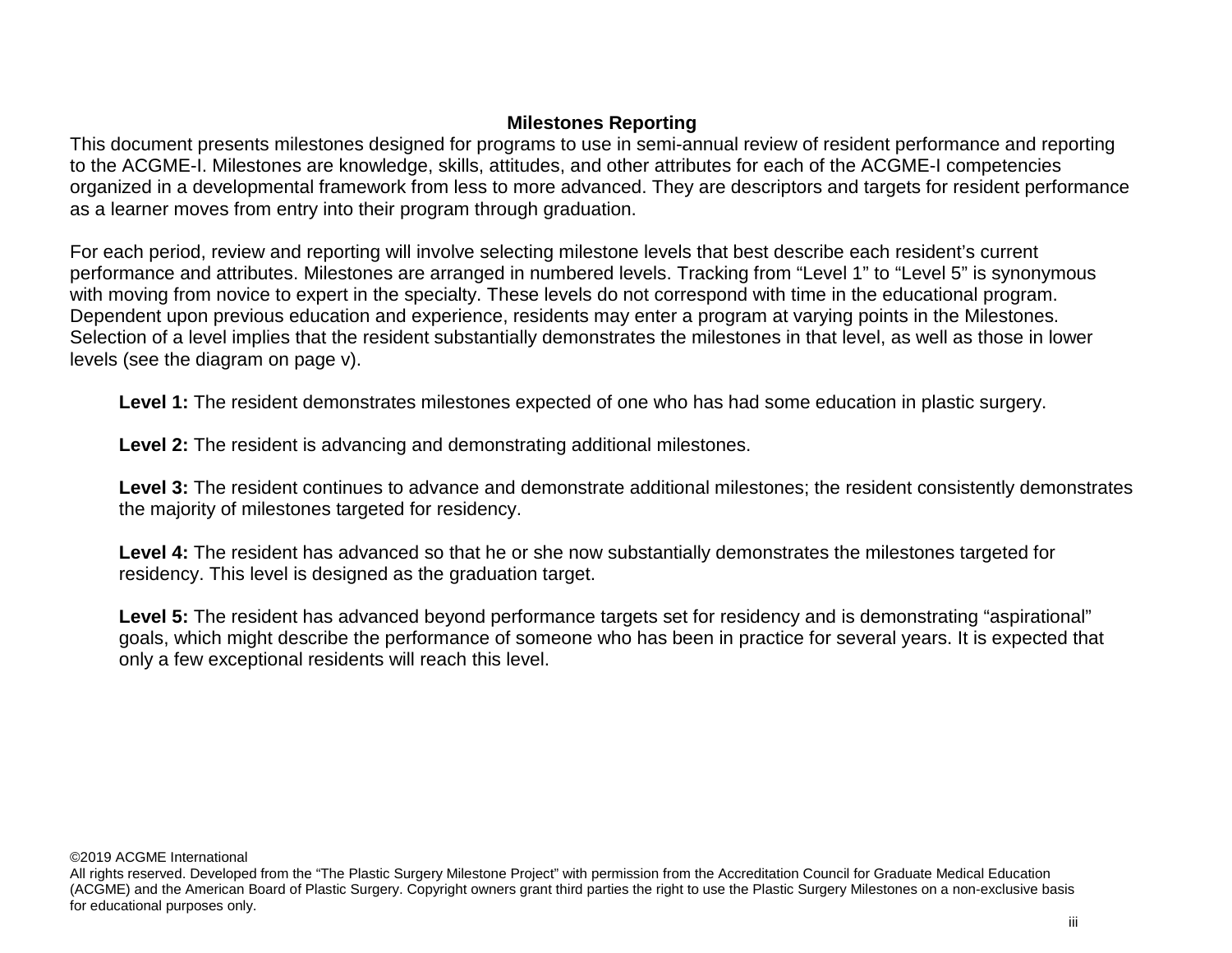# **Additional Notes**

The "Level 4" Milestones are designed as the graduation *target* and *do not* represent a graduation *requirement*. Making decisions about readiness for graduation is the purview of the program director. Study of Milestones performance data will be required before the ACGME-I and its partners will be able to determine whether milestones in the first four levels appropriately represent the developmental framework, and whether Milestone data overall are of sufficient quality to be used for high-stakes decisions.

*Answers to Frequently Asked Questions about Milestones are posted on the ACGME-I website.*

All rights reserved. Developed from the "The Plastic Surgery Milestone Project" with permission from the Accreditation Council for Graduate Medical Education (ACGME) and the American Board of Plastic Surgery. Copyright owners grant third parties the right to use the Plastic Surgery Milestones on a non-exclusive basis for educational purposes only.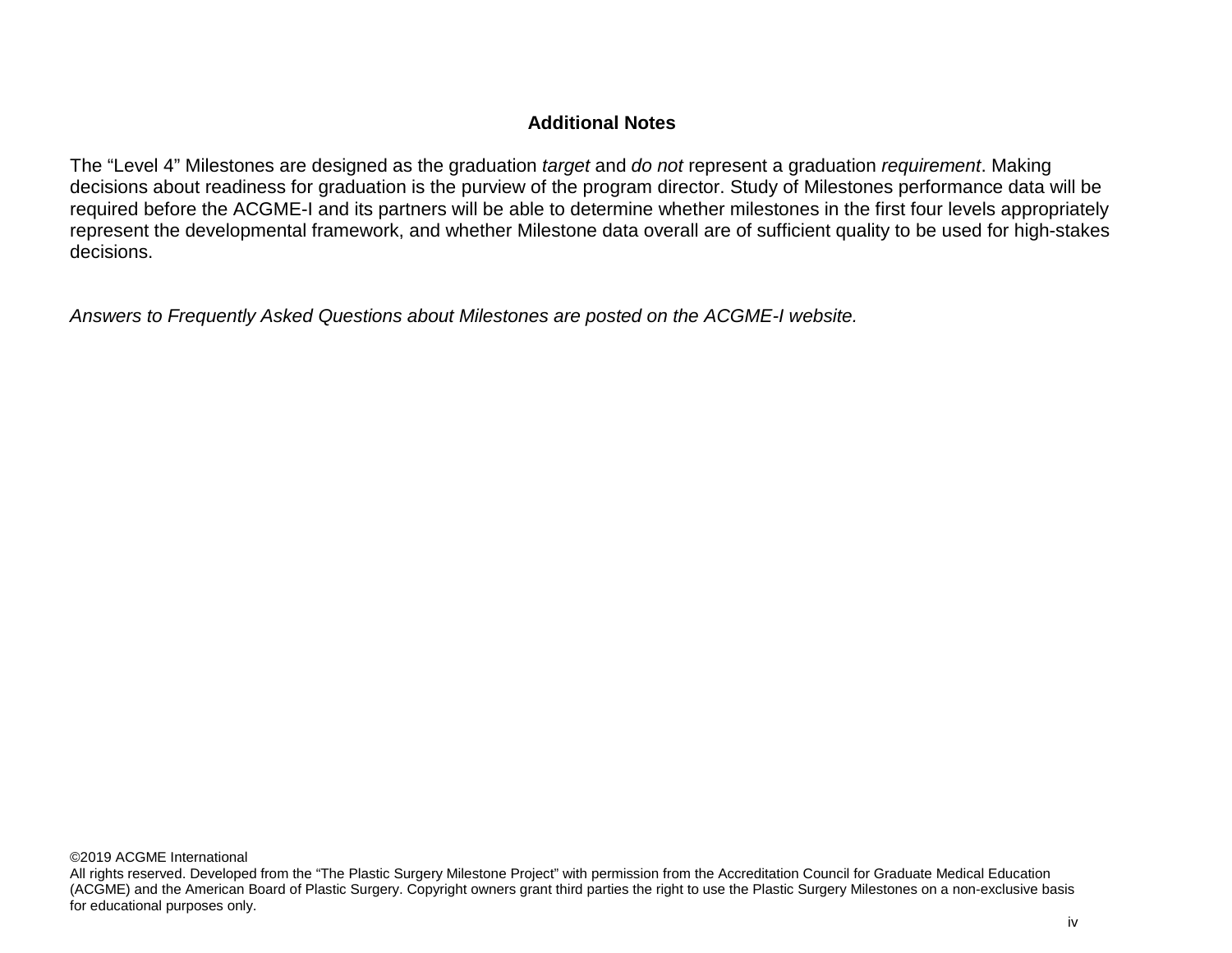The diagram below presents an example set of milestones for one sub-competency in the same format as the ACGME-I Report Worksheet. For each reporting period, a learner's performance on the milestones for each sub-competency will be indicated by selecting the level of milestones that best describes that learner's performance in relation to those milestones.

| Systems-Based Practice 1: Patient Safety and Quality Improvement                                                                                           |                                                                                                                                    |                                                                                                                                                                                                      |                                                                                                                                             |                                                                                                        |  |
|------------------------------------------------------------------------------------------------------------------------------------------------------------|------------------------------------------------------------------------------------------------------------------------------------|------------------------------------------------------------------------------------------------------------------------------------------------------------------------------------------------------|---------------------------------------------------------------------------------------------------------------------------------------------|--------------------------------------------------------------------------------------------------------|--|
| Level 1                                                                                                                                                    | Level <sub>2</sub>                                                                                                                 | Level 3                                                                                                                                                                                              | Level 4                                                                                                                                     | Level <sub>5</sub>                                                                                     |  |
| Demonstrates<br>knowledge of common<br>patient safety events                                                                                               | Identifies system<br>factors that lead to<br>patient safety events                                                                 | Participates in analysis<br>of patient safety events<br>(simulated or actual)                                                                                                                        | Conducts analysis of<br>patient safety events<br>and offers error<br>prevention strategies<br>(simulated or actual)                         | Actively engages teams<br>and processes to<br>modify systems to<br>prevent patient safety<br>events    |  |
| Demonstrates<br>knowledge of how to<br>report patient safety<br>events<br>Demonstrates                                                                     | Reports patient safety<br>events through<br>institutional reporting<br>systems (actual or<br>simulated)<br>Describes local quality | Participates in<br>disclosure of patient<br>safety events to<br>patients and families<br>(simulated or actual)<br>Participates in local                                                              | Discloses patient safety<br>events to patients and<br>families (simulated or<br>actual)<br>Demonstrates the skills<br>required to identify, | Role models or mentors<br>others in the disclosure<br>of patient safety events<br>Creates, implements, |  |
| knowledge of basic<br>quality improvement<br>methodologies and<br>metrics                                                                                  | improvement initiatives<br>(e.g., community<br>vaccination rate.<br>infection rate, smoking<br>cessation)                          | quality improvement<br>initiatives                                                                                                                                                                   | develop, implement, and<br>analyze a quality<br>improvement project                                                                         | and assesses quality<br>improvement initiatives<br>at the institutional or<br>community level          |  |
|                                                                                                                                                            |                                                                                                                                    |                                                                                                                                                                                                      |                                                                                                                                             |                                                                                                        |  |
| Comments:                                                                                                                                                  |                                                                                                                                    |                                                                                                                                                                                                      |                                                                                                                                             | Not yet achieved Level 1                                                                               |  |
| Selecting a response box in the middle<br>of a level implies that milestones in<br>that level and in lower levels have been<br>substantially demonstrated. |                                                                                                                                    | Selecting a response box on the line in<br>between levels indicates that milestones in<br>lower levels have been substantially<br>demonstrated as well as some milestones in<br>the higher level(s). |                                                                                                                                             |                                                                                                        |  |

#### ©2019 ACGME International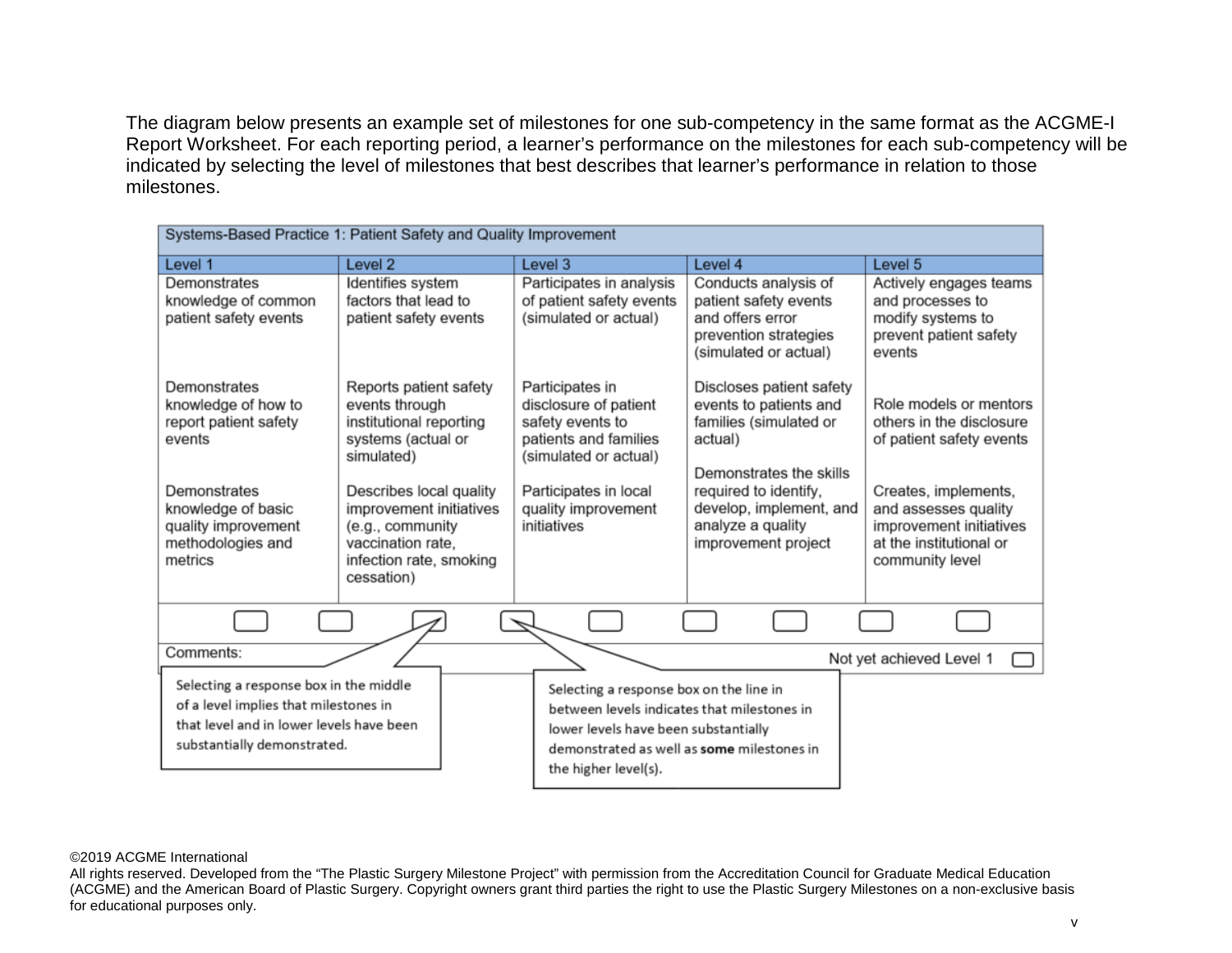| Patient Care 1: Surgical Care                                                                                                                                                                                     |                                                                                                                                                                                                                                                                                                              |                                                                                   |                                                                                                                                                                                     |                                                                                         |  |
|-------------------------------------------------------------------------------------------------------------------------------------------------------------------------------------------------------------------|--------------------------------------------------------------------------------------------------------------------------------------------------------------------------------------------------------------------------------------------------------------------------------------------------------------|-----------------------------------------------------------------------------------|-------------------------------------------------------------------------------------------------------------------------------------------------------------------------------------|-----------------------------------------------------------------------------------------|--|
| Level 1                                                                                                                                                                                                           | Level <sub>2</sub>                                                                                                                                                                                                                                                                                           | Level <sub>3</sub>                                                                | Level 4                                                                                                                                                                             | Level 5                                                                                 |  |
| Performs history and<br>physical examination of<br>the surgical patient and<br>employs algorithms such<br>as advanced trauma life<br>support and advanced<br>cardiac life support                                 | Manages a surgical<br>patient with single system<br>disease with assistance,<br>and deviates from<br>algorithms when<br>indicated                                                                                                                                                                            | Manages a surgical<br>patient with multiple<br>system diseases with<br>assistance | Independently manages<br>a surgical patient with<br>multiple system diseases;<br>manages a surgical<br>patient with one or more<br>life threatening conditions<br>with consultation | Teaches and supervises<br>other learners who<br>manage patients                         |  |
| Manages several<br>uncomplicated patients,<br>with assistance                                                                                                                                                     | Provides surgical<br>consultations with<br>assistance                                                                                                                                                                                                                                                        | Independently manages<br>multiple patients and<br>surgical consultations          | Manages a surgical<br>service                                                                                                                                                       | Develops and employs<br>simulation for teaching<br>and assessment of<br>surgical skills |  |
| Independently performs<br>basic techniques in the<br>care of the surgical<br>patient, (e.g., nasogastric<br>tube placement, urethral<br>catheterization, knot<br>tying)<br>Gathers and categorizes<br>information | Independently performs<br>routine procedures (e.g.,<br>incision and drainage,<br>central line placement,<br>chest tube placement,<br>biopsy, wound closures<br>and laceration repair)<br>Recognizes patterns and<br>establishes major<br>priorities while being able<br>to describe at least one<br>solution | Recognizes exceptions<br>and describes three or<br>more solutions                 | Applies known solutions<br>in novel ways; anticipates<br>and has a plan for<br>potential problems                                                                                   |                                                                                         |  |
|                                                                                                                                                                                                                   |                                                                                                                                                                                                                                                                                                              |                                                                                   |                                                                                                                                                                                     |                                                                                         |  |
| Comments:<br>Not Yet Achieved Level 1                                                                                                                                                                             |                                                                                                                                                                                                                                                                                                              |                                                                                   |                                                                                                                                                                                     |                                                                                         |  |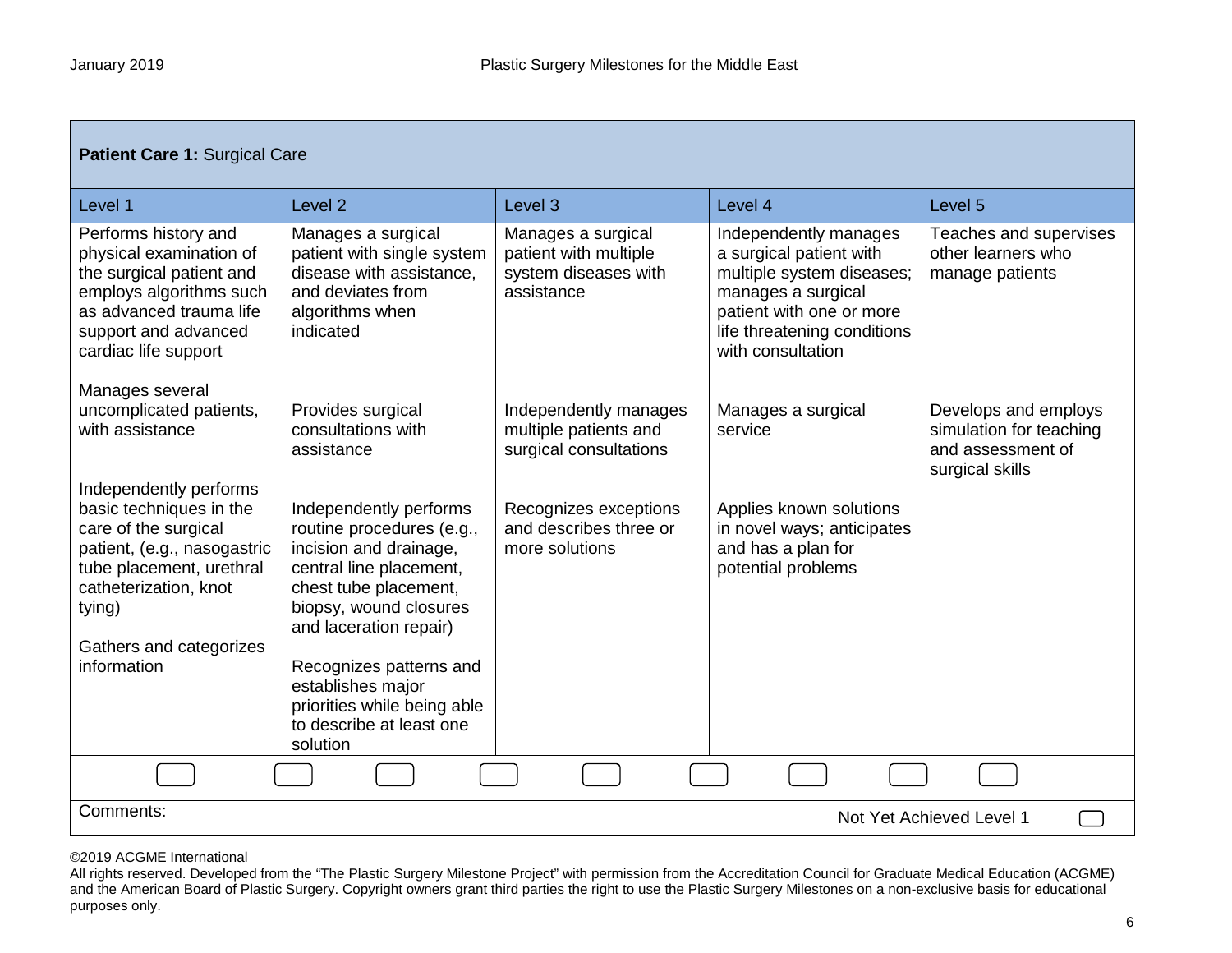| <b>Medical Knowledge 1: Surgical Care</b>                                                                                                                                                                                                           |                                                                                                                                                      |                                                                                                                                       |                                                                                                                                                                                     |                                                                                      |
|-----------------------------------------------------------------------------------------------------------------------------------------------------------------------------------------------------------------------------------------------------|------------------------------------------------------------------------------------------------------------------------------------------------------|---------------------------------------------------------------------------------------------------------------------------------------|-------------------------------------------------------------------------------------------------------------------------------------------------------------------------------------|--------------------------------------------------------------------------------------|
| Level 1                                                                                                                                                                                                                                             | Level <sub>2</sub>                                                                                                                                   | Level <sub>3</sub>                                                                                                                    | Level 4                                                                                                                                                                             | Level 5                                                                              |
| Understands normal<br>physiology, fluid and<br>electrolyte balance,<br>hemostasis, sepsis, and<br>wound healing                                                                                                                                     | Understands the effect of<br>age, pregnancy, and<br>obesity on the surgical<br>patient                                                               | Understands the effect of<br>comorbidities on the<br>surgical patient (e.g.,<br>cardiac, pulmonary,<br>renal, hepatic failure)        | Understands the<br>management of complex<br>multisystem surgical<br>pathophysiology,<br>including intensive care<br>and organ system<br>support (e.g., dialysis,<br>ventilator use) | <b>Systematically reviews</b><br>outcomes and publishes<br>in peer-reviewed journals |
| Understands the<br>principles of safe surgical<br>performance (e.g.,<br>checklist, surgical<br>consent, aseptic<br>technique, patient<br>positioning, skin<br>preparation, draping, use<br>of appropriate<br>instruments, universal<br>precautions) | Understands alterations<br>in nutrition, including,<br>obesity and cachexia;<br>understands the<br>indications for enteral and<br>parenteral feeding | Understands<br>psychosocial disorders<br>(e.g., depression, body<br>dysmorphic disorder)                                              | Understands potential<br>reasons to decline<br>offering surgical services                                                                                                           |                                                                                      |
|                                                                                                                                                                                                                                                     | Understands the effects<br>of alcohol, tobacco, and<br>substance abuse                                                                               | Understands the effects<br>of chemotherapy,<br>radiation,<br>immunosuppression, and<br>medications, including<br>homeopathic regimens | Understands the process<br>of professional and legal<br>discharge of a patient<br>from practice                                                                                     |                                                                                      |
|                                                                                                                                                                                                                                                     |                                                                                                                                                      |                                                                                                                                       |                                                                                                                                                                                     |                                                                                      |
| Comments:                                                                                                                                                                                                                                           |                                                                                                                                                      |                                                                                                                                       |                                                                                                                                                                                     | Not Yet Achieved Level 1                                                             |

All rights reserved. Developed from the "The Plastic Surgery Milestone Project" with permission from the Accreditation Council for Graduate Medical Education (ACGME) and the American Board of Plastic Surgery. Copyright owners grant third parties the right to use the Plastic Surgery Milestones on a non-exclusive basis for educational purposes only.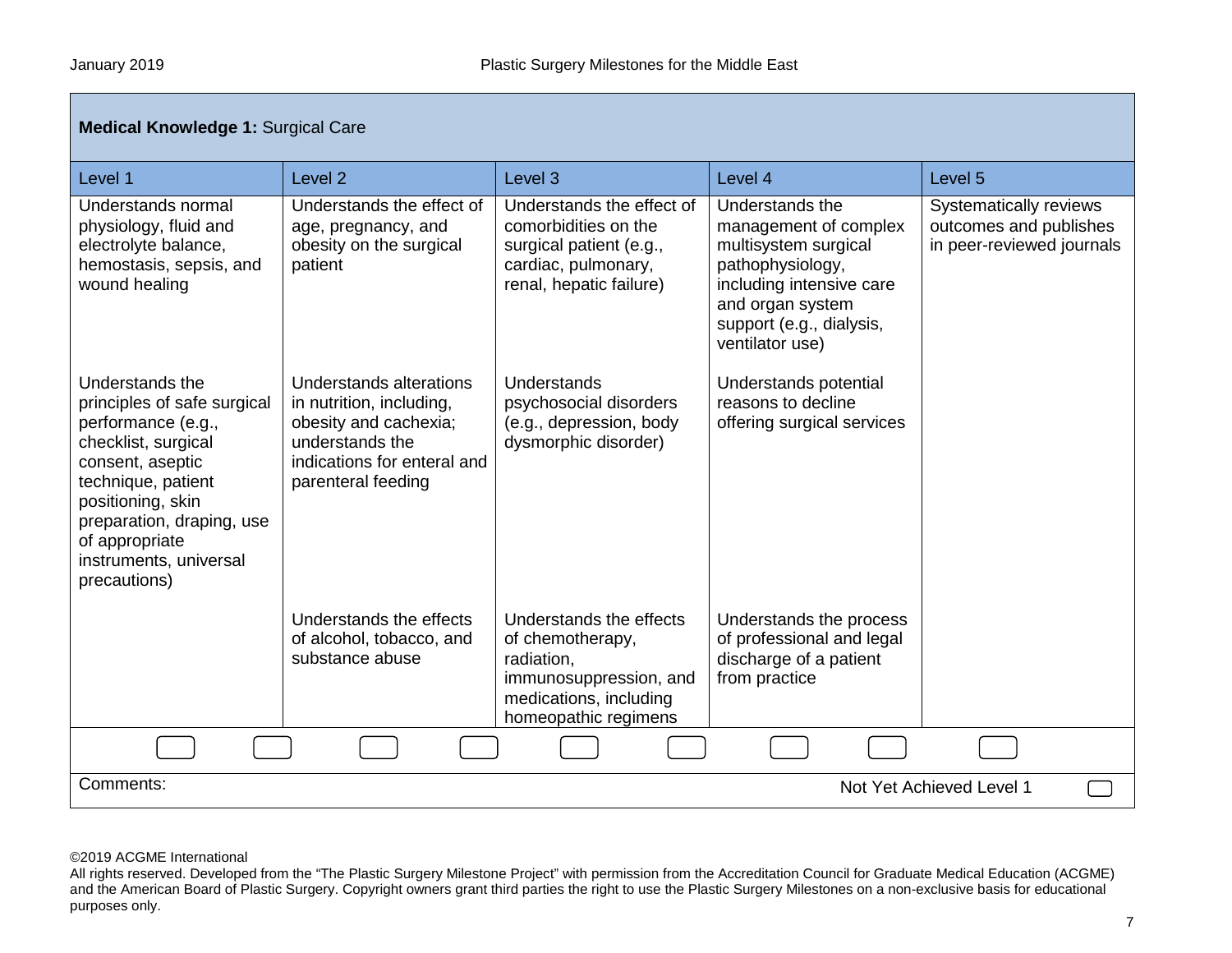Г

| Patient Care 2: Wound Care                                                                                             |                                                                                                                                                                                            |                                                                                                                                   |                                                                                                                                                                             |                                                                              |  |
|------------------------------------------------------------------------------------------------------------------------|--------------------------------------------------------------------------------------------------------------------------------------------------------------------------------------------|-----------------------------------------------------------------------------------------------------------------------------------|-----------------------------------------------------------------------------------------------------------------------------------------------------------------------------|------------------------------------------------------------------------------|--|
| Level 1                                                                                                                | Level <sub>2</sub>                                                                                                                                                                         | Level <sub>3</sub>                                                                                                                | Level 4                                                                                                                                                                     | Level 5                                                                      |  |
| Performs history and<br>physical examination of<br>patients with acute or<br>chronic wounds and<br>burns               | Explains risks and<br>benefits of wound<br>procedures and obtains<br>consent                                                                                                               | Formulates a treatment<br>plan with assistance for<br>wound preparation and<br>closure                                            | Independently formulates<br>a treatment plan for<br>wound preparation and<br>closure, including for<br>patients with<br>comorbidities and<br>previous surgeries             | Designs cost-effective<br>management plan                                    |  |
| Assists with procedures<br>(e.g., wound preparation,<br>negative pressure<br>therapy); initiates burn<br>resuscitation | Performs routine<br>procedures (e.g., skin<br>grafts, local flaps, burn<br>debridement, and<br>regional flaps) with<br>assistance                                                          | Independently performs<br>routine procedures;<br>performs complex<br>procedures (e.g.,<br>microvascular flaps) with<br>assistance | Functions as member of<br>wound care team                                                                                                                                   | Leads a multidisciplinary<br>wound care team                                 |  |
| Provides routine post-<br>operative care                                                                               | Recognizes<br>complications (e.g.,<br>infections, exposed vital<br>structures, ischemia) and<br>enlists help; prescribes<br>rehabilitation program<br>and initiates preventive<br>measures | Initiates treatment for<br>wound recurrence and<br>manages complications<br>with assistance                                       | Independently performs<br>complex procedures<br>(e.g., microvascular flap,<br>surgical treatment of burn<br>scar contracture)<br>Independently manages<br>complications and | Helps lead a burn center<br>Develops a plan for<br>vocational rehabilitation |  |
|                                                                                                                        |                                                                                                                                                                                            |                                                                                                                                   | optimizes functional<br>outcomes through<br>physical and occupational<br>therapy                                                                                            |                                                                              |  |
|                                                                                                                        |                                                                                                                                                                                            |                                                                                                                                   |                                                                                                                                                                             |                                                                              |  |
| Comments:                                                                                                              |                                                                                                                                                                                            |                                                                                                                                   |                                                                                                                                                                             | Not Yet Achieved Level 1                                                     |  |

All rights reserved. Developed from the "The Plastic Surgery Milestone Project" with permission from the Accreditation Council for Graduate Medical Education (ACGME) and the American Board of Plastic Surgery. Copyright owners grant third parties the right to use the Plastic Surgery Milestones on a non-exclusive basis for educational purposes only.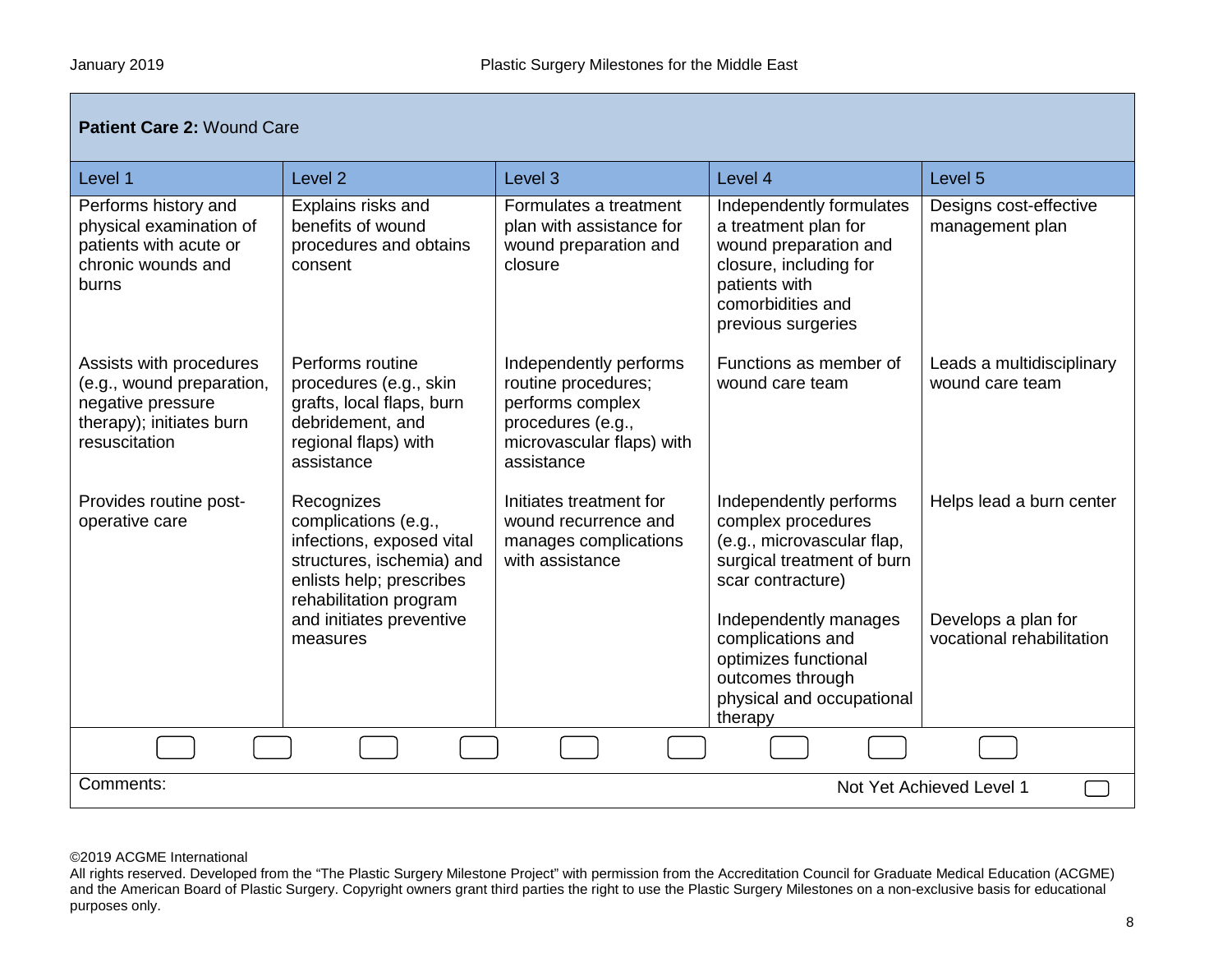| <b>Medical Knowledge 2: Wound Care</b>                                                                                          |                                                                                                                    |                                                                                                                                |                                                                                                                                                |                                                                               |
|---------------------------------------------------------------------------------------------------------------------------------|--------------------------------------------------------------------------------------------------------------------|--------------------------------------------------------------------------------------------------------------------------------|------------------------------------------------------------------------------------------------------------------------------------------------|-------------------------------------------------------------------------------|
| Level 1                                                                                                                         | Level 2                                                                                                            | Level 3                                                                                                                        | Level 4                                                                                                                                        | Level 5                                                                       |
| Understands<br>pathophysiology of<br>wounds, burns, pressure<br>ulcers, and necrotizing<br>infections<br>Understands prevention | Understands indications<br>for interventions in acute<br>and chronic wounds and<br>burns<br>Recognizes populations | Understands treatments<br>of burns, pressure ulcers<br>radiation wounds, and<br>necrotizing infections<br>Understands surgical | Understands anticipated<br>course and outcomes of<br>treatment (e.g., dressing<br>changes versus surgical<br>closures)<br>Understands surgical | Systematically reviews<br>outcomes and publishes<br>in peer-reviewed journals |
| of acute and chronic<br>wounds and burn<br>resuscitation                                                                        | at risk of developing<br>wounds (e.g., spinal cord<br>injury)                                                      | principles of routine<br>procedures (e.g., wound<br>preparation, biologic<br>dressings, skin<br>substitutes, grafts)           | principles of complex<br>procedures (e.g.,<br>vascularized soft tissue<br>coverage, hyperbaric<br>oxygen, bio-scaffolds)                       |                                                                               |
|                                                                                                                                 | Understands the<br>diagnostic tools used to<br>asses and stage wounds<br>(e.g., cultures, biopsies,<br>imaging)    |                                                                                                                                |                                                                                                                                                |                                                                               |
|                                                                                                                                 |                                                                                                                    |                                                                                                                                |                                                                                                                                                |                                                                               |
| Comments:<br>Not Yet Achieved Level 1                                                                                           |                                                                                                                    |                                                                                                                                |                                                                                                                                                |                                                                               |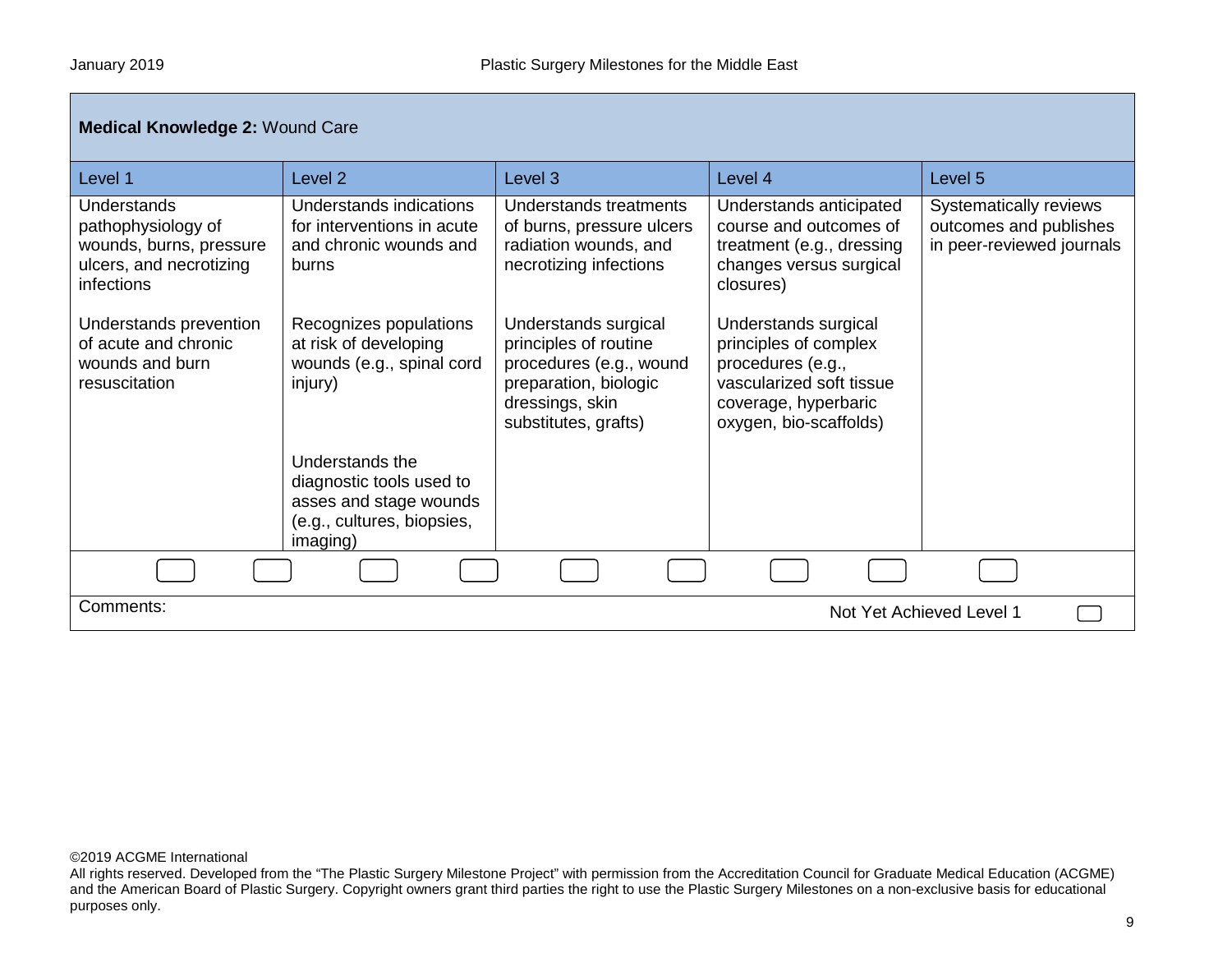| <b>Patient Care 3: Tissue Transfer</b>                                                                                                      |                                                                                                                                                                                                                                                                 |                                                                                                                                                                          |                                                                                                                                                                              |                                                                              |
|---------------------------------------------------------------------------------------------------------------------------------------------|-----------------------------------------------------------------------------------------------------------------------------------------------------------------------------------------------------------------------------------------------------------------|--------------------------------------------------------------------------------------------------------------------------------------------------------------------------|------------------------------------------------------------------------------------------------------------------------------------------------------------------------------|------------------------------------------------------------------------------|
| Level 1                                                                                                                                     | Level <sub>2</sub>                                                                                                                                                                                                                                              | Level <sub>3</sub>                                                                                                                                                       | Level 4                                                                                                                                                                      | Level <sub>5</sub>                                                           |
| Performs history and<br>physical examination of<br>patients with simple and<br>complex reconstructive<br>problems                           | Explains risks and<br>benefits, and obtains<br>consent for flaps, grafts,<br>and complex wound care<br>options                                                                                                                                                  | Formulates a treatment<br>plan (risk/benefits,<br>options/alternatives) with<br>assistance for complex<br>reconstructive surgery                                         | Independently formulates<br>a treatment plan for<br>complex reconstructive<br>surgery in patients with<br>comorbidities and<br>previous surgeries                            | Leads surgical team<br>through complex<br>composite tissue<br>reconstruction |
| Independently performs<br>dressing changes,<br>negative pressure wound<br>therapy, and uses<br>topicals; assists with<br>complex wound care | Performs routine<br>procedures (e.g.,<br>debridement, complex<br>closures, split and full<br>thickness skin grafts,<br>adjacent tissue transfers,<br>bone graft harvesting)<br>with assistance; performs<br>microsurgical repairs in a<br>simulated environment | Independently performs<br>routine procedures;<br>performs complex<br>procedures (e.g.,<br>microvascular tissue<br>transfers, nerve repairs,<br>grafting) with assistance | Independently performs<br>complex procedures                                                                                                                                 | Performs prefabricated<br>composite tissue transfer                          |
| Provides routine post-<br>operative care for<br>patients with complex<br>wounds requiring loco-<br>regional tissue transfer                 | Provides post-operative<br>care with assistance for<br>microvascular tissue<br>transfer, and recognizes<br>complications (e.g.,<br>dehiscence, infection,<br>flap compromise)                                                                                   | Manages complications<br>with assistance                                                                                                                                 | Independently manages<br>complex complications<br>(e.g., microvascular flap<br>compromises, loco-<br>regional tissue transfer<br>failures); manages<br>secondary deformities | Performs vascularized<br>composite<br>allotransplantation                    |
|                                                                                                                                             |                                                                                                                                                                                                                                                                 |                                                                                                                                                                          |                                                                                                                                                                              |                                                                              |
| Comments:<br>Not Yet Achieved Level 1                                                                                                       |                                                                                                                                                                                                                                                                 |                                                                                                                                                                          |                                                                                                                                                                              |                                                                              |

All rights reserved. Developed from the "The Plastic Surgery Milestone Project" with permission from the Accreditation Council for Graduate Medical Education (ACGME) and the American Board of Plastic Surgery. Copyright owners grant third parties the right to use the Plastic Surgery Milestones on a non-exclusive basis for educational purposes only.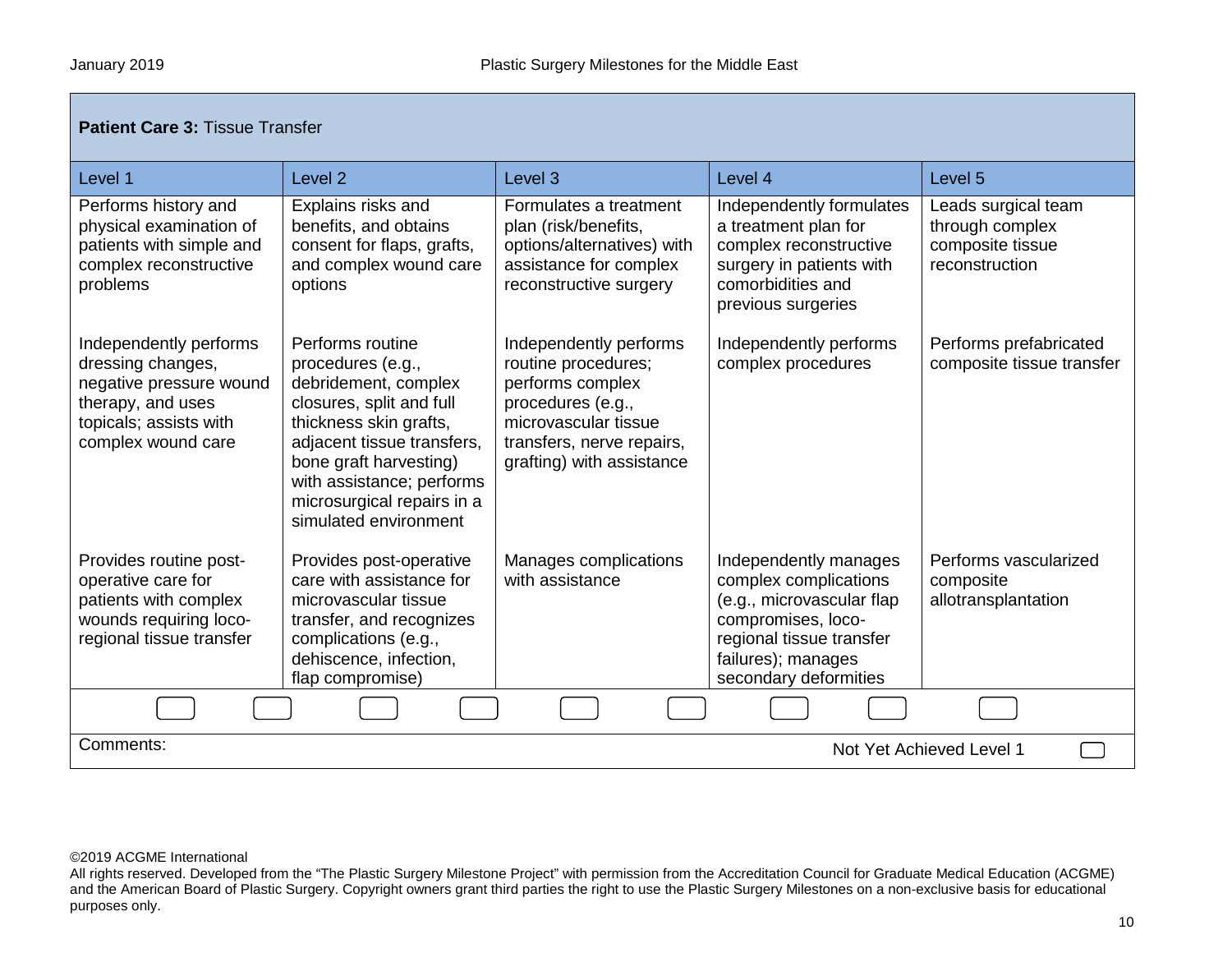г

| <b>Medical Knowledge 3: Tissue Transfer</b>                                                                                    |                                                                                                                                                                                  |                                                                                                                                                                                                                        |                                                                                       |                                                                                                  |
|--------------------------------------------------------------------------------------------------------------------------------|----------------------------------------------------------------------------------------------------------------------------------------------------------------------------------|------------------------------------------------------------------------------------------------------------------------------------------------------------------------------------------------------------------------|---------------------------------------------------------------------------------------|--------------------------------------------------------------------------------------------------|
| Level 1                                                                                                                        | Level <sub>2</sub>                                                                                                                                                               | Level 3                                                                                                                                                                                                                | Level 4                                                                               | Level 5                                                                                          |
| Understands the<br>physiology and<br>pathophysiology of grafts,<br>flaps, tissue expansions,<br>and microvascular<br>transfers | Understands the basic<br>surgical treatments for<br>soft tissue defects, and<br>draws basic types of flaps<br>(e.g., adjacent tissue<br>transfer, axial and<br>perforator flaps) | Understands the anatomy<br>and indications for<br>options in tissue transfer,<br>and lists potential<br>treatment options for<br>various defects                                                                       | Independently analyzes<br>and selects treatment<br>options for soft tissue<br>defects | Systematically reviews<br>tissue transfer options<br>and publishes in peer-<br>reviewed journals |
| Understands basic<br>surgical anatomy of<br>grafts, flaps, tissue<br>expansion, and<br>microvascular transfers                 | Demonstrates knowledge<br>of surgical<br>instrumentation, devices<br>and suture materials<br>used in tissue transfer                                                             | Understands surgical<br>principles of treatment<br>options for complicated<br>wounds; understands<br>complex tissue transfer<br>procedures, (e.g.,<br>composite microvascular<br>transfers, nerve repair,<br>grafting) | Understands alternatives<br>following complications                                   | Understands the<br>principles of tissue<br>engineering                                           |
|                                                                                                                                |                                                                                                                                                                                  |                                                                                                                                                                                                                        |                                                                                       |                                                                                                  |
| Comments:                                                                                                                      |                                                                                                                                                                                  |                                                                                                                                                                                                                        |                                                                                       | Not Yet Achieved Level 1                                                                         |

## ©2019 ACGME International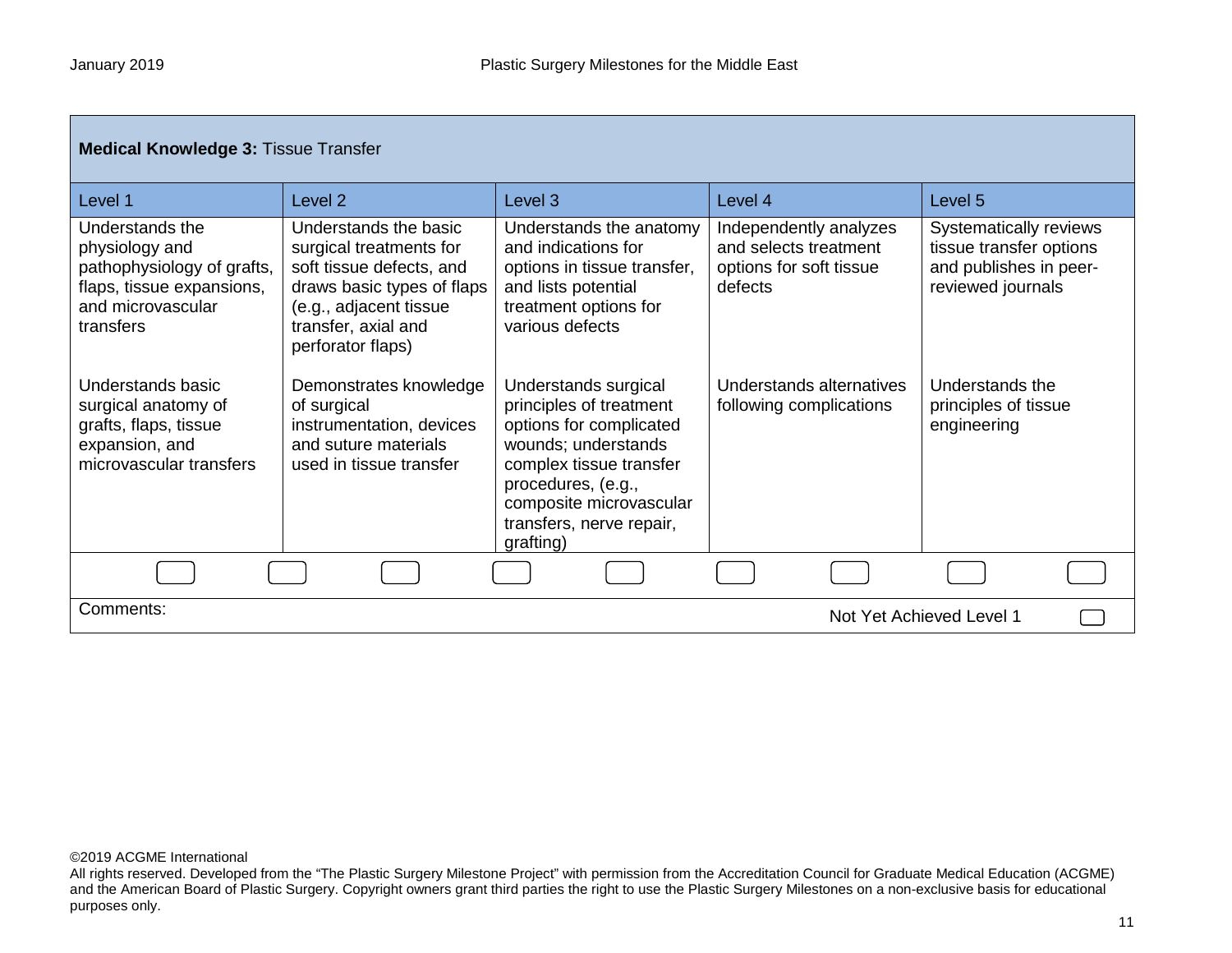| Patient Care 4: Congenital Anomalies                                                                                       |                                                                                                                                                                                              |                                                                                                                                        |                                                                                                |                                                                                                                               |
|----------------------------------------------------------------------------------------------------------------------------|----------------------------------------------------------------------------------------------------------------------------------------------------------------------------------------------|----------------------------------------------------------------------------------------------------------------------------------------|------------------------------------------------------------------------------------------------|-------------------------------------------------------------------------------------------------------------------------------|
| Level 1                                                                                                                    | Level <sub>2</sub>                                                                                                                                                                           | Level <sub>3</sub>                                                                                                                     | Level 4                                                                                        | Level <sub>5</sub>                                                                                                            |
| Performs history and<br>physical examination of<br>patients with craniofacial<br>anomalies                                 | Explains the risks and<br>benefits of treatment for<br>routine congenital<br>anomalies, (e.g., cleft<br>surgery and giant<br>congenital nevi, vascular<br>anomalies), and obtains<br>consent | Formulates a treatment<br>plan with assistance for<br>routine congenital<br>anomalies                                                  | Formulates a treatment<br>plan, with assistance for<br>craniofacial surgery                    | Independently treats<br>patients with complex<br>craniofacial anomalies<br>(e.g., craniosynostosis,<br>hemifacial microsomia) |
| Assists with congenital<br>anomaly and craniofacial<br>procedures (e.g., making<br>incisions, performing skin<br>closures) | Performs routine<br>procedures for congenital<br>anomalies (e.g., tissue<br>expansion, prominent ear<br>correction) with<br>assistance                                                       | Independently performs<br>routine procedures;<br>performs complex<br>procedures (e.g., cleft lip,<br>palate repair) with<br>assistance | Independently performs<br>complex procedures                                                   |                                                                                                                               |
| Provides routine post-<br>operative care for<br>pediatric patients                                                         | Recognizes<br>complications (e.g.,<br>airway compromises,<br>feeding difficulties) and<br>gets multidisciplinary<br>consults                                                                 | Manages complications<br>(e.g., exposed<br>expanders, palatal<br>fistulae) with assistance                                             | Independently manages<br>complications and<br>secondary deformities of<br>congenital anomalies |                                                                                                                               |
|                                                                                                                            |                                                                                                                                                                                              |                                                                                                                                        |                                                                                                |                                                                                                                               |
| Comments:<br>Not Yet Achieved Level 1                                                                                      |                                                                                                                                                                                              |                                                                                                                                        |                                                                                                |                                                                                                                               |

All rights reserved. Developed from the "The Plastic Surgery Milestone Project" with permission from the Accreditation Council for Graduate Medical Education (ACGME) and the American Board of Plastic Surgery. Copyright owners grant third parties the right to use the Plastic Surgery Milestones on a non-exclusive basis for educational purposes only.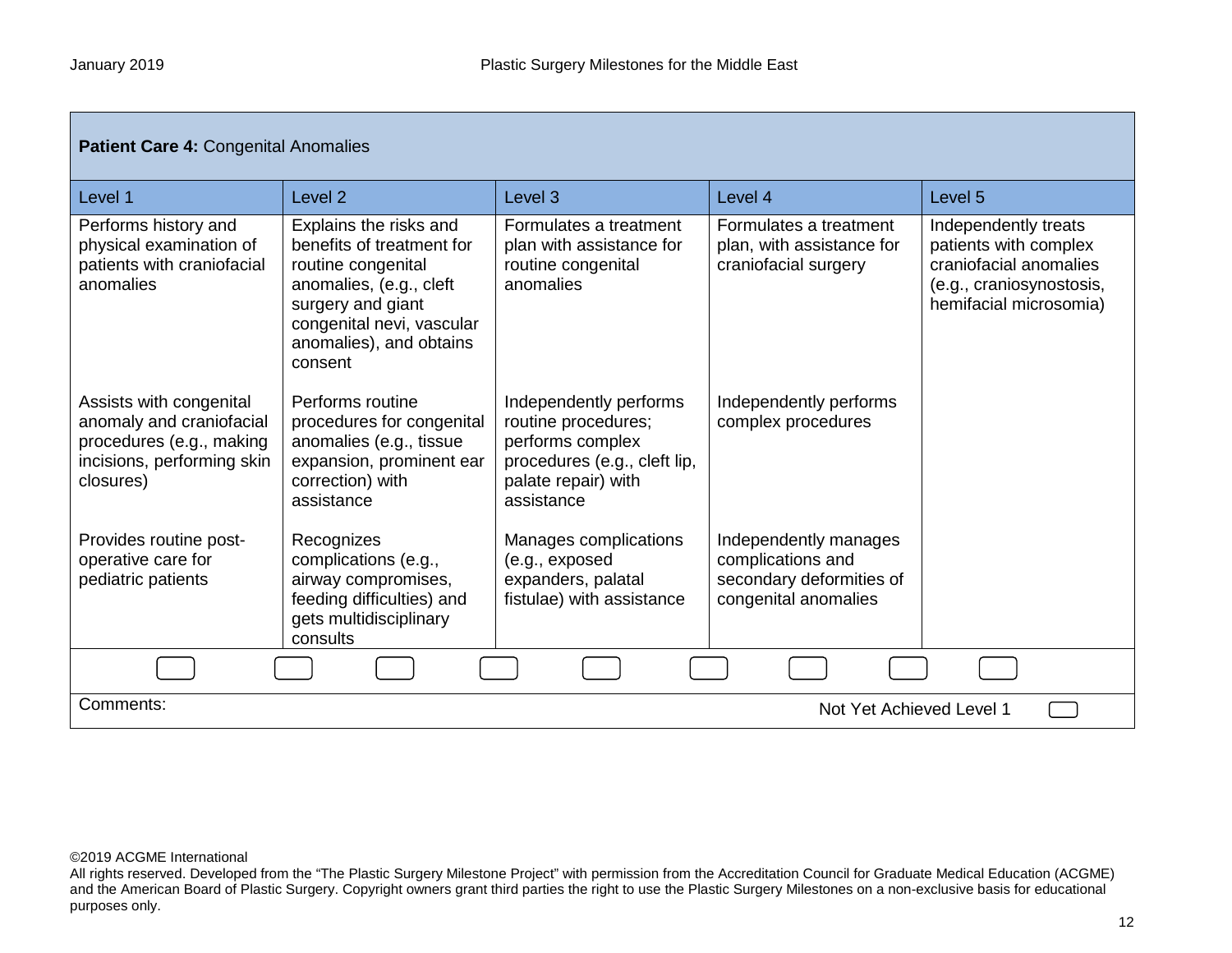| <b>Medical Knowledge 4: Congenital Anomalies</b>                                       |                                                                                                                              |                                                                                                                                                           |                                                                                                                                                                                      |                                                                                               |
|----------------------------------------------------------------------------------------|------------------------------------------------------------------------------------------------------------------------------|-----------------------------------------------------------------------------------------------------------------------------------------------------------|--------------------------------------------------------------------------------------------------------------------------------------------------------------------------------------|-----------------------------------------------------------------------------------------------|
| Level 1                                                                                | Level 2                                                                                                                      | Level <sub>3</sub>                                                                                                                                        | Level 4                                                                                                                                                                              | Level 5                                                                                       |
| Describes normal and<br>abnormal embryology of<br>clefts and craniofacial<br>anomalies | Understands the<br>diagnosis, basic surgical<br>treatments, and special<br>needs of craniofacial<br>patients                 | Understands the<br>indications for and the<br>timing of the staged<br>treatment protocols for<br>cleft, craniofacial, and<br>vascular anomaly<br>patients | Understands the effects<br>of treatment for<br>craniofacial patients,<br>such as therapies for<br>vascular anomalies and<br>cleft care                                               | Understands the<br>composition and<br>management of<br>multidisciplinary<br>craniofacial team |
| Understands the normal<br>anatomy of the<br>craniofacial soft tissue<br>and skeleton   | Understands the<br>concepts of staged<br>interdisciplinary treatment<br>in the care of the cleft<br>and craniofacial patient | Understands the anatomy<br>and surgical principles of<br>repairs (e.g., the steps of<br>a cleft repair, microtia)                                         | Understands the anatomy<br>and surgical principles of<br>craniofacial procedures<br>(e.g., cranial vault<br>remodeling, distraction<br>osteogenesis, secondary<br>cleft deformities) |                                                                                               |
|                                                                                        |                                                                                                                              |                                                                                                                                                           |                                                                                                                                                                                      |                                                                                               |
| Comments:                                                                              |                                                                                                                              |                                                                                                                                                           | Not Yet Achieved Level 1                                                                                                                                                             |                                                                                               |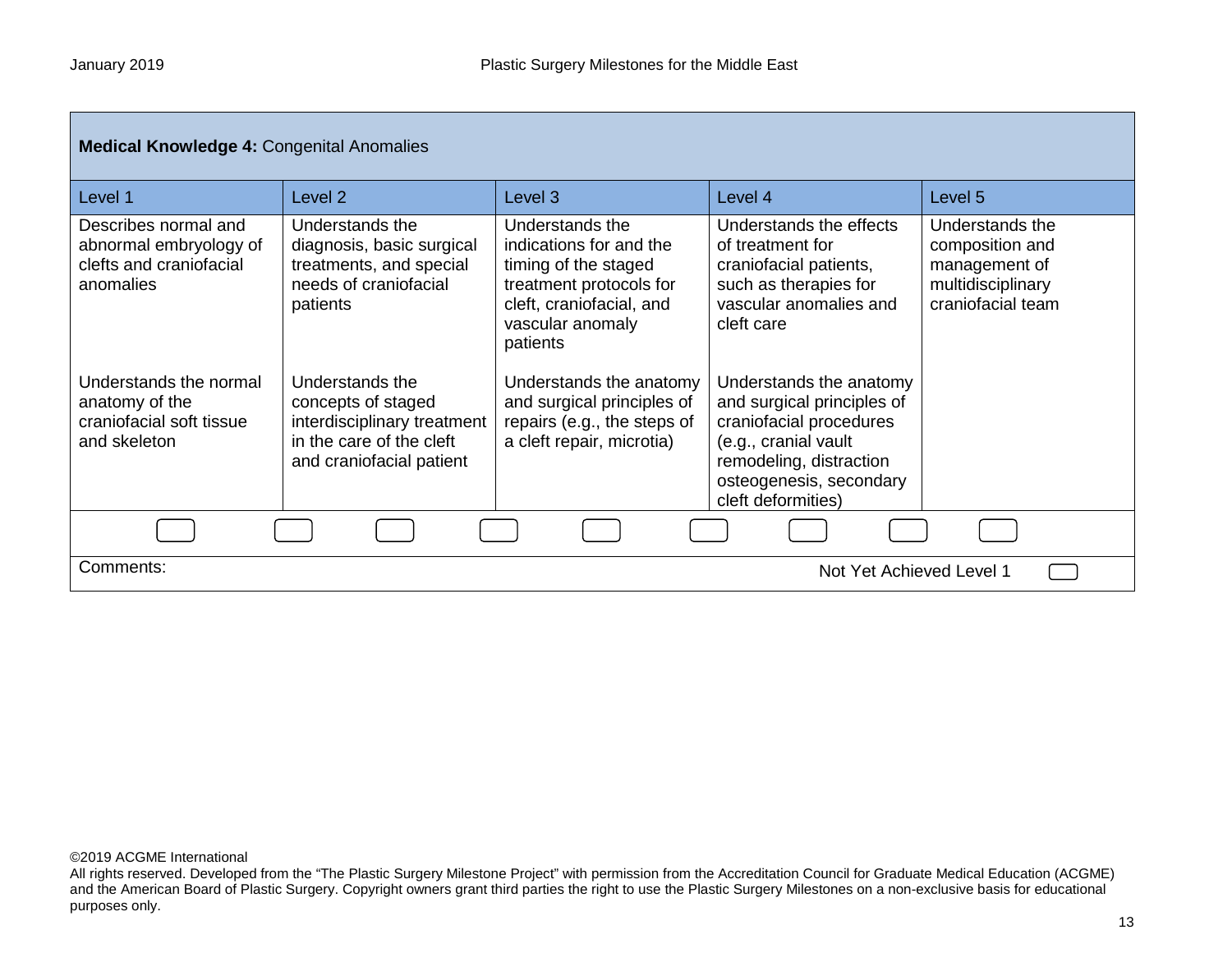| <b>Patient Care 5: Head and Neck</b>                                                                          |                                                                                                                                                               |                                                                                                                                                                                                                      |                                                                                                                             |                                                                |
|---------------------------------------------------------------------------------------------------------------|---------------------------------------------------------------------------------------------------------------------------------------------------------------|----------------------------------------------------------------------------------------------------------------------------------------------------------------------------------------------------------------------|-----------------------------------------------------------------------------------------------------------------------------|----------------------------------------------------------------|
| Level 1                                                                                                       | Level <sub>2</sub>                                                                                                                                            | Level <sub>3</sub>                                                                                                                                                                                                   | Level 4                                                                                                                     | Level 5                                                        |
| Performs history and<br>physical of the patient<br>with skin cancer and<br>aero-digestive tract<br>malignancy | Explains risks and<br>benefits of extirpative and<br>reconstructive<br>procedures and obtains<br>consent                                                      | Formulates a treatment<br>plan with assistance                                                                                                                                                                       | Independently formulates<br>a treatment plan,<br>including for patients with<br>comorbidities                               | Helps lead a<br>multidisciplinary head<br>and neck cancer team |
| Assists with procedures<br>(e.g., skin biopsies,<br>excision of minor skin<br>lesions)                        | Performs routine<br>excisions and<br>reconstructions (e.g.,<br>adjacent tissue transfer<br>and skin graft) with<br>assistance                                 | Independently performs<br>routine procedures;<br>performs complex<br>procedures (e.g.,<br>pedicled flaps,<br>myocutaneous flaps,<br>repair of complex eyelid<br>and full thickness nasal<br>defects) with assistance | Independently performs<br>complex reconstructions,<br>including microvascular,<br>bone, nerve, and soft<br>tissue transfers |                                                                |
| Provides routine post-<br>operative care; initiates<br>cancer surveillance                                    | Recognizes<br>complications (e.g.,<br>bleeding, orocutaneous<br>fistula, flap compromise)<br>and enlists help;<br>prescribes post-operative<br>rehabilitation | Manages complications<br>with assistance                                                                                                                                                                             | Independently manages<br>complications (e.g., failed<br>microvascular transfers)                                            |                                                                |
|                                                                                                               |                                                                                                                                                               |                                                                                                                                                                                                                      |                                                                                                                             |                                                                |
| Comments:<br>Not Yet Achieved Level 1                                                                         |                                                                                                                                                               |                                                                                                                                                                                                                      |                                                                                                                             |                                                                |

All rights reserved. Developed from the "The Plastic Surgery Milestone Project" with permission from the Accreditation Council for Graduate Medical Education (ACGME) and the American Board of Plastic Surgery. Copyright owners grant third parties the right to use the Plastic Surgery Milestones on a non-exclusive basis for educational purposes only.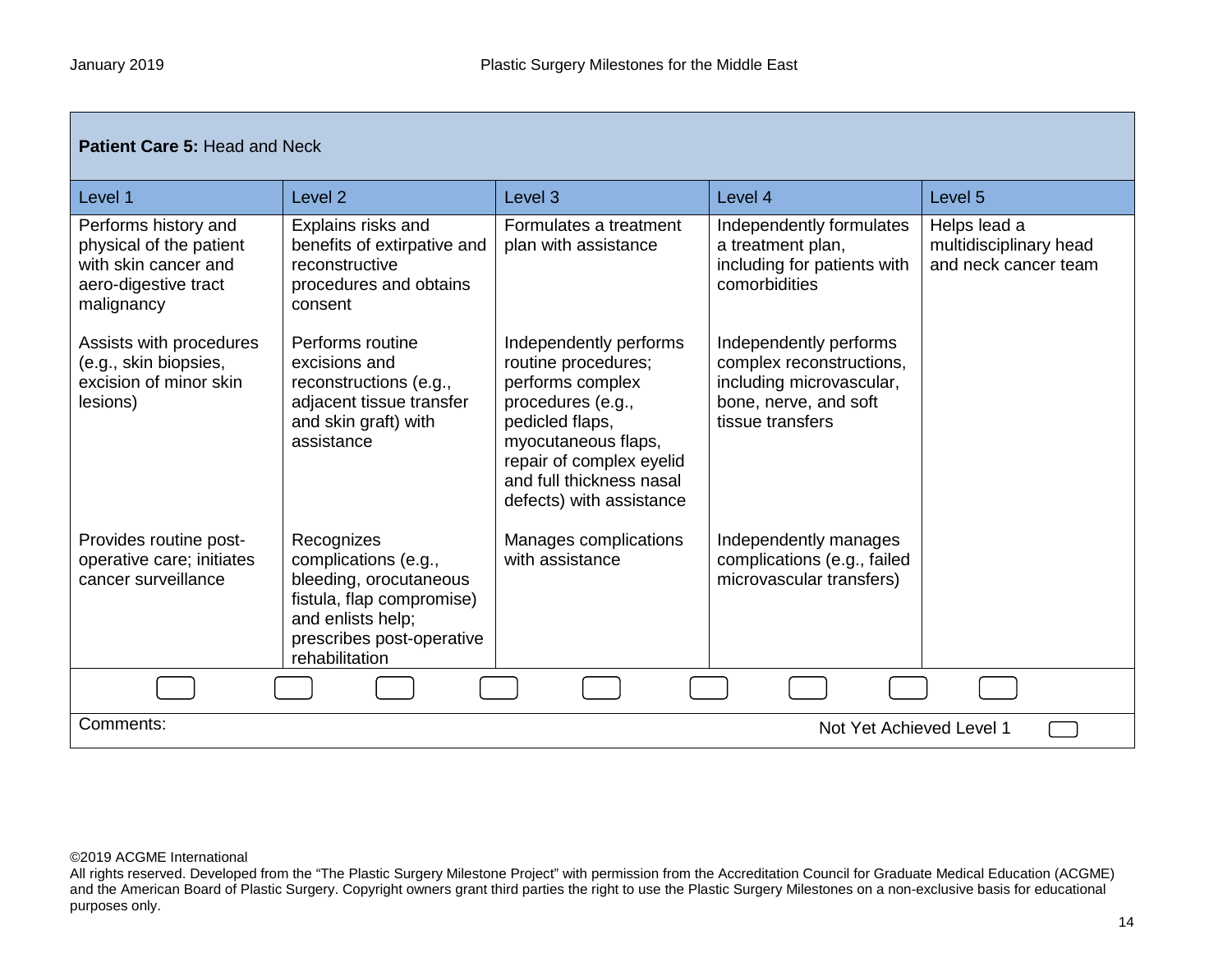| <b>Medical Knowledge 5: Head and Neck</b>                                                                       |                                                                                                                                                                                        |                                                                                                                                                                                               |                                                                                                                                                  |                                                                                         |
|-----------------------------------------------------------------------------------------------------------------|----------------------------------------------------------------------------------------------------------------------------------------------------------------------------------------|-----------------------------------------------------------------------------------------------------------------------------------------------------------------------------------------------|--------------------------------------------------------------------------------------------------------------------------------------------------|-----------------------------------------------------------------------------------------|
| Level 1                                                                                                         | Level <sub>2</sub>                                                                                                                                                                     | Level <sub>3</sub>                                                                                                                                                                            | Level 4                                                                                                                                          | Level 5                                                                                 |
| Understands benign and<br>malignant diseases,<br>including the skin and<br>aero-digestive tract                 | Understands surgical<br>treatments for cancers of<br>the head and neck (e.g.,<br>melanoma, parotid, and<br>pharynx)                                                                    | Understands the<br>indications for surgical<br>and non-surgical<br>treatment and ancillary<br>procedures (e.g., sentinel<br>node biopsy)                                                      | Understands the<br>sequelae of interventions<br>(e.g., surgical deformities,<br>long-term outcomes)                                              | Understands novel<br>diagnostic and treatment<br>modalities for head and<br>neck cancer |
| Understands the anatomy<br>of the head and neck<br>(e.g., periorbita, salivary<br>glands, lymphatic<br>systems) | Understands the<br>principles of extirpation<br>(e.g., margins) and<br>reconstruction for lesions<br>of the head and neck:<br>understands diagnostic<br>work-up and imaging<br>studies | Understands the<br>principles of routine<br>procedures (e.g., wedge<br>resections of the lip, local<br>facial flaps)                                                                          | Understands the<br>principles of complex<br>procedures (e.g., neck<br>dissection, microsurgical<br>bone transfer, total nasal<br>reconstruction) |                                                                                         |
| Understands the<br>epidemiology and staging<br>of head, neck, and skin<br>cancer                                | Understands the role of<br>additional modalities<br>(e.g., tracheostomy,<br>feeding tube)                                                                                              | Understands the effects<br>of prior treatment<br>modalities on<br>reconstructive options<br>(e.g., osteoradionecrosis)<br>Understands the<br>management of regional<br>and distant metastases | Understands adjunctive<br>reconstructive options<br>(e.g., dental implants,<br>maxillofacial prosthetics)                                        |                                                                                         |
|                                                                                                                 |                                                                                                                                                                                        |                                                                                                                                                                                               |                                                                                                                                                  |                                                                                         |
| Comments:                                                                                                       | Not Yet Achieved Level 1                                                                                                                                                               |                                                                                                                                                                                               |                                                                                                                                                  |                                                                                         |

All rights reserved. Developed from the "The Plastic Surgery Milestone Project" with permission from the Accreditation Council for Graduate Medical Education (ACGME) and the American Board of Plastic Surgery. Copyright owners grant third parties the right to use the Plastic Surgery Milestones on a non-exclusive basis for educational purposes only.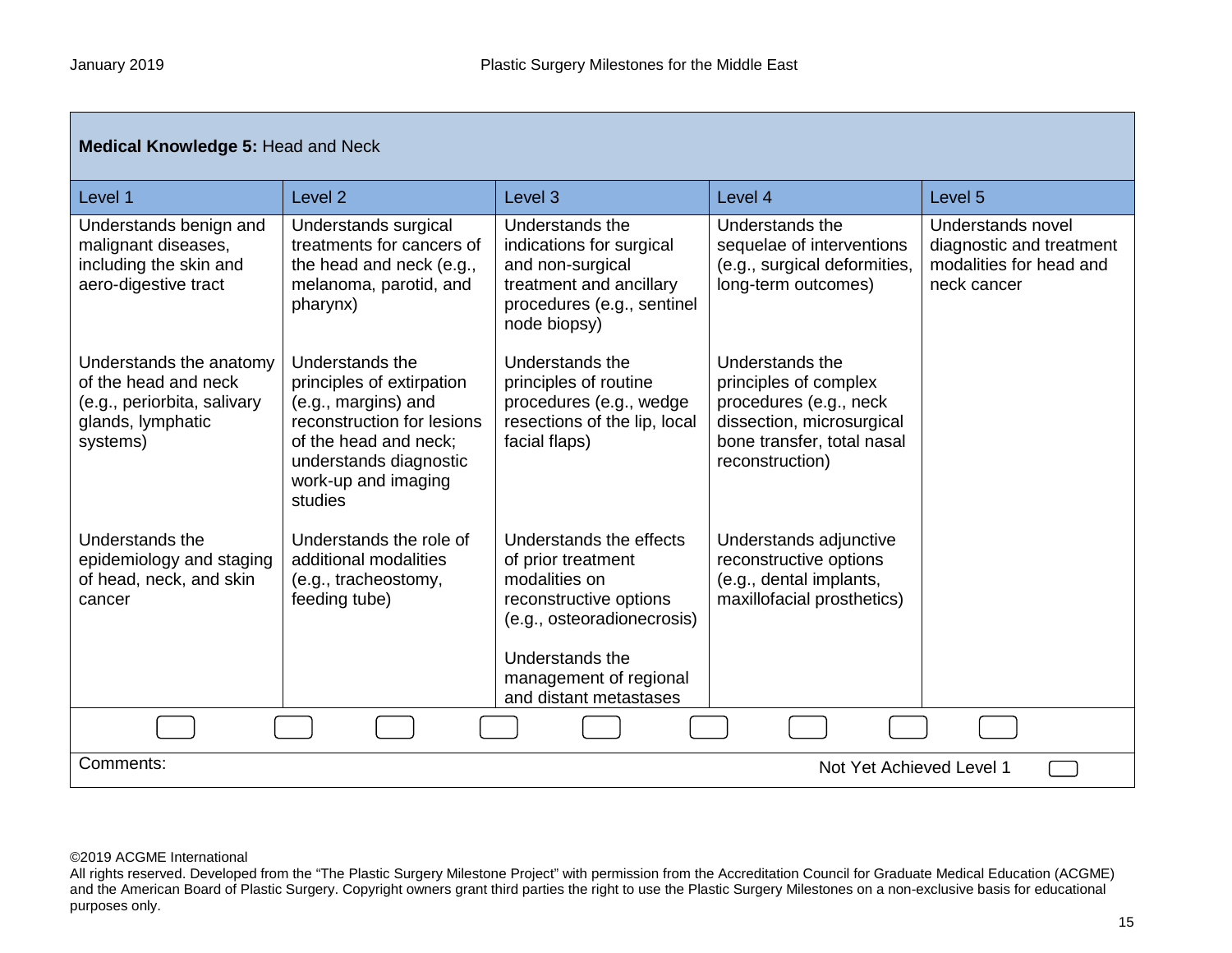г

| Patient Care 6: Maxillofacial Trauma                                                                                                                              |                                                                                                                                                                                                                                    |                                                                                                                                                                     |                                                                                                                 |                                                                                   |  |
|-------------------------------------------------------------------------------------------------------------------------------------------------------------------|------------------------------------------------------------------------------------------------------------------------------------------------------------------------------------------------------------------------------------|---------------------------------------------------------------------------------------------------------------------------------------------------------------------|-----------------------------------------------------------------------------------------------------------------|-----------------------------------------------------------------------------------|--|
| Level 1                                                                                                                                                           | Level <sub>2</sub>                                                                                                                                                                                                                 | Level <sub>3</sub>                                                                                                                                                  | Level 4                                                                                                         | Level <sub>5</sub>                                                                |  |
| Performs history and<br>physical examination and<br>orders diagnostic and<br>imaging studies                                                                      | Elicits the focused clinical<br>findings associated with<br>common facial fractures<br>and soft tissue injuries;<br>interprets radiological<br>findings; explains the<br>risks and benefits of<br>treatment and obtains<br>consent | Formulates a treatment<br>plan with assistance                                                                                                                      | Independently formulates<br>a treatment plan,<br>including for patients with<br>polytrauma and<br>comorbidities | Manages complex<br>secondary deformities<br>(e.g., enophthalmos,<br>malocclusion) |  |
| Triages and performs<br>advanced trauma life<br>support protocols; assists<br>with procedures (e.g.,<br>closing lacerations, early<br>stabilization of fractures) | Performs routine<br>procedures (e.g.,<br>laceration repair,<br>maxillomandibular<br>fixation [MMF], open<br>reduction internal fixation)<br>with assistance                                                                        | Independently performs<br>routine procedures;<br>performs complex<br>procedures (e.g.,<br>nasoethmoid [NOE],<br>panfacial fracture<br>treatment) with<br>assistance | Independently performs<br>complex procedures                                                                    |                                                                                   |  |
| Provides routine post-                                                                                                                                            |                                                                                                                                                                                                                                    |                                                                                                                                                                     |                                                                                                                 |                                                                                   |  |
| operative care                                                                                                                                                    | Recognizes<br>complications (e.g.,<br>airway compromise,<br>cerebrospinal fluid leak)<br>and enlists help                                                                                                                          | Manages complications<br>with assistance                                                                                                                            | Independently manages<br>complications (e.g., nasal<br>airway obstruction, facial<br>nerve injuries)            |                                                                                   |  |
|                                                                                                                                                                   |                                                                                                                                                                                                                                    |                                                                                                                                                                     |                                                                                                                 |                                                                                   |  |
| Comments:                                                                                                                                                         | Not Yet Achieved Level 1                                                                                                                                                                                                           |                                                                                                                                                                     |                                                                                                                 |                                                                                   |  |

All rights reserved. Developed from the "The Plastic Surgery Milestone Project" with permission from the Accreditation Council for Graduate Medical Education (ACGME) and the American Board of Plastic Surgery. Copyright owners grant third parties the right to use the Plastic Surgery Milestones on a non-exclusive basis for educational purposes only.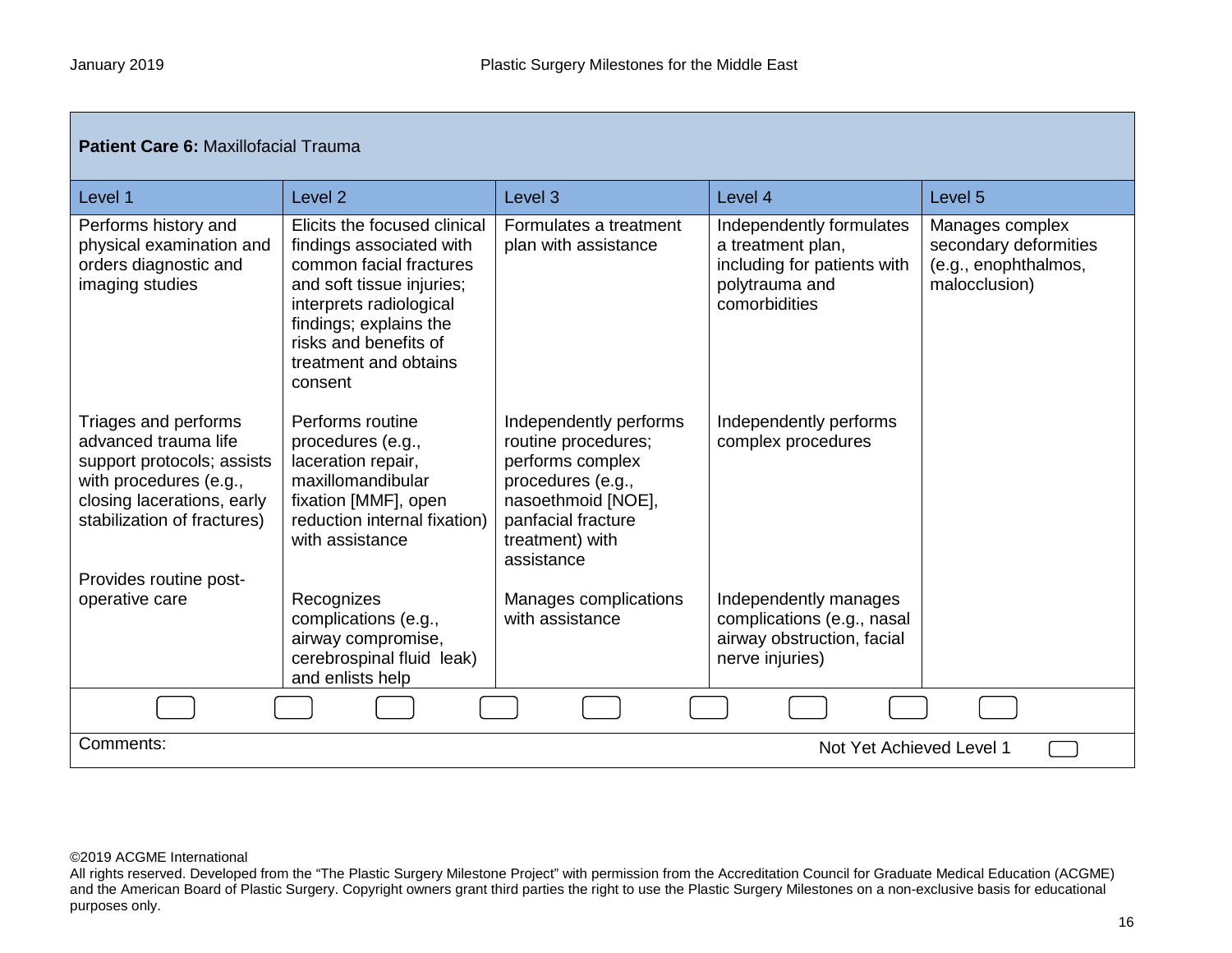| <b>Medical Knowledge 6: Maxillofacial Trauma</b>                                                     |                                                                                                                                                      |                                                                                                                                     |                                                                                                                               |                                                                               |
|------------------------------------------------------------------------------------------------------|------------------------------------------------------------------------------------------------------------------------------------------------------|-------------------------------------------------------------------------------------------------------------------------------------|-------------------------------------------------------------------------------------------------------------------------------|-------------------------------------------------------------------------------|
| Level 1                                                                                              | Level <sub>2</sub>                                                                                                                                   | Level 3                                                                                                                             | Level 4                                                                                                                       | Level 5                                                                       |
| Understands etiology and<br>incidence of the routine<br>facial soft tissue injuries<br>and fractures | Understands etiology and<br>incidence of injuries to<br>associated structures and<br>late effects of injury (e.g.,<br>enophthalmos,<br>malocclusion) | Understands indications<br>and timing for the<br>operative and non-<br>operative treatment of<br>facial trauma                      | Understands the late<br>sequelae of facial trauma<br>(e.g., ectropion, airway<br>obstruction, mucocele)                       | Systematically reviews<br>outcomes and publishes<br>in peer-reviewed journals |
| Understands the anatomy<br>of the head and neck;<br>describes the pattern of<br>facial fractures     | Understands the<br>principles of surgical<br>treatment (e.g., open<br>versus closed<br>approaches, methods of<br>fixation)                           | Understands the surgical<br>principles of routine<br>procedures (e.g., eyelid<br>laceration repair, MMF,<br>closed nasal reduction) | Understands the surgical<br>principles of complex<br>procedures (e.g.,<br>canalicular repair, repair<br>NOE with telecanthus) |                                                                               |
| Understands the risks of<br>other injuries (e.g., airway<br>compromise, cervical<br>spine injury)    | Understands the<br>management of<br>associated injuries (e.g.,<br>tracheostomy)                                                                      |                                                                                                                                     |                                                                                                                               |                                                                               |
|                                                                                                      |                                                                                                                                                      |                                                                                                                                     |                                                                                                                               |                                                                               |
| Comments:<br>Not Yet Achieved Level 1                                                                |                                                                                                                                                      |                                                                                                                                     |                                                                                                                               |                                                                               |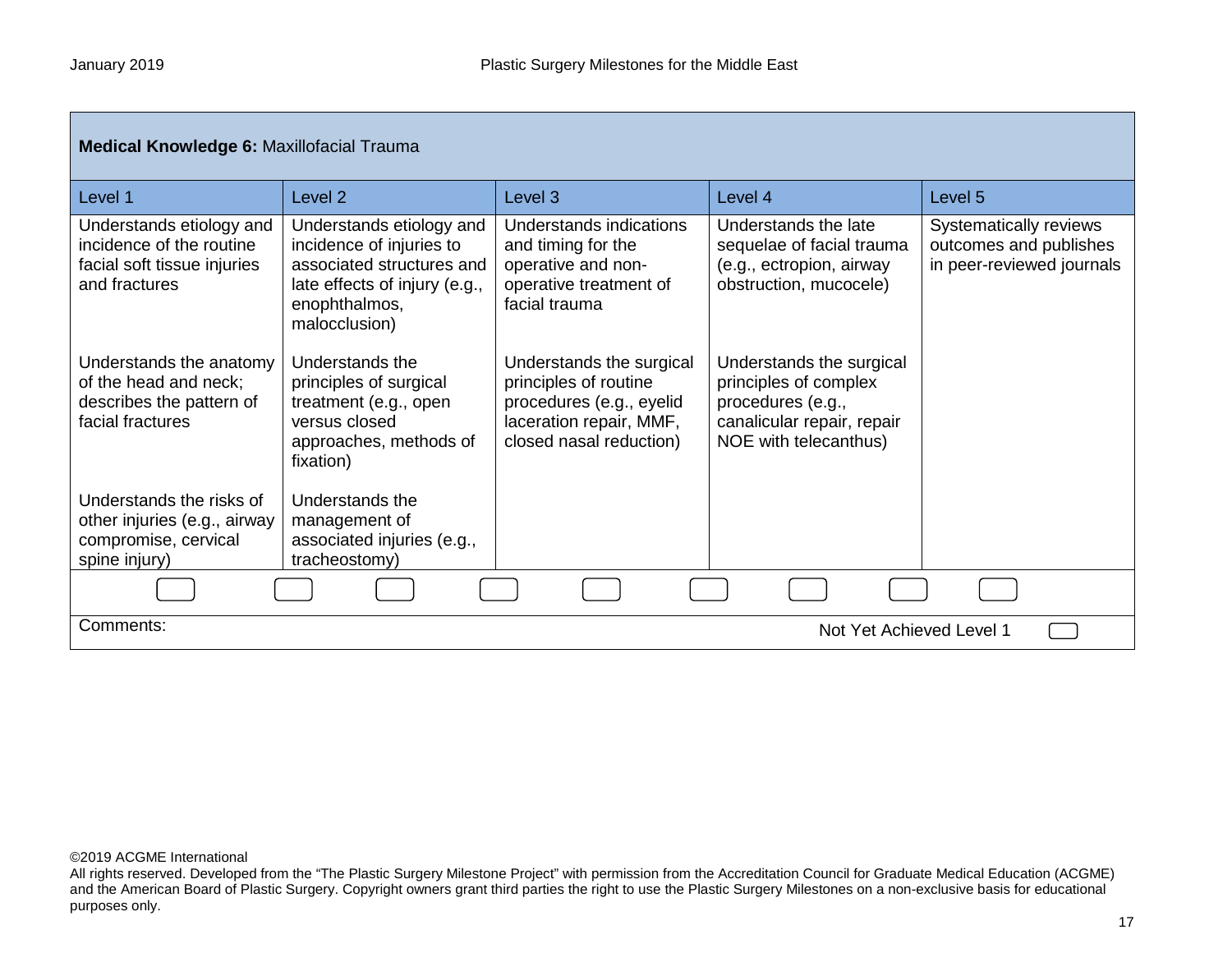| <b>Patient Care 7: Facial Aesthetics</b>                                                                            |                                                                                                                                                                                                                 |                                                                                                                                                                                              |                                                                                                                                                                                 |                                                                                           |  |
|---------------------------------------------------------------------------------------------------------------------|-----------------------------------------------------------------------------------------------------------------------------------------------------------------------------------------------------------------|----------------------------------------------------------------------------------------------------------------------------------------------------------------------------------------------|---------------------------------------------------------------------------------------------------------------------------------------------------------------------------------|-------------------------------------------------------------------------------------------|--|
| Level 1                                                                                                             | Level <sub>2</sub>                                                                                                                                                                                              | Level <sub>3</sub>                                                                                                                                                                           | Level 4                                                                                                                                                                         | Level 5                                                                                   |  |
| Performs focused history<br>and physical examination<br>of patients presenting<br>with aesthetic facial<br>concerns | Explains risks and<br>benefits of facial<br>aesthetic procedures and<br>obtains consent                                                                                                                         | Formulates a treatment<br>plan (risks, benefits,<br>options, and alternatives)<br>with assistance                                                                                            | Independently assesses,<br>diagnoses, and<br>formulates treatment<br>plans, including for<br>patients with<br>comorbidities, previous<br>surgeries, and<br>complicating factors | Independently treats<br>complex secondary<br>deformities of facial<br>aging/prior surgery |  |
| Assists with facial<br>aesthetic procedures,<br>(e.g., making incisions,<br>simple suture skin<br>closure)          | Performs routine facial<br>aesthetic procedures<br>(e.g., upper)<br>blepharoplasty, scar<br>revision, harvesting of<br>cartilage grafts, fat<br>injections, injection of<br>neuromodulators) with<br>assistance | Independently performs<br>routine procedures;<br>performs complex<br>procedures (e.g.,<br>facelifts, necklifts, tip<br>rhinoplasty, chemical<br>peels, laser resurfacing)<br>with assistance | Independently performs<br>procedures (e.g., primary<br>rhinoplasties, lower<br>blepharoplasties, and<br>facelifts)                                                              | Leads an integrated<br>center for the treatment<br>of facial aesthetics                   |  |
|                                                                                                                     | Recognizes<br>complications (e.g.,<br>hematoma, seroma,<br>wound dehiscence,<br>necrosis, chemosis, brow<br>ptosis) and enlists<br>appropriate help                                                             | Manages complications<br>(e.g., scleral show, brow<br>ptosis, eyelid ptosis, soft<br>tissue granulomas) with<br>assistance                                                                   | Independently manages<br>complications                                                                                                                                          |                                                                                           |  |
|                                                                                                                     |                                                                                                                                                                                                                 |                                                                                                                                                                                              |                                                                                                                                                                                 |                                                                                           |  |
| Comments:                                                                                                           | Not Yet Achieved Level 1                                                                                                                                                                                        |                                                                                                                                                                                              |                                                                                                                                                                                 |                                                                                           |  |

All rights reserved. Developed from the "The Plastic Surgery Milestone Project" with permission from the Accreditation Council for Graduate Medical Education (ACGME) and the American Board of Plastic Surgery. Copyright owners grant third parties the right to use the Plastic Surgery Milestones on a non-exclusive basis for educational purposes only.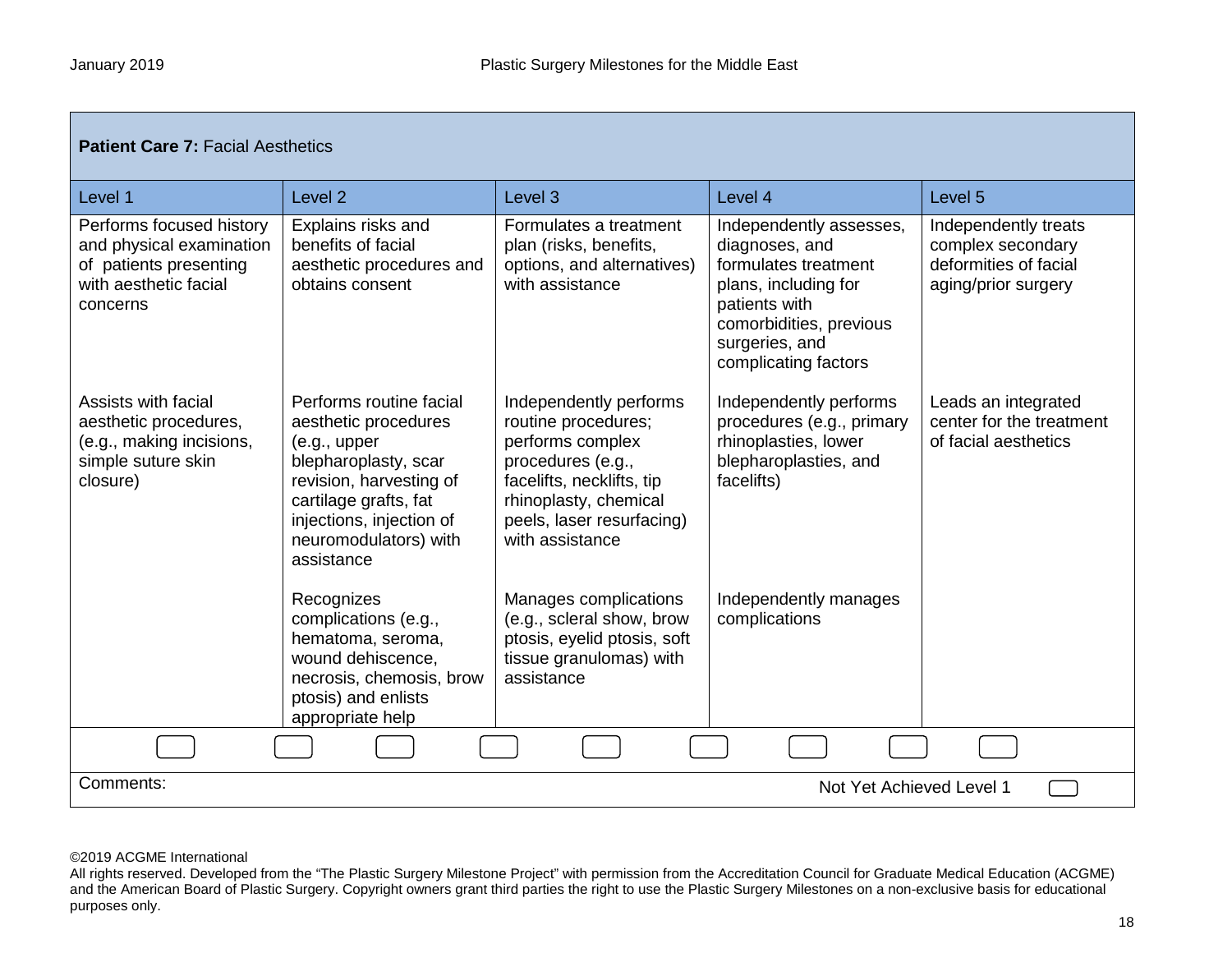| <b>Medical Knowledge 7: Facial Aesthetics</b>                                           |                                                                                                                                                                |                                                                                                                                                                                                                             |                                                                                                                                                                                                                                                                                  |                                                                                       |
|-----------------------------------------------------------------------------------------|----------------------------------------------------------------------------------------------------------------------------------------------------------------|-----------------------------------------------------------------------------------------------------------------------------------------------------------------------------------------------------------------------------|----------------------------------------------------------------------------------------------------------------------------------------------------------------------------------------------------------------------------------------------------------------------------------|---------------------------------------------------------------------------------------|
| Level 1                                                                                 | Level <sub>2</sub>                                                                                                                                             | Level 3                                                                                                                                                                                                                     | Level 4                                                                                                                                                                                                                                                                          | Level 5                                                                               |
| Understands normal<br>anatomy of skin and soft<br>tissue of the face                    | Understands concepts of<br>facial aging and basic<br>surgical and non-surgical<br>treatments for the aging<br>face                                             | Understands indications<br>for various treatment<br>options for addressing<br>the aging face                                                                                                                                | Understands the effects<br>of treatment of surgical<br>and non-surgical options<br>and understands possible<br>complications                                                                                                                                                     | Understands and<br>contributes to outcomes<br>research in aesthetic<br>facial surgery |
| Describes the normal<br>relationships, angles, and<br>proportions in facial<br>analysis | Understands concepts of<br>skin resurfacing (e.g.,<br>laser science, chemical<br>peel)<br>Appreciates the<br>assessment and impact<br>of psychological factors | Understands anatomy<br>and principles of surgical<br>and non-surgical<br>procedures, (e.g., fillers,<br>peels, neuromodulators,<br>browlifts,<br>blepharoplasties,<br>facelifts, rhinoplasties,<br>necklifts, fat grafting) | Understands anatomy<br>and surgical principles of<br>complex treatments for<br>the aging face, (e.g.,<br>endoscopic procedures,<br>deep plane facelifts,<br>secondary rhinoplasties),<br>and the dynamics of<br>combining various<br>procedures for treatment<br>of facial aging |                                                                                       |
|                                                                                         | on outcomes in aesthetic<br>facial surgery                                                                                                                     |                                                                                                                                                                                                                             |                                                                                                                                                                                                                                                                                  |                                                                                       |
|                                                                                         |                                                                                                                                                                |                                                                                                                                                                                                                             |                                                                                                                                                                                                                                                                                  |                                                                                       |
| Comments:<br>Not Yet Achieved Level 1                                                   |                                                                                                                                                                |                                                                                                                                                                                                                             |                                                                                                                                                                                                                                                                                  |                                                                                       |

All rights reserved. Developed from the "The Plastic Surgery Milestone Project" with permission from the Accreditation Council for Graduate Medical Education (ACGME) and the American Board of Plastic Surgery. Copyright owners grant third parties the right to use the Plastic Surgery Milestones on a non-exclusive basis for educational purposes only.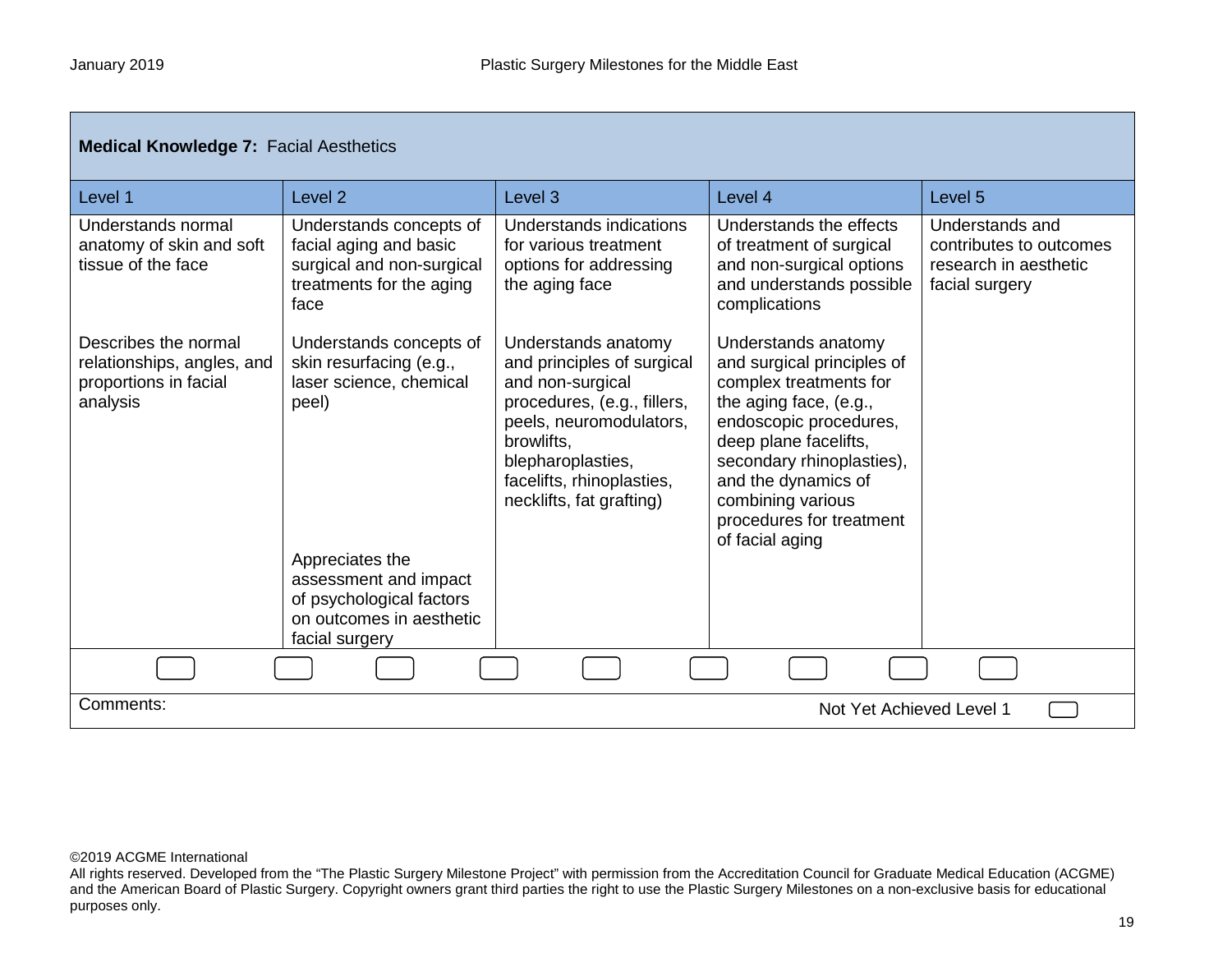| <b>Patient Care 8: Non-Cancer Breast Surgery</b>                                                                                                    |                                                                                                                              |                                                                                                                                                                           |                                                                                                                                                                                                    |                                                                               |
|-----------------------------------------------------------------------------------------------------------------------------------------------------|------------------------------------------------------------------------------------------------------------------------------|---------------------------------------------------------------------------------------------------------------------------------------------------------------------------|----------------------------------------------------------------------------------------------------------------------------------------------------------------------------------------------------|-------------------------------------------------------------------------------|
| Level 1                                                                                                                                             | Level <sub>2</sub>                                                                                                           | Level <sub>3</sub>                                                                                                                                                        | Level 4                                                                                                                                                                                            | Level <sub>5</sub>                                                            |
| Performs history and<br>physical examination of<br>patients with a benign<br>breast condition and<br>orders diagnostic tests<br>and imaging studies | Explains risks and<br>benefits of breast<br>procedures and obtains<br>consent; is able to<br>interpret diagnostic<br>studies | Formulates a treatment<br>plan with assistance for<br>routine breast procedures<br>(e.g., primary breast<br>augmentation, reduction,<br>and mastopexy)                    | Independently formulates<br>a treatment plan,<br>including for patients with<br>comorbidities or previous<br>unsatisfactory outcomes;<br>documents medical<br>necessity                            | Systematically reviews<br>outcomes and publishes<br>in peer-reviewed journals |
| Assists with breast<br>procedures (e.g., making<br>incisions, skin closures)                                                                        | Performs routine<br>procedures (e.g.,<br>reduction mammoplasty,<br>gynecomastia,<br>mastopexy), with<br>assistance           | Independently performs<br>routine procedures;<br>performs complex<br>procedures (e.g.,<br>augmentation/<br>mastopexy, congenital<br>breast deformity), with<br>assistance | Independently performs<br>complex procedures;<br>adapts standard<br>treatment plans to special<br>circumstances (e.g., prior<br>surgical scars,<br>unsatisfactory outcomes<br>of previous surgery) |                                                                               |
| Provides routine post-<br>operative care for the<br>breast patient                                                                                  | Recognizes<br>complications (e.g.,<br>hematoma, infections,<br>implant complications)<br>and enlists help                    | Manages complications,<br>with assistance                                                                                                                                 | Independently manages<br>complications, secondary<br>deformities, and the<br>dissatisfied patient                                                                                                  |                                                                               |
|                                                                                                                                                     |                                                                                                                              |                                                                                                                                                                           |                                                                                                                                                                                                    |                                                                               |
| Comments:<br>Not Yet Achieved Level 1                                                                                                               |                                                                                                                              |                                                                                                                                                                           |                                                                                                                                                                                                    |                                                                               |

All rights reserved. Developed from the "The Plastic Surgery Milestone Project" with permission from the Accreditation Council for Graduate Medical Education (ACGME) and the American Board of Plastic Surgery. Copyright owners grant third parties the right to use the Plastic Surgery Milestones on a non-exclusive basis for educational purposes only.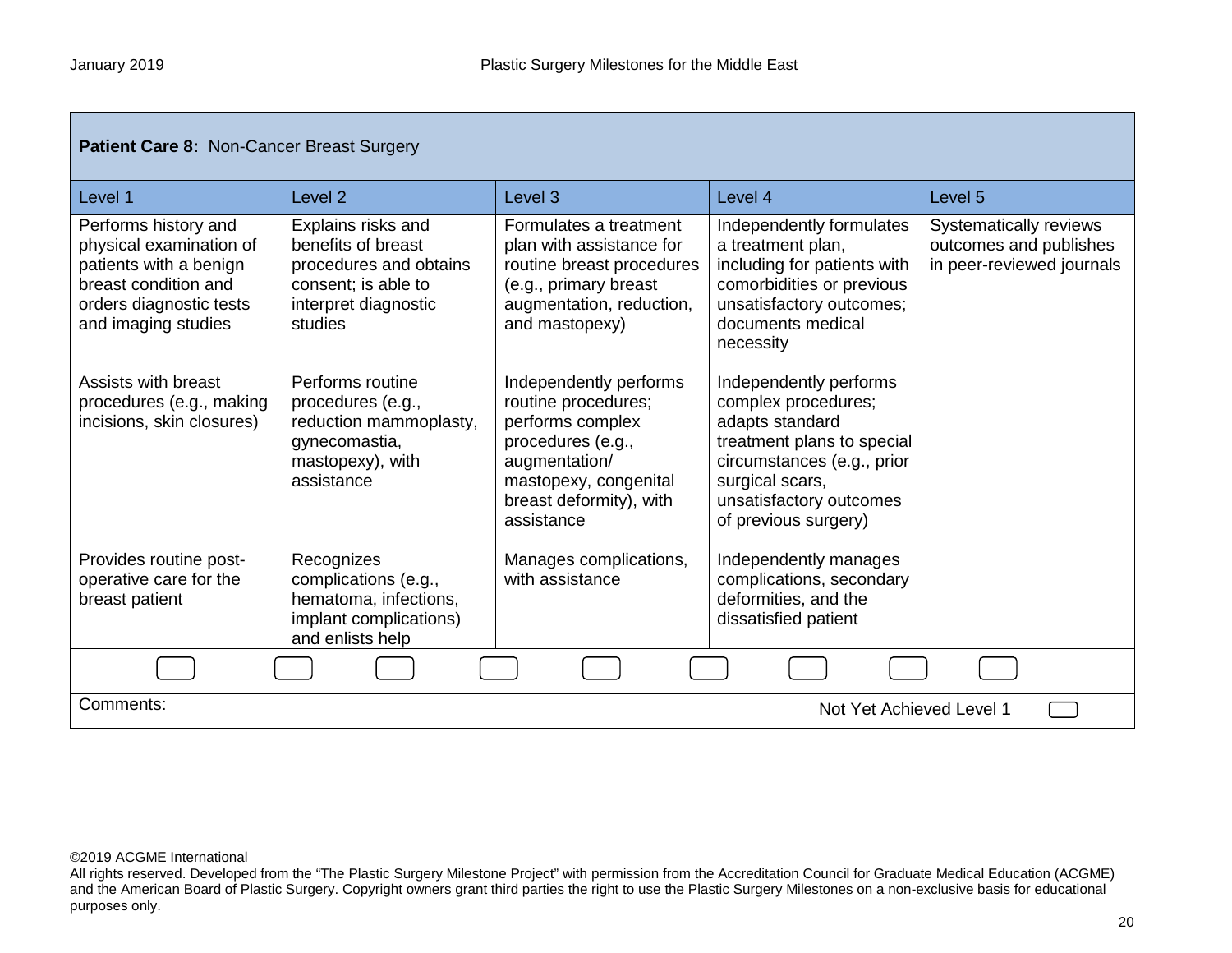| Medical Knowledge 8: Non-Cancer Breast Surgery                                                                                                |                                                                                            |                                                                                                                                            |                                                                                                                                 |                                                                                                     |  |
|-----------------------------------------------------------------------------------------------------------------------------------------------|--------------------------------------------------------------------------------------------|--------------------------------------------------------------------------------------------------------------------------------------------|---------------------------------------------------------------------------------------------------------------------------------|-----------------------------------------------------------------------------------------------------|--|
| Level 1                                                                                                                                       | Level <sub>2</sub>                                                                         | Level <sub>3</sub>                                                                                                                         | Level 4                                                                                                                         | Level 5                                                                                             |  |
| Understands benign<br>breast conditions (e.g.,<br>ptosis, hypermastia,<br>gynecomastia,<br>involutional changes, and<br>congenital anomalies) | Understands surgical<br>treatment for benign<br>breast conditions                          | Understands indications<br>for treatment options<br>(e.g., augmentation,<br>skin/parenchyma<br>reduction)                                  | Understands effects of<br>surgical procedures on<br>nipple areolar perfusion,<br>breast sensation, and<br>lactation             | Systematically reviews<br>outcomes of patient<br>cohorts and publishes in<br>peer-reviewed journals |  |
| Understands the<br>anatomy, embryology,<br>and physiology of the<br>breast                                                                    | Understands concepts of<br>symmetry, aesthetic<br>ideals, and proportions of<br>the breast | Understands principles of<br>routine surgical<br>procedures (e.g.,<br>augmentation<br>mammaplasty, reduction<br>mammaplasty,<br>mastopexy) | Understands principles of<br>complex surgical<br>procedures (e.g.,<br>augmentation/<br>mastopexy, tuberous<br>breast deformity) |                                                                                                     |  |
| Understands principles of<br>imaging for benign breast<br>procedures                                                                          | Understands<br>characteristics of breast<br>prostheses and long-term<br>monitoring         |                                                                                                                                            | Understands evolving<br>technologies such as fat<br>grafting                                                                    |                                                                                                     |  |
|                                                                                                                                               |                                                                                            |                                                                                                                                            |                                                                                                                                 |                                                                                                     |  |
| Comments:<br>Not Yet Achieved Level 1                                                                                                         |                                                                                            |                                                                                                                                            |                                                                                                                                 |                                                                                                     |  |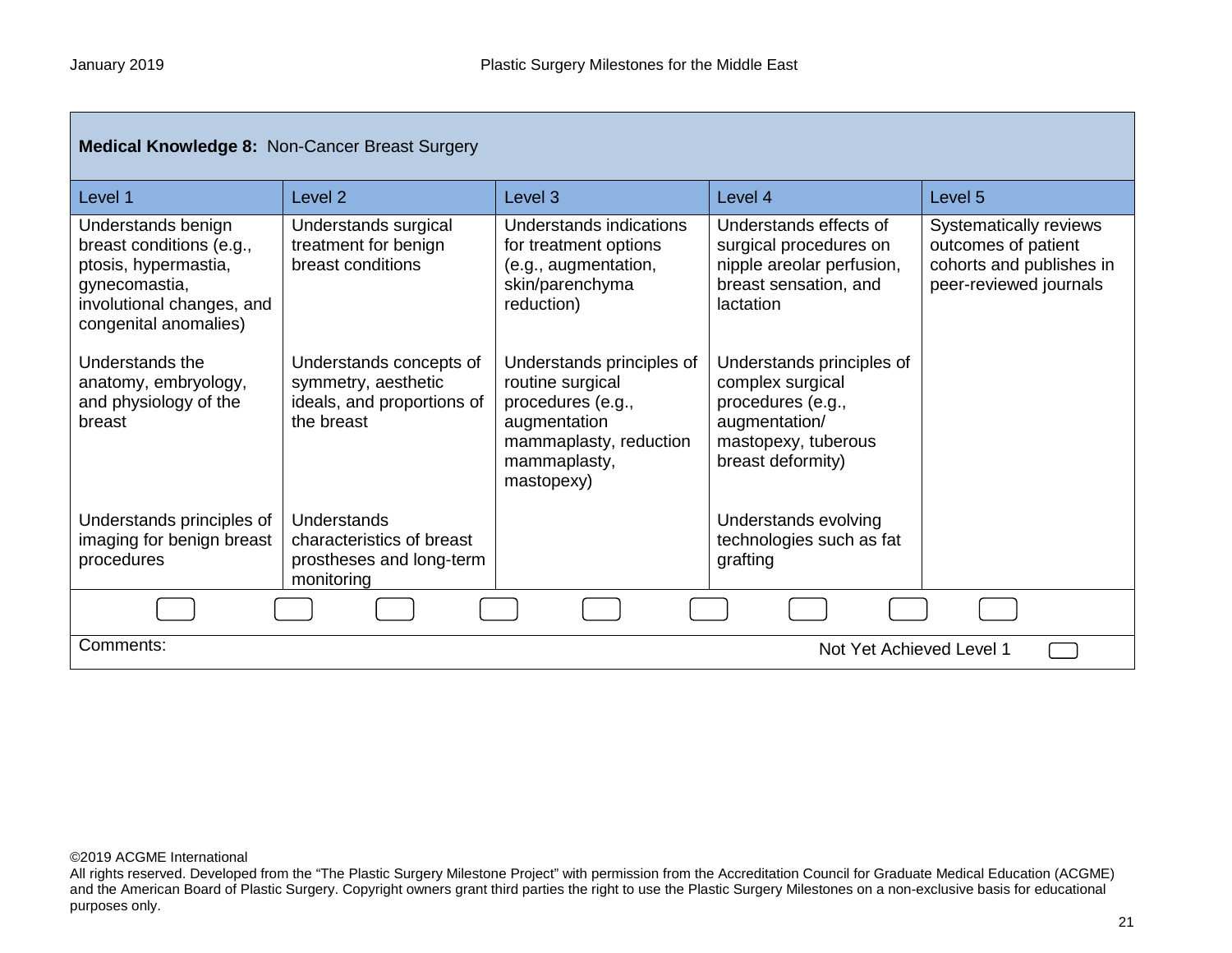| <b>Patient Care 9: Breast Reconstruction</b>                                         |                                                                                                     |                                                                                                                                                                         |                                                                                                                                                   |                                                                                            |
|--------------------------------------------------------------------------------------|-----------------------------------------------------------------------------------------------------|-------------------------------------------------------------------------------------------------------------------------------------------------------------------------|---------------------------------------------------------------------------------------------------------------------------------------------------|--------------------------------------------------------------------------------------------|
| Level 1                                                                              | Level <sub>2</sub>                                                                                  | Level <sub>3</sub>                                                                                                                                                      | Level 4                                                                                                                                           | Level <sub>5</sub>                                                                         |
| Performs history and<br>physical examination of<br>the patient with breast<br>cancer | Explains risks and<br>benefits of breast<br>reconstruction<br>procedures and obtains<br>consent     | Formulates a treatment<br>plan, with assistance                                                                                                                         | Independently formulates<br>a treatment plan,<br>including for patients with<br>comorbidities, previous<br>surgeries, and<br>complicating factors | Manages complicated<br>patients with multiple<br>previous treatment<br>failures            |
| Assists with procedures<br>(e.g., making incisions,<br>skin closures)                | Performs routine<br>procedures (e.g., flap<br>elevation, tissue<br>expanders), with<br>assistance   | Independently performs<br>routine procedures;<br>performs complex<br>procedures (e.g.,<br>microsurgical procedure,<br>treatment of opposite<br>breast), with assistance | Independently performs<br>complex procedures                                                                                                      |                                                                                            |
| Provides routine post-<br>operative care                                             | Recognizes<br>complications (e.g., flap<br>compromise, implant<br>complication) and enlists<br>help | Manages complications,<br>with assistance                                                                                                                               | Independently manages<br>complications and<br>secondary deformities                                                                               | Helps lead<br>interdisciplinary team and<br>teaches breast<br>reconstructive<br>procedures |
|                                                                                      |                                                                                                     |                                                                                                                                                                         |                                                                                                                                                   |                                                                                            |
| Comments:<br>Not Yet Achieved Level 1                                                |                                                                                                     |                                                                                                                                                                         |                                                                                                                                                   |                                                                                            |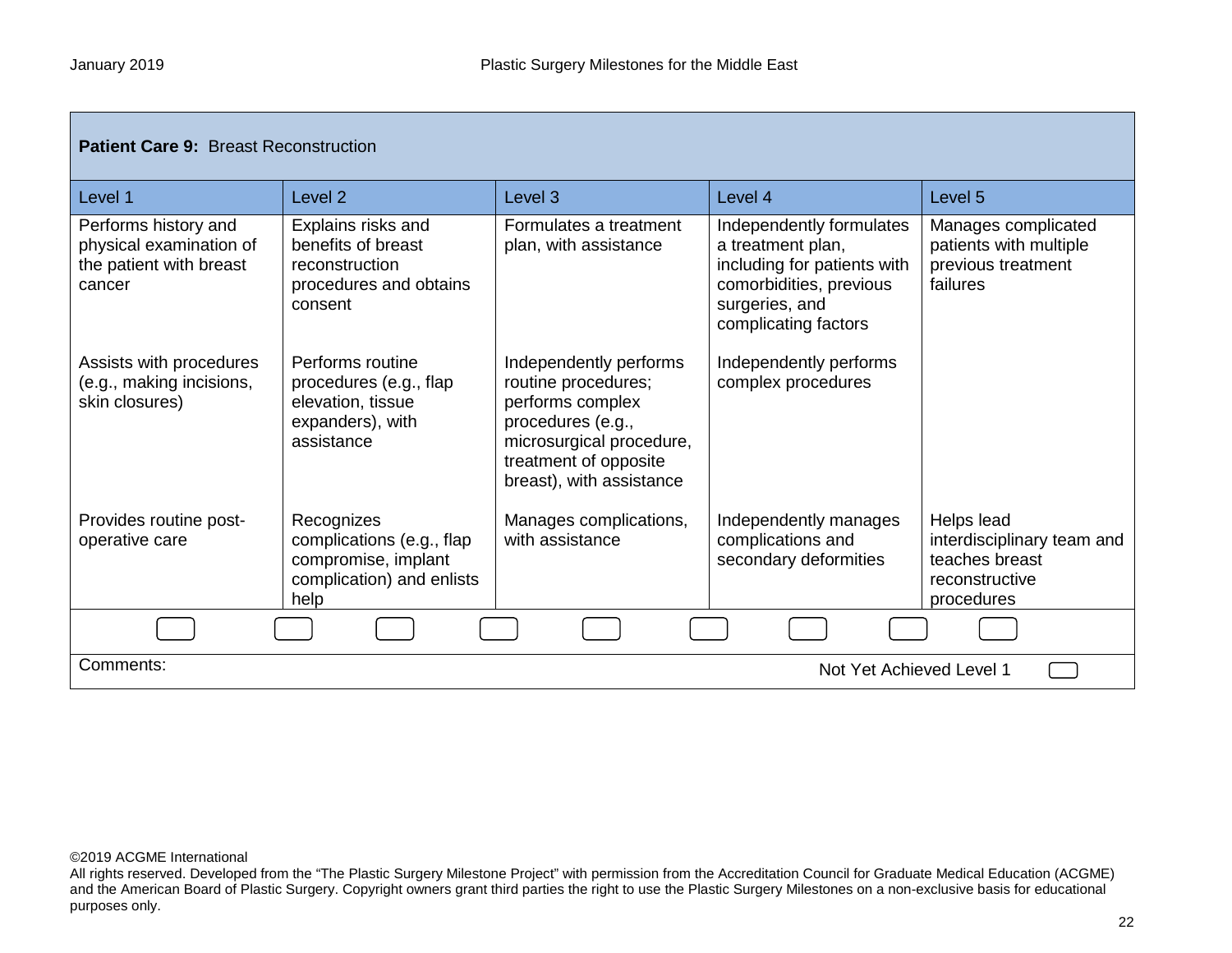| <b>Medical Knowledge 9: Breast Reconstruction</b>              |                                                                                                                                              |                                                                                                                                 |                                                                                                                                                                                                                                                                                             |                                                                               |
|----------------------------------------------------------------|----------------------------------------------------------------------------------------------------------------------------------------------|---------------------------------------------------------------------------------------------------------------------------------|---------------------------------------------------------------------------------------------------------------------------------------------------------------------------------------------------------------------------------------------------------------------------------------------|-------------------------------------------------------------------------------|
| Level 1                                                        | Level <sub>2</sub>                                                                                                                           | Level 3                                                                                                                         | Level 4                                                                                                                                                                                                                                                                                     | Level 5                                                                       |
| Understands<br>pathophysiology of<br>malignant breast disease  | Understands surgical<br>treatments for malignant<br>breast disease;<br>understands sentinel<br>lymph node mapping and<br>metastatic patterns | Understands indications<br>for adjuvant treatments<br>and the impact of primary<br>and adjuvant treatments<br>on reconstruction | Understands the late<br>effects of radiation and<br>chemotherapy on breast<br>reconstruction                                                                                                                                                                                                | Systematically reviews<br>outcomes and publishes<br>in peer-reviewed journals |
| Understands the anatomy<br>of breast and lymphatic<br>drainage | Understands surgical<br>principles of implant-<br>based breast<br>reconstruction                                                             | Understands surgical<br>principles of pedicled flap<br>breast reconstruction                                                    | Understands surgical<br>principles of<br>microsurgical breast<br>reconstruction (e.g.,<br>transverse rectus<br>abdominis myocutaneous<br>[TRAM], deep inferior<br>epigastric perforator<br>[DIEP], superior gluteal<br>artery perforator [SGAP],<br>and transverse upper<br>gracilis [TUG]) |                                                                               |
|                                                                |                                                                                                                                              |                                                                                                                                 |                                                                                                                                                                                                                                                                                             |                                                                               |
| Comments:<br>Not Yet Achieved Level 1                          |                                                                                                                                              |                                                                                                                                 |                                                                                                                                                                                                                                                                                             |                                                                               |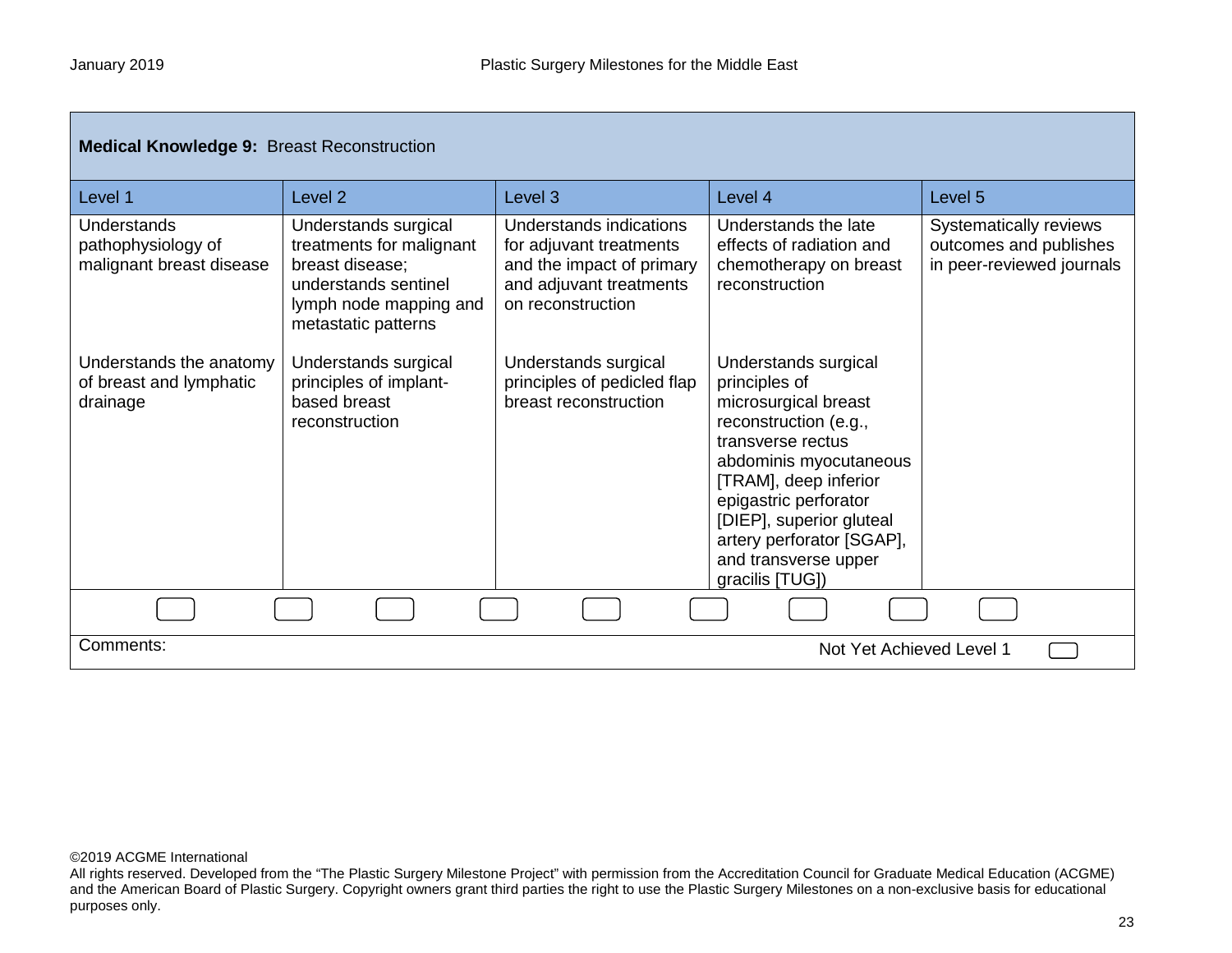г

| <b>Patient Care 10: Reconstruction of the Trunk and Perineum</b>                                                                           |                                                                                                                                                                                            |                                                                                                                                                                                     |                                                                                                                                                                                   |                                                                                       |
|--------------------------------------------------------------------------------------------------------------------------------------------|--------------------------------------------------------------------------------------------------------------------------------------------------------------------------------------------|-------------------------------------------------------------------------------------------------------------------------------------------------------------------------------------|-----------------------------------------------------------------------------------------------------------------------------------------------------------------------------------|---------------------------------------------------------------------------------------|
| Level 1                                                                                                                                    | Level <sub>2</sub>                                                                                                                                                                         | Level <sub>3</sub>                                                                                                                                                                  | Level 4                                                                                                                                                                           | Level 5                                                                               |
| Performs history and<br>physical examination of<br>patients with<br>trunk/perineal defects<br>and orders diagnostic<br>and imaging studies | Explains risks and<br>benefits of procedures<br>(e.g., components<br>separation, pressure<br>ulcer reconstruction) and<br>obtains consent:<br>interprets diagnostic and<br>imaging studies | Formulates a treatment<br>plan with assistance for<br>routine conditions (e.g.,<br>sternal wounds, primary<br>ventral hernia, and<br>primary pressure ulcers)                       | Independently formulates<br>a treatment plan,<br>including for patients with<br>comorbidities (e.g.,<br>previous surgeries,<br>enterocutaneous fistulae,<br>congenital anomalies) | Independently treats<br>complex secondary<br>deformities of the trunk<br>and perineum |
| Assists with procedures<br>(e.g., making incisions,<br>closing wounds)                                                                     | Performs routine<br>procedures (e.g.,<br>debridement, component<br>separation,<br>myocutaneous flap), with<br>assistance                                                                   | Independently performs<br>routine procedures;<br>performs complex<br>procedures (e.g.,<br>composite chest wall<br>reconstruction, urogenital<br>reconstruction), with<br>assistance | Independently performs<br>complex procedures                                                                                                                                      |                                                                                       |
| Provides routine post-<br>operative care, including<br>pressure relief<br>management                                                       | Provides critical care,<br>recognizes complications<br>(e.g., organ injury, organ<br>system failure) and<br>enlists help; initiates<br>rehabilitation                                      | Manages complications<br>(e.g., soft-tissue loss, flap<br>compromise), with<br>assistance                                                                                           | Independently manages<br>complications and<br>secondary deformities                                                                                                               |                                                                                       |
|                                                                                                                                            |                                                                                                                                                                                            |                                                                                                                                                                                     |                                                                                                                                                                                   |                                                                                       |
| Comments:<br>Not Yet Achieved Level 1                                                                                                      |                                                                                                                                                                                            |                                                                                                                                                                                     |                                                                                                                                                                                   |                                                                                       |

All rights reserved. Developed from the "The Plastic Surgery Milestone Project" with permission from the Accreditation Council for Graduate Medical Education (ACGME) and the American Board of Plastic Surgery. Copyright owners grant third parties the right to use the Plastic Surgery Milestones on a non-exclusive basis for educational purposes only.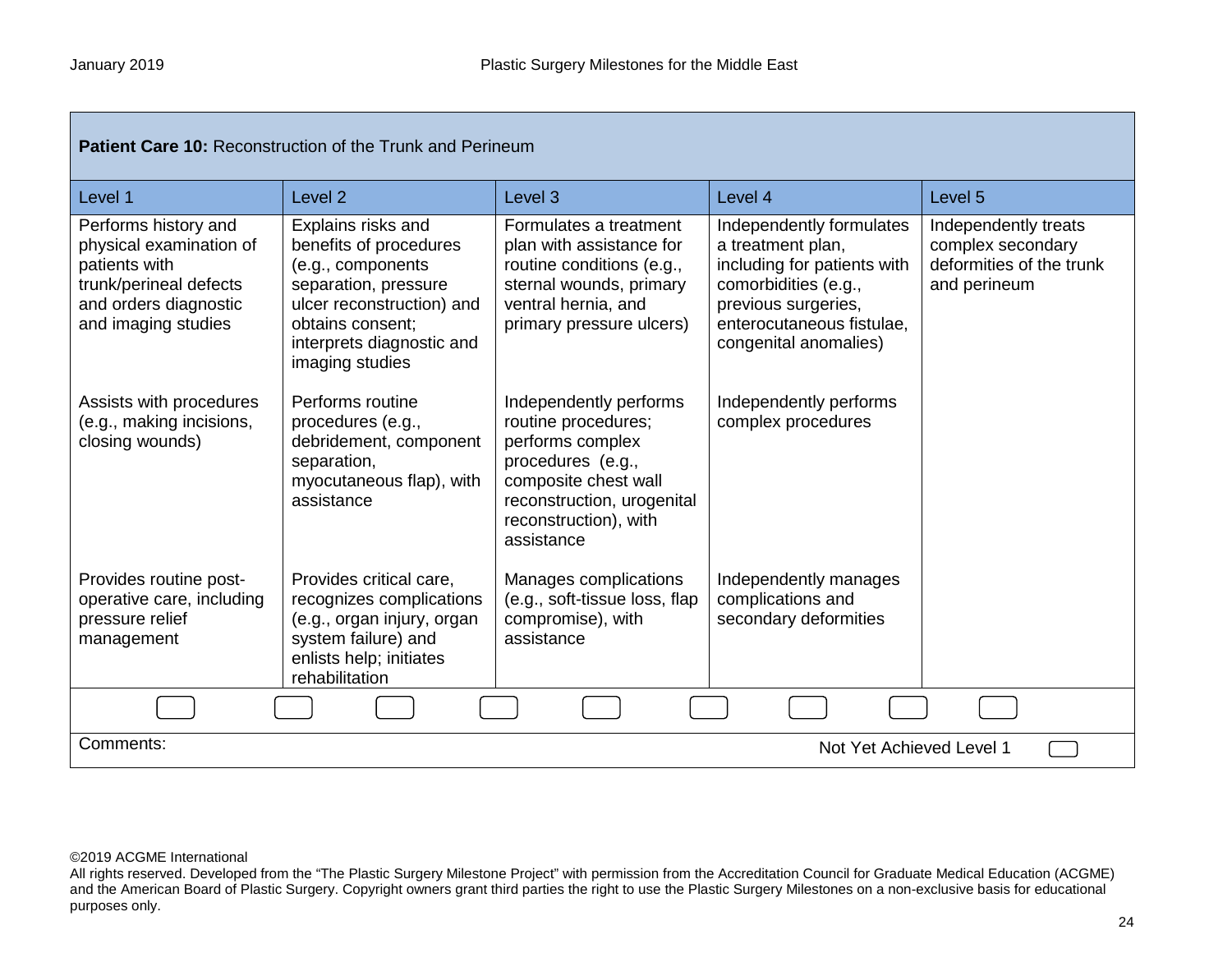| <b>Medical Knowledge 10: Reconstruction of Trunk and Perineum</b>                      |                                                                                                                                        |                                                                                                                                                    |                                                                                                                                                              |                                                                               |  |
|----------------------------------------------------------------------------------------|----------------------------------------------------------------------------------------------------------------------------------------|----------------------------------------------------------------------------------------------------------------------------------------------------|--------------------------------------------------------------------------------------------------------------------------------------------------------------|-------------------------------------------------------------------------------|--|
| Level 1                                                                                | Level <sub>2</sub>                                                                                                                     | Level <sub>3</sub>                                                                                                                                 | Level 4                                                                                                                                                      | Level <sub>5</sub>                                                            |  |
| Understands congenital,<br>benign, and malignant<br>diseases of the<br>trunk/perineum  | Understands the<br>concepts of restoration of<br>chest wall stability, return<br>of abdominal domain,<br>and wound control             | Understands surgical<br>treatments for irradiated<br>wounds, congenital<br>anomalies, hernias, chest<br>wall defects, and<br>pressure ulcers       | Understands the effects<br>of treatment on<br>gastrointestinal,<br>cardiopulmonary and<br>genitourinary, and<br>musculoskeletal functions                    | Systematically reviews<br>outcomes and publishes<br>in peer-reviewed journals |  |
| Understands the anatomy<br>of the chest wall,<br>abdominal wall, back,<br>and perineum | Understands indications<br>for coverage of exposed<br>vital structures, provision<br>of dynamic support, and<br>functional restoration | Understands surgical<br>principles of routine<br>procedures (e.g.,<br>pressure ulcer<br>reconstruction,<br>components separation<br>hernia repair) | Understands surgical<br>principles of complex<br>procedures (e.g., perineal<br>reconstruction, recurrent<br>ventral hernia, composite<br>chest wall defects) |                                                                               |  |
| Understands respiratory<br>mechanics, nutrition, and<br>pressure offloading            | Understands staged<br>management of major<br>defects (e.g., negative<br>pressure therapy)                                              | Understands the<br>principles and indications<br>for biologic and synthetic<br>materials                                                           |                                                                                                                                                              |                                                                               |  |
|                                                                                        |                                                                                                                                        |                                                                                                                                                    |                                                                                                                                                              |                                                                               |  |
| Comments:                                                                              | Not Yet Achieved Level 1                                                                                                               |                                                                                                                                                    |                                                                                                                                                              |                                                                               |  |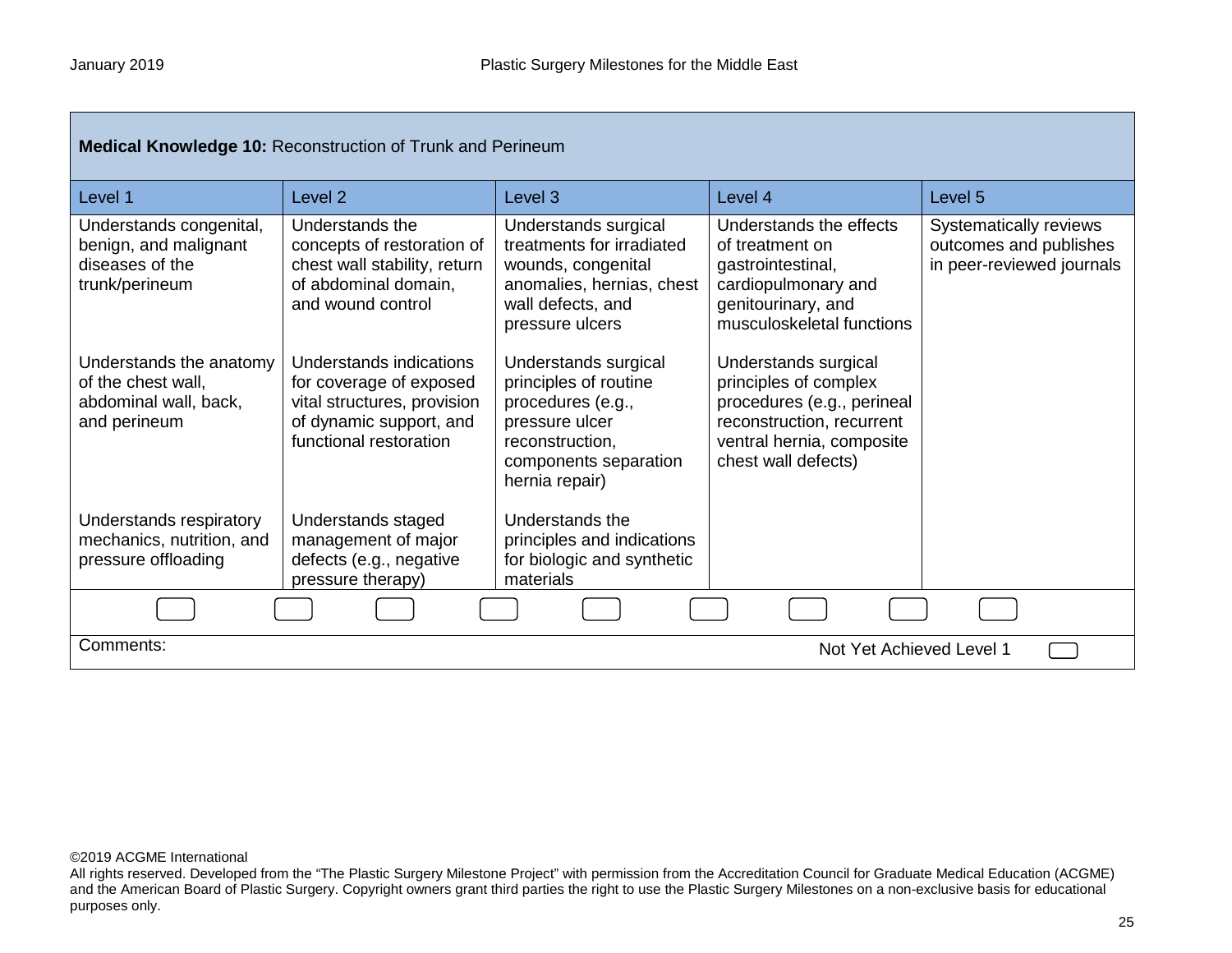| <b>Patient Care 11: Upper Extremity Trauma</b>                                                           |                                                                                                                                                         |                                                                                                                                                                                                       |                                                                                                                                               |                                                                                                 |
|----------------------------------------------------------------------------------------------------------|---------------------------------------------------------------------------------------------------------------------------------------------------------|-------------------------------------------------------------------------------------------------------------------------------------------------------------------------------------------------------|-----------------------------------------------------------------------------------------------------------------------------------------------|-------------------------------------------------------------------------------------------------|
| Level 1                                                                                                  | Level <sub>2</sub>                                                                                                                                      | Level <sub>3</sub>                                                                                                                                                                                    | Level 4                                                                                                                                       | Level <sub>5</sub>                                                                              |
| Performs history and<br>physical examination and<br>orders diagnostic and<br>imaging studies             | Explains the risks and<br>benefits of hand trauma<br>procedures and obtains<br>consent; interprets<br>imaging studies                                   | Formulates a treatment<br>plan, with assistance, for<br>common hand injuries<br>(e.g., tendon injury, nerve<br>lacerations,<br>fracture/dislocation)                                                  | Independently formulates<br>a treatment plan,<br>including for patients with<br>comorbidities and a<br>devascularized or<br>mangled extremity | Contributes to the<br>practice of hand surgery<br>through research and<br>innovative treatments |
| Assists with procedures<br>(e.g., making incisions,<br>skin closures, applying<br>splints and dressings) | Performs routine<br>procedures with<br>assistance (e.g., repair of<br>simple hand fractures,<br>tendon, nerve<br>lacerations)                           | Independently performs<br>routine procedures;<br>performs complex<br>procedures (e.g., repair<br>of the mangled hand and<br>revascularization,<br>microvascular flap<br>coverage), with<br>assistance | Independently performs<br>complex procedures                                                                                                  | Manages work-related<br>injuries and return-to-<br>work issues                                  |
| Provides routine post-<br>operative care                                                                 | Recognizes<br>complications (e.g.,<br>vascular compromise,<br>compartment syndrome)<br>and enlists help;<br>prescribes post-operative<br>rehabilitation | Manages complications,<br>with assistance                                                                                                                                                             | Independently manages<br>complications and<br>secondary deformities<br>(e.g., contractures, non-<br>unions, tendon rupture)                   | Manages chronic regional<br>pain syndromes                                                      |
|                                                                                                          |                                                                                                                                                         |                                                                                                                                                                                                       |                                                                                                                                               |                                                                                                 |
| Comments:<br>Not Yet Achieved Level 1                                                                    |                                                                                                                                                         |                                                                                                                                                                                                       |                                                                                                                                               |                                                                                                 |

All rights reserved. Developed from the "The Plastic Surgery Milestone Project" with permission from the Accreditation Council for Graduate Medical Education (ACGME) and the American Board of Plastic Surgery. Copyright owners grant third parties the right to use the Plastic Surgery Milestones on a non-exclusive basis for educational purposes only.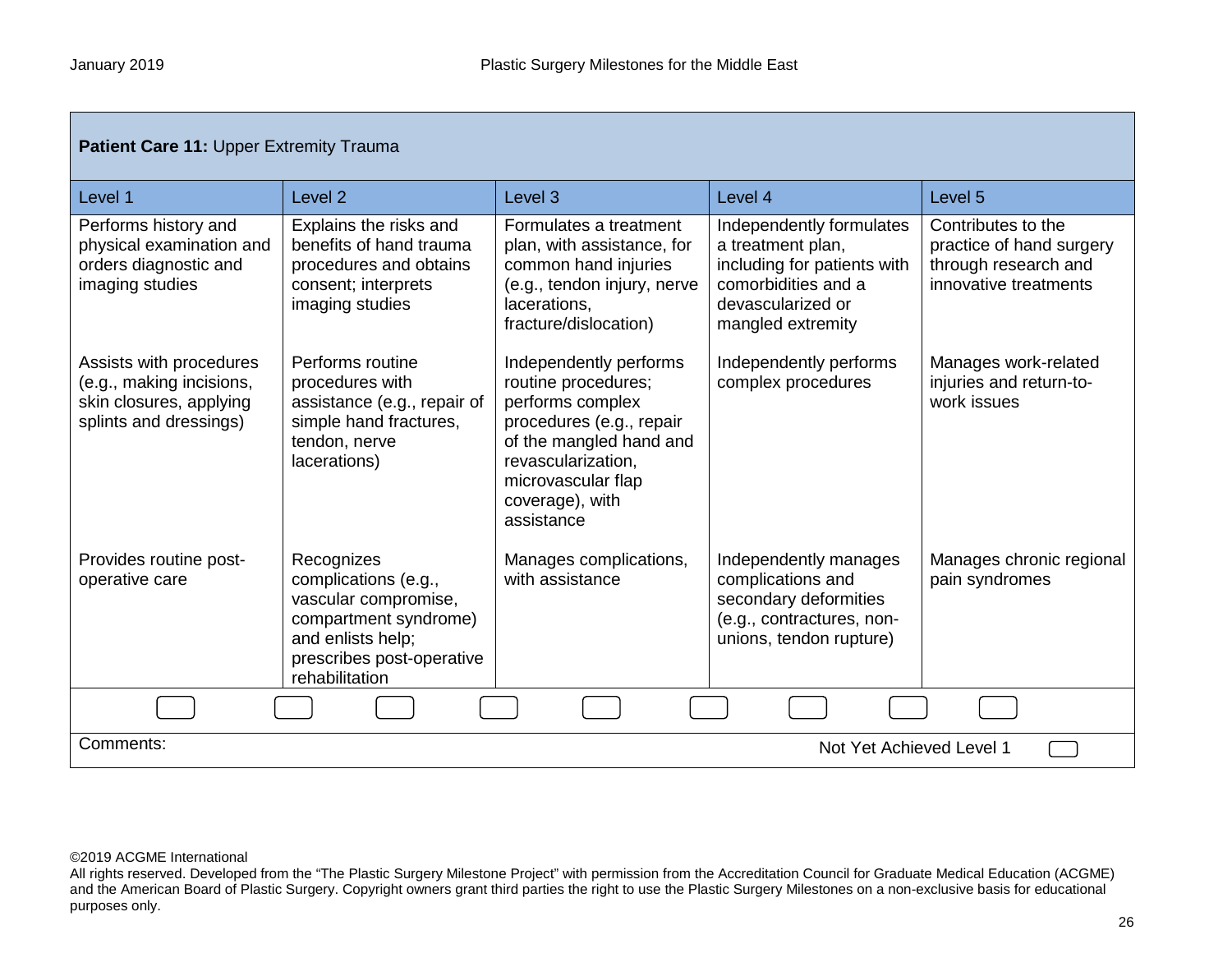| <b>Medical Knowledge 11: Upper Extremity Trauma</b>                                          |                                                                                                         |                                                                                                                  |                                                                                                                                       |                                                                                                                  |
|----------------------------------------------------------------------------------------------|---------------------------------------------------------------------------------------------------------|------------------------------------------------------------------------------------------------------------------|---------------------------------------------------------------------------------------------------------------------------------------|------------------------------------------------------------------------------------------------------------------|
| Level 1                                                                                      | Level <sub>2</sub>                                                                                      | Level 3                                                                                                          | Level 4                                                                                                                               | Level 5                                                                                                          |
| Understands common<br>fractures/dislocations and<br>soft tissue injuries                     | Understands principles of<br>soft tissue coverage and<br>bony stabilization                             | Understands<br>complicating factors (e.g.,<br>exposed critical<br>structures, bone loss,<br>vascular compromise) | Understands<br>biomechanics of tendon<br>transfers                                                                                    | Understands principles of<br>nerve and tendon<br>transfers for combined<br>nerve and brachial plexus<br>injuries |
| Understands of the<br>anatomy, function, and<br>basic biomechanics of<br>the upper extremity | Understands principles of<br>bone fixation and flaps                                                    | Understands the<br>principles of routine<br>vessel, nerve, tendon,<br>and bony repairs                           | Understands the<br>principles of complex<br>procedures (e.g., nerve<br>grafting, secondary<br>tendon reconstruction,<br>replantation) | Understands the<br>composition and<br>management of<br>multidisciplinary hand<br>center                          |
| Understands principles of<br>splinting and casting                                           | Understands the<br>diagnosis and treatment<br>of vascular injuries and<br>acute compartment<br>syndrome | Understands the<br>principles of post-<br>operative hand therapy<br>regimens                                     | Understands the<br>principles of prosthetics,<br>secondary rehabilitation,<br>and chronic regional pain<br>syndromes                  |                                                                                                                  |
|                                                                                              |                                                                                                         |                                                                                                                  |                                                                                                                                       |                                                                                                                  |
| Comments:<br>Not Yet Achieved Level 1                                                        |                                                                                                         |                                                                                                                  |                                                                                                                                       |                                                                                                                  |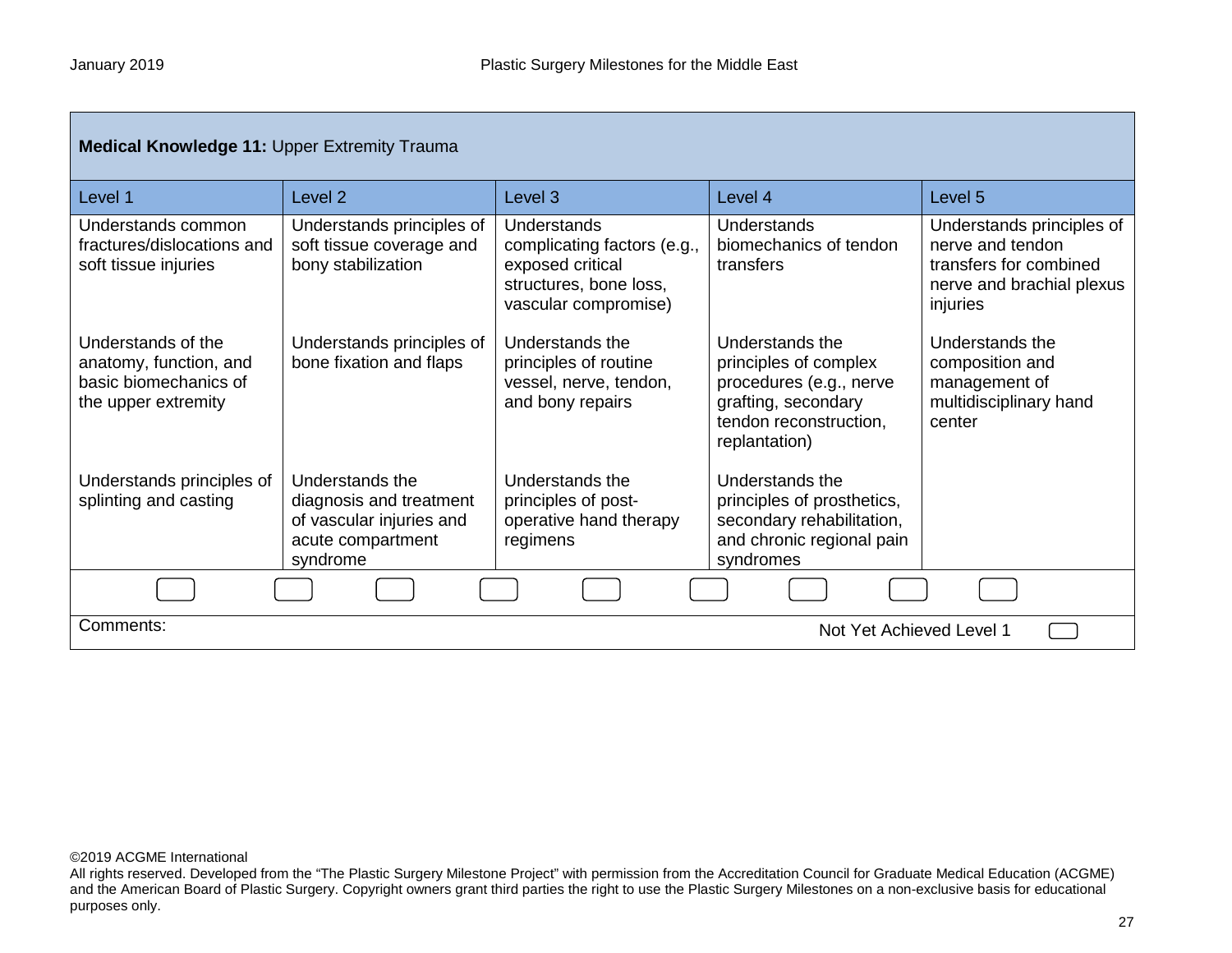| Patient Care 12: Non-Trauma Hand                                                                         |                                                                                                                                                                                    |                                                                                                                                                                                                          |                                                                                                                                                                                    |                                                                                                          |
|----------------------------------------------------------------------------------------------------------|------------------------------------------------------------------------------------------------------------------------------------------------------------------------------------|----------------------------------------------------------------------------------------------------------------------------------------------------------------------------------------------------------|------------------------------------------------------------------------------------------------------------------------------------------------------------------------------------|----------------------------------------------------------------------------------------------------------|
| Level 1                                                                                                  | Level <sub>2</sub>                                                                                                                                                                 | Level <sub>3</sub>                                                                                                                                                                                       | Level 4                                                                                                                                                                            | Level 5                                                                                                  |
| Performs history and<br>physical examination of<br>patients with non-<br>traumatic hand disorders        | Explains risks and<br>benefits of non-trauma<br>and congenital hand<br>reconstruction<br>procedures and obtains<br>consent; interprets<br>imaging and<br>electrodiagnostic studies | Formulates a treatment<br>plan, with assistance, for<br>routine hand conditions<br>(e.g., infections,<br>degenerative arthritis,<br>ganglion, tumors, nerve<br>compressions,<br>Dupuytren's contracture) | Independently formulates<br>a treatment plan,<br>including for patients with<br>comorbidities, and<br>complex conditions (e.g.,<br>previous hand surgeries,<br>complex syndactyly) | Formulates a treatment<br>plan for rheumatoid<br>deformities and complex<br>congenital hand<br>anomalies |
| Assists with procedures<br>(e.g., skin incisions,<br>abscess drainage, skin<br>closures, and injections) | Performs routine<br>procedures (e.g., nerve<br>decompression, ganglion,<br>tumor excision), with<br>assistance                                                                     | Independently performs<br>routine procedures;<br>performs complex<br>procedure (e.g.,<br>arthroplasty, contracture<br>release, syndactyly<br>reconstruction tendon<br>transfers), with<br>assistance     | Independently performs<br>complex procedures                                                                                                                                       | Performs implant<br>arthroplasty,<br>pollicizations, and toe-to-<br>hand transfers                       |
|                                                                                                          |                                                                                                                                                                                    |                                                                                                                                                                                                          |                                                                                                                                                                                    | Helps manage an<br>interdisciplinary hand<br>surgery team                                                |
|                                                                                                          |                                                                                                                                                                                    |                                                                                                                                                                                                          |                                                                                                                                                                                    |                                                                                                          |
| Comments:                                                                                                |                                                                                                                                                                                    |                                                                                                                                                                                                          | Not Yet Achieved Level 1                                                                                                                                                           |                                                                                                          |

All rights reserved. Developed from the "The Plastic Surgery Milestone Project" with permission from the Accreditation Council for Graduate Medical Education (ACGME) and the American Board of Plastic Surgery. Copyright owners grant third parties the right to use the Plastic Surgery Milestones on a non-exclusive basis for educational purposes only.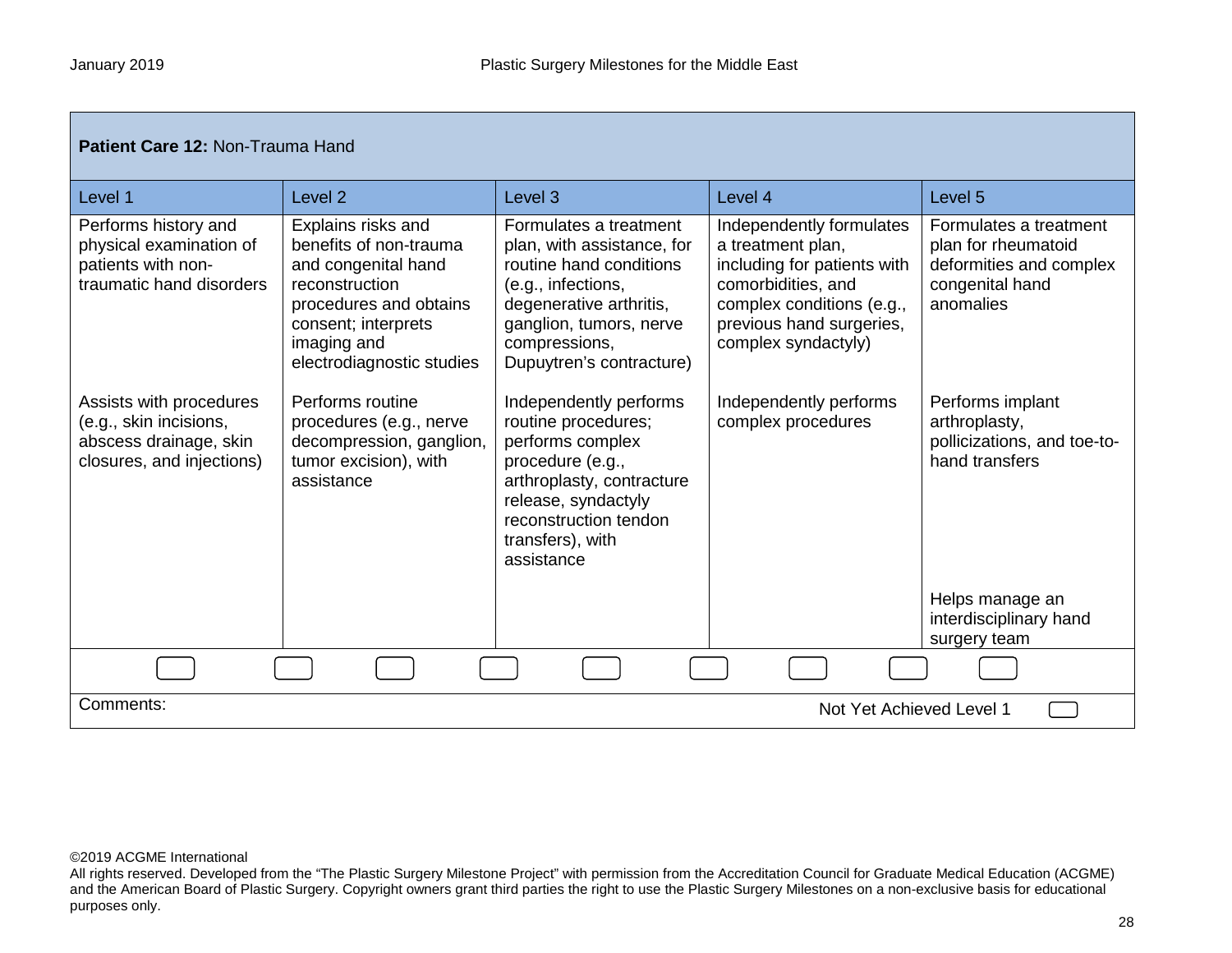| Medical Knowledge 12: Non-Trauma Hand                                                                                                        |                                                                                               |                                                                                                                                                          |                                                                                                                                                                    |                                                                                                                                                                                                            |  |
|----------------------------------------------------------------------------------------------------------------------------------------------|-----------------------------------------------------------------------------------------------|----------------------------------------------------------------------------------------------------------------------------------------------------------|--------------------------------------------------------------------------------------------------------------------------------------------------------------------|------------------------------------------------------------------------------------------------------------------------------------------------------------------------------------------------------------|--|
| Level 1                                                                                                                                      | Level <sub>2</sub>                                                                            | Level <sub>3</sub>                                                                                                                                       | Level 4                                                                                                                                                            | Level <sub>5</sub>                                                                                                                                                                                         |  |
| Understands the<br>pathophysiology of non-<br>traumatic hand disease<br>(e.g., infection,<br>degenerative change,<br>compression neuropathy) | Understands treatments<br>for infection,<br>degenerative change,<br>compression neuropathy    | Understands treatments<br>for metabolic and<br>contracture processes                                                                                     | Understands treatments<br>for autoimmune and<br>congenital anomalies                                                                                               | Understands anatomy<br>and surgical principles for<br>complex procedures<br>(e.g., rheumatoid hand<br>reconstruction, nerve<br>transfers, thumb<br>reconstructions,<br>congenital hand<br>reconstructions) |  |
| Understands anatomy,<br>biomechanics, and<br>embryology of the hand<br>and upper extremity                                                   | Understands concepts of<br>pharmacologic<br>management, injections,<br>incision, and drainage | Understands surgical<br>principles of routine<br>procedures (e.g., nerve<br>releases, fusions, tumor<br>and ganglion excisions,<br>contracture releases) | Understands surgical<br>principles for complex<br>procedures (e.g., tendon<br>transfers, arthroplasties<br>and ligament<br>reconstructions.<br>syndactyly release) |                                                                                                                                                                                                            |  |
|                                                                                                                                              | Understands principles of<br>local and regional upper<br>extremity anesthesia                 | Understands principles of<br>post-operative hand<br>therapy regimens                                                                                     |                                                                                                                                                                    |                                                                                                                                                                                                            |  |
|                                                                                                                                              |                                                                                               |                                                                                                                                                          |                                                                                                                                                                    |                                                                                                                                                                                                            |  |
| Comments:                                                                                                                                    |                                                                                               |                                                                                                                                                          | Not Yet Achieved Level 1                                                                                                                                           |                                                                                                                                                                                                            |  |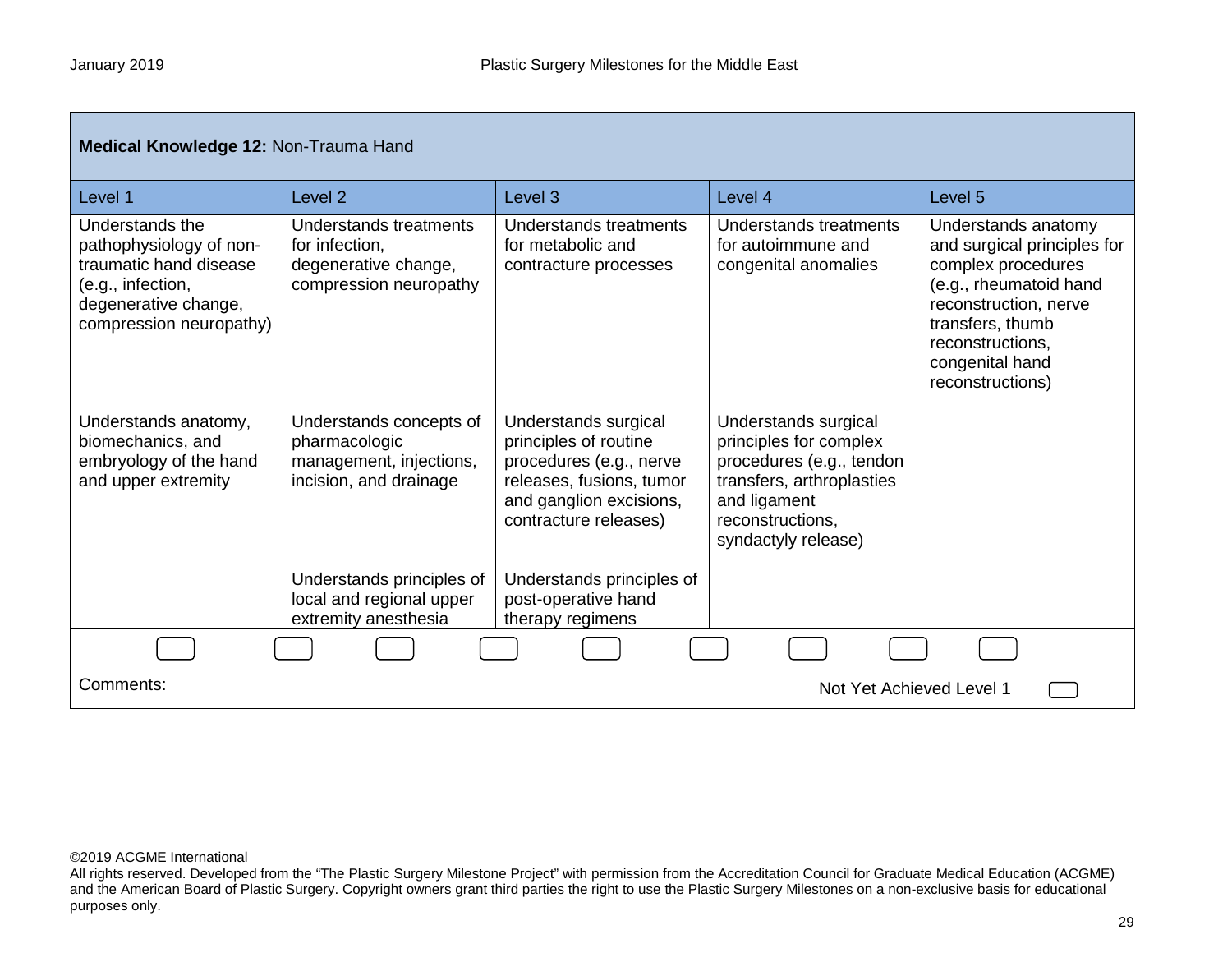| Patient Care 13: Cosmetic Trunk and Lower Extremity                                                 |                                                                                                                                                        |                                                                                                                                                           |                                                                                                                                                                                                  |                                                                                                |  |
|-----------------------------------------------------------------------------------------------------|--------------------------------------------------------------------------------------------------------------------------------------------------------|-----------------------------------------------------------------------------------------------------------------------------------------------------------|--------------------------------------------------------------------------------------------------------------------------------------------------------------------------------------------------|------------------------------------------------------------------------------------------------|--|
| Level 1                                                                                             | Level 2                                                                                                                                                | Level 3                                                                                                                                                   | Level 4                                                                                                                                                                                          | Level 5                                                                                        |  |
| Performs history and<br>physical examination and<br>identifies aesthetic and<br>functional problems | Explains risks and<br>benefits of routine<br>procedures (e.g.,<br>liposuction,<br>abdominoplasty,<br>brachioplasty, thigh lift)<br>and obtains consent | Formulates a treatment<br>plan with assistance;<br>recognizes realistic and<br>unrealistic patient<br>expectations                                        | Independently formulates<br>a treatment plan,<br>including for patients with<br>comorbidities, previous<br>surgeries, and massive<br>weight loss; counsels<br>patients regarding<br>expectations | Manages complicated<br>patients with multiple<br>prior surgeries and<br>unsatisfactory results |  |
| Assists with procedures<br>(e.g., making incisions,<br>skin closures)                               | Performs routine<br>procedures (e.g.,<br>abdominoplasty,<br>panniculectomy), with<br>assistance                                                        | Independently perform<br>routine procedures;<br>performs complex<br>procedures (e.g.,<br>circumferential body lift,<br>brachioplasty), with<br>assistance | Independently performs<br>complex procedures                                                                                                                                                     |                                                                                                |  |
| Provides routine post-<br>operative care                                                            | Recognizes<br>complications (e.g.,<br>seroma,<br>thromboembolism, skin<br>loss) and enlists help                                                       | Manages complications,<br>with assistance                                                                                                                 | Independently manages<br>complications and<br>secondary deformities;<br>treats the dissatisfied<br>patient                                                                                       |                                                                                                |  |
|                                                                                                     |                                                                                                                                                        |                                                                                                                                                           |                                                                                                                                                                                                  |                                                                                                |  |
| Comments:                                                                                           |                                                                                                                                                        |                                                                                                                                                           | Not Yet Achieved Level 1                                                                                                                                                                         |                                                                                                |  |

All rights reserved. Developed from the "The Plastic Surgery Milestone Project" with permission from the Accreditation Council for Graduate Medical Education (ACGME) and the American Board of Plastic Surgery. Copyright owners grant third parties the right to use the Plastic Surgery Milestones on a non-exclusive basis for educational purposes only.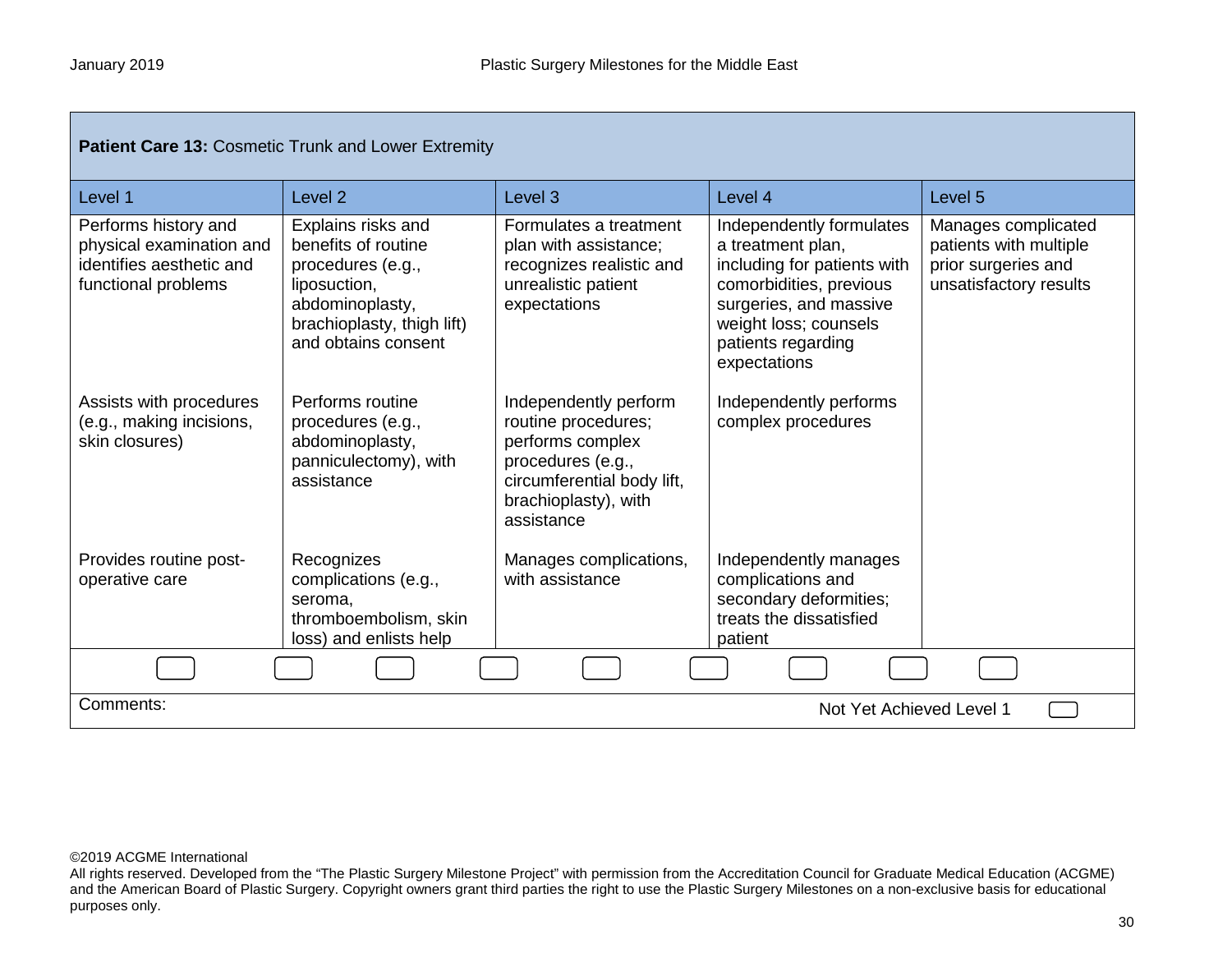| <b>Medical Knowledge 13: Cosmetic Trunk and Lower Extremity</b>                                                                     |                                                                                                                                                |                                                                                                                                                                                      |                                                                             |                                                                                  |
|-------------------------------------------------------------------------------------------------------------------------------------|------------------------------------------------------------------------------------------------------------------------------------------------|--------------------------------------------------------------------------------------------------------------------------------------------------------------------------------------|-----------------------------------------------------------------------------|----------------------------------------------------------------------------------|
| Level 1                                                                                                                             | Level <sub>2</sub>                                                                                                                             | Level <sub>3</sub>                                                                                                                                                                   | Level 4                                                                     | Level <sub>5</sub>                                                               |
| <b>Understands</b><br>pathophysiology of obesity,<br>lipodystrophy, and the<br>effects of aging, parity, and<br>massive weight loss | Understands bariatric<br>surgery options and<br>their metabolic effects;<br>understands factors in<br>patient selection for<br>body contouring | Understands indications<br>for treatment options in<br>massive weight loss<br>patients; understands<br>aesthetic interrelation of<br>procedures and safety<br>of combined procedures | Differentiates between<br>functional and aesthetic<br>conditions            | Systematically reviews<br>outcomes and publishes<br>in peer-reviewed<br>journals |
| Understands anatomy of<br>the trunk and extremities,<br>and aesthetic ideals                                                        | Understands physiologic<br>effects of liposuction                                                                                              | Understands surgical<br>principles of routine<br>procedures (e.g.,<br>liposuction,<br>abdominoplasty, medial<br>thigh lift, brachioplasty)                                           | Understands surgical<br>principles of complex<br>and combined<br>procedures |                                                                                  |
| Understands role of diet<br>and exercise in weight<br>management                                                                    | Understands gender<br>differences in aesthetic<br>ideals                                                                                       |                                                                                                                                                                                      |                                                                             |                                                                                  |
| Understands risk factors,<br>diagnosis, and treatment of                                                                            | Understands the benefit<br>of multidisciplinary                                                                                                |                                                                                                                                                                                      |                                                                             |                                                                                  |
| thromboembolic events                                                                                                               | bariatric programs                                                                                                                             |                                                                                                                                                                                      |                                                                             |                                                                                  |
|                                                                                                                                     |                                                                                                                                                |                                                                                                                                                                                      |                                                                             |                                                                                  |
| Comments:<br>Not Yet Achieved Level 1                                                                                               |                                                                                                                                                |                                                                                                                                                                                      |                                                                             |                                                                                  |

All rights reserved. Developed from the "The Plastic Surgery Milestone Project" with permission from the Accreditation Council for Graduate Medical Education (ACGME) and the American Board of Plastic Surgery. Copyright owners grant third parties the right to use the Plastic Surgery Milestones on a non-exclusive basis for educational purposes only.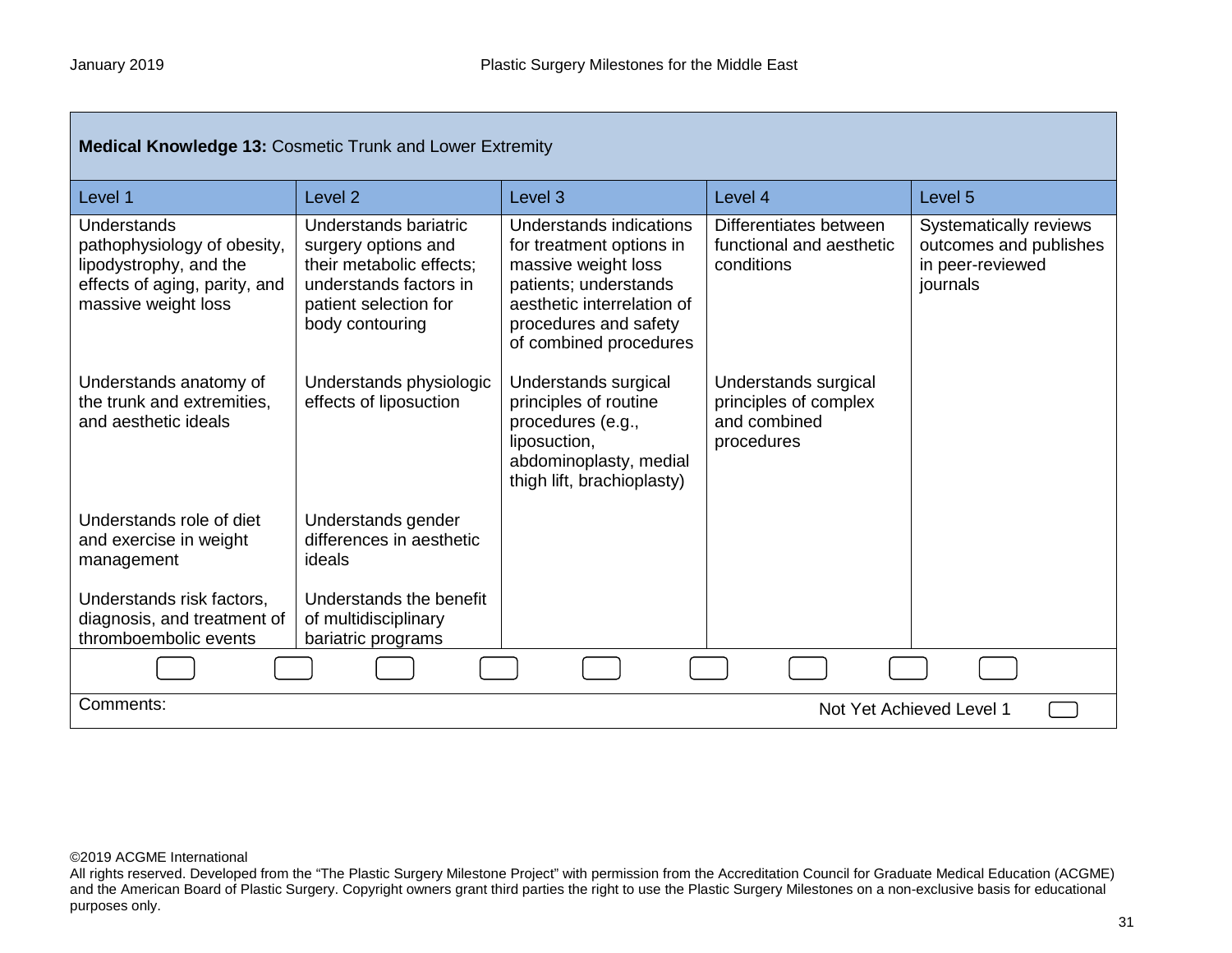| <b>Patient Care 14: Lower Extremity</b>                                                                 |                                                                                                                                                         |                                                                                                                                                                |                                                                                                                                      |                                                           |  |
|---------------------------------------------------------------------------------------------------------|---------------------------------------------------------------------------------------------------------------------------------------------------------|----------------------------------------------------------------------------------------------------------------------------------------------------------------|--------------------------------------------------------------------------------------------------------------------------------------|-----------------------------------------------------------|--|
| Level 1                                                                                                 | Level <sub>2</sub>                                                                                                                                      | Level <sub>3</sub>                                                                                                                                             | Level 4                                                                                                                              | Level 5                                                   |  |
| Performs history and<br>physical examination and<br>orders diagnostic and<br>imaging studies            | Explains risks and<br>benefits of procedures<br>and obtains consent;<br>interprets diagnostic<br>studies                                                | Formulates a treatment<br>plan, with assistance                                                                                                                | Independently formulates<br>a treatment plan,<br>including for patients with<br>comorbidities, ischemia,<br>and failed prior surgery | Helps lead a<br>multidisciplinary limb<br>salvage program |  |
| Assists with procedures<br>(e.g., making incisions,<br>skin closure, applying<br>splints and dressings) | Performs routine<br>procedures (e.g., skin<br>grafts), with assistance                                                                                  | Performs routine<br>procedures<br>independently; performs<br>complex procedure (e.g.,<br>regional flaps,<br>microvascular tissue<br>transfer), with assistance | Performs complex<br>procedures<br>independently                                                                                      |                                                           |  |
| Provides routine post-<br>operative care                                                                | Recognizes<br>complications (e.g.,<br>vascular compromise,<br>compartment syndrome)<br>and enlists help;<br>prescribes post-operative<br>rehabilitation | Manages complications,<br>with assistance                                                                                                                      | Independently manages<br>complications and<br>secondary deformities                                                                  |                                                           |  |
|                                                                                                         |                                                                                                                                                         |                                                                                                                                                                |                                                                                                                                      |                                                           |  |
| Comments:                                                                                               | Not Yet Achieved Level 1                                                                                                                                |                                                                                                                                                                |                                                                                                                                      |                                                           |  |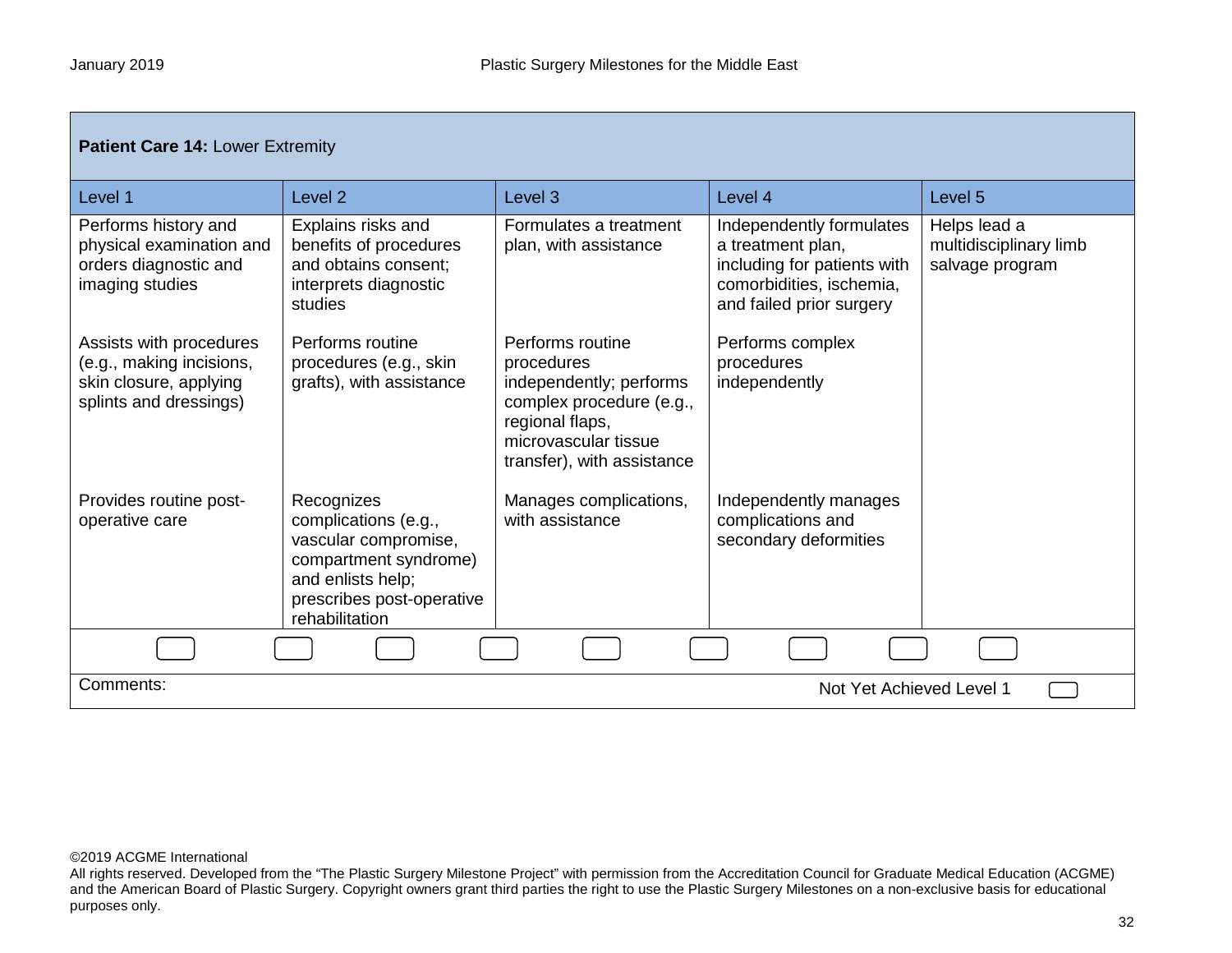| <b>Medical Knowledge 14: Lower Extremity</b>                                                                                                                                                                     |                                                                                                                                                                                                                |                                                                                                                                                                                                            |                                                                                                                                                           |                                                                                                                                           |
|------------------------------------------------------------------------------------------------------------------------------------------------------------------------------------------------------------------|----------------------------------------------------------------------------------------------------------------------------------------------------------------------------------------------------------------|------------------------------------------------------------------------------------------------------------------------------------------------------------------------------------------------------------|-----------------------------------------------------------------------------------------------------------------------------------------------------------|-------------------------------------------------------------------------------------------------------------------------------------------|
| Level 1                                                                                                                                                                                                          | Level <sub>2</sub>                                                                                                                                                                                             | Level <sub>3</sub>                                                                                                                                                                                         | Level 4                                                                                                                                                   | Level <sub>5</sub>                                                                                                                        |
| Understands<br>pathophysiology of<br>acquired and congenital<br>conditions of the lower<br>extremity (e.g., venous<br>and arterial insufficiency,<br>diabetes mellitus.<br>lymphatic disease,<br>cancer, trauma) | Understands principles of<br>non-operative treatment<br>for lower extremity<br>conditions (e.g., venous<br>hypertension,<br>neuropathic ulcers,<br>lymphedema) and the<br>contraindications to limb<br>salvage | Understands indications<br>for treatment of lower<br>extremity conditions (e.g.,<br>musculoskeletal injury,<br>arterial insufficiency,<br>exposed prostheses,<br>tumor resection,<br>compartment syndrome) | Understands the effect of<br>procedures on quality of<br>life and the role of<br>adjunctive modalities<br>(e.g., prostheses,<br>rehabilitation)           | Understands the<br>principles of nerve and<br>tendon transfers of the<br>lower extremity, and<br>microsurgical treatment<br>of lymphedema |
| Understands the<br>anatomy of the lower<br>extremity                                                                                                                                                             | Understands the<br>principles of surgical<br>approaches and timing<br>for congenital and<br>acquired conditions                                                                                                | Understands the surgical<br>principles of routine<br>procedures (e.g.,<br>debridement, skin<br>grafting, pedicled<br>musculoskeletal, and<br>fasciocutaneous flaps)                                        | Understands the surgical<br>principles of complex<br>procedures (e.g.,<br>perforator flaps,<br>microvascular<br>reconstruction for lower<br>limb salvage) |                                                                                                                                           |
| Understands<br>classification systems for<br>bone and soft tissue loss                                                                                                                                           |                                                                                                                                                                                                                |                                                                                                                                                                                                            |                                                                                                                                                           |                                                                                                                                           |
|                                                                                                                                                                                                                  |                                                                                                                                                                                                                |                                                                                                                                                                                                            |                                                                                                                                                           |                                                                                                                                           |
| Comments:<br>Not Yet Achieved Level 1                                                                                                                                                                            |                                                                                                                                                                                                                |                                                                                                                                                                                                            |                                                                                                                                                           |                                                                                                                                           |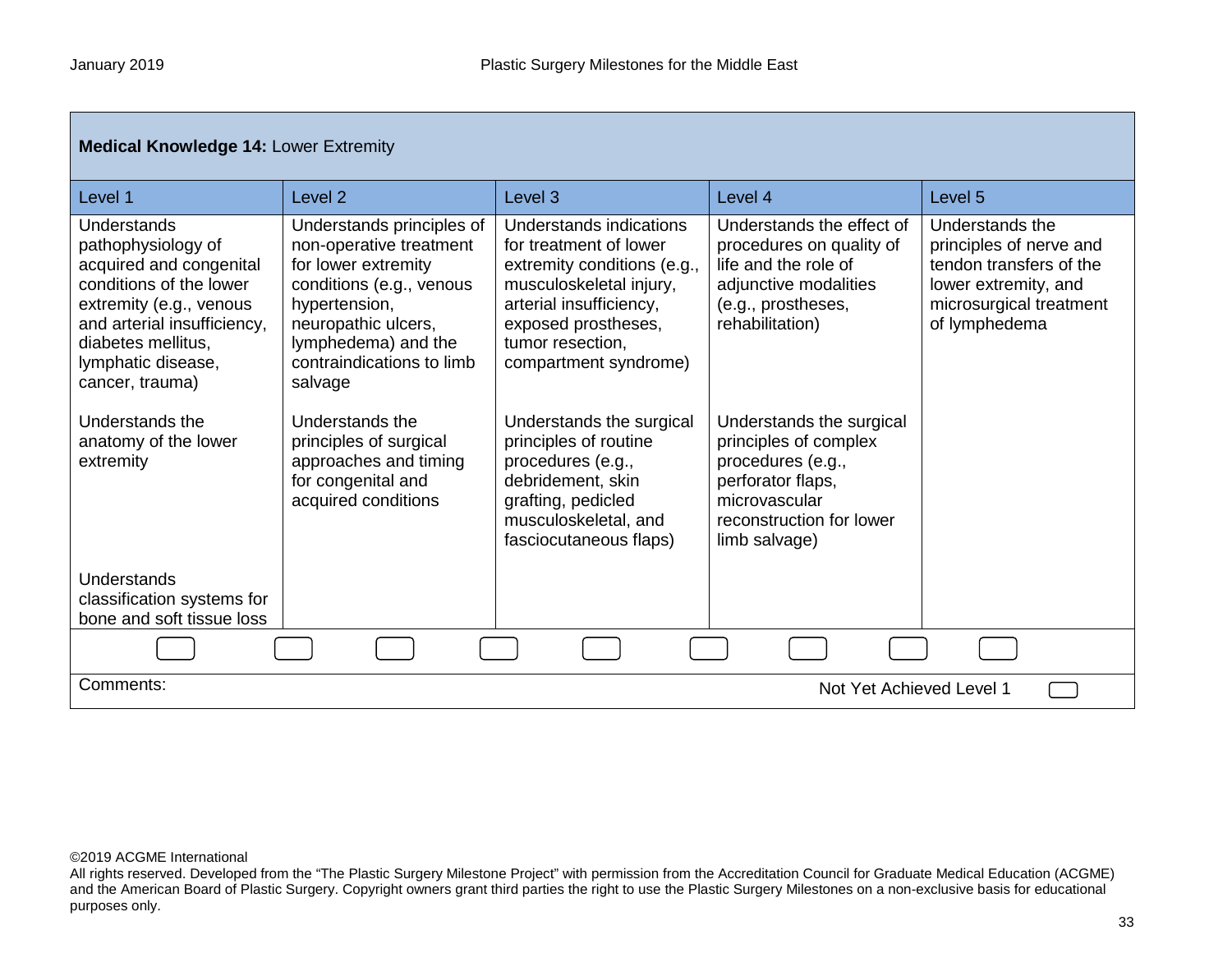г

| Patient Care 15: War Injuries                                                                       |                                                                                                                                                                                                                                                                     |                                                                                                                                                                                  |                                                                                                                   |                                                                 |  |
|-----------------------------------------------------------------------------------------------------|---------------------------------------------------------------------------------------------------------------------------------------------------------------------------------------------------------------------------------------------------------------------|----------------------------------------------------------------------------------------------------------------------------------------------------------------------------------|-------------------------------------------------------------------------------------------------------------------|-----------------------------------------------------------------|--|
| Level 1                                                                                             | Level <sub>2</sub>                                                                                                                                                                                                                                                  | Level <sub>3</sub>                                                                                                                                                               | Level 4                                                                                                           | Level <sub>5</sub>                                              |  |
| Performs history and<br>physical examination of<br>patients with simple and<br>complex war injuries | Explains risks and<br>benefits, and obtains<br>consent for<br>reconstruction options                                                                                                                                                                                | Formulates a treatment<br>plan (risk/benefits,<br>options/alternatives) with<br>assistance for complex<br>reconstructive surgery in<br>war injuries                              | Independently formulates<br>a treatment plan for<br>complex reconstructive<br>surgery in patients war<br>injuries | Leads surgical team<br>through complex tissue<br>reconstruction |  |
| Provides routine post-<br>operative care for<br>patients with complex<br>wounds                     | Performs routine<br>procedure (e.g.,<br>debridement, complex<br>closures, split and full<br>thickness skin grafts,<br>adjacent tissues<br>transfers, bone graft<br>harvesting) with<br>assistance; performs<br>microsurgical repairs in a<br>stimulated environment | Independently performs<br>routine procedures;<br>performs complex<br>procedures (e.g.,<br>microvascular tissue<br>transfers, nerve repairs,<br>and grafting), with<br>assistance | Independently performs<br>complex procedures                                                                      | Performs composite<br>tissue transfer                           |  |
|                                                                                                     | Provides post-operative<br>care with assistance for<br>microvascular tissue<br>transfer, and recognizes<br>complications (e.g.,<br>dehiscence, infection,<br>flap compromise)                                                                                       | Manages complications,<br>with assistance                                                                                                                                        | Independently manages<br>complex complications;<br>manages secondary<br>deformities                               |                                                                 |  |
|                                                                                                     |                                                                                                                                                                                                                                                                     |                                                                                                                                                                                  |                                                                                                                   |                                                                 |  |
| Comments:                                                                                           | Not Yet Achieved Level 1                                                                                                                                                                                                                                            |                                                                                                                                                                                  |                                                                                                                   |                                                                 |  |

# ©2019 ACGME International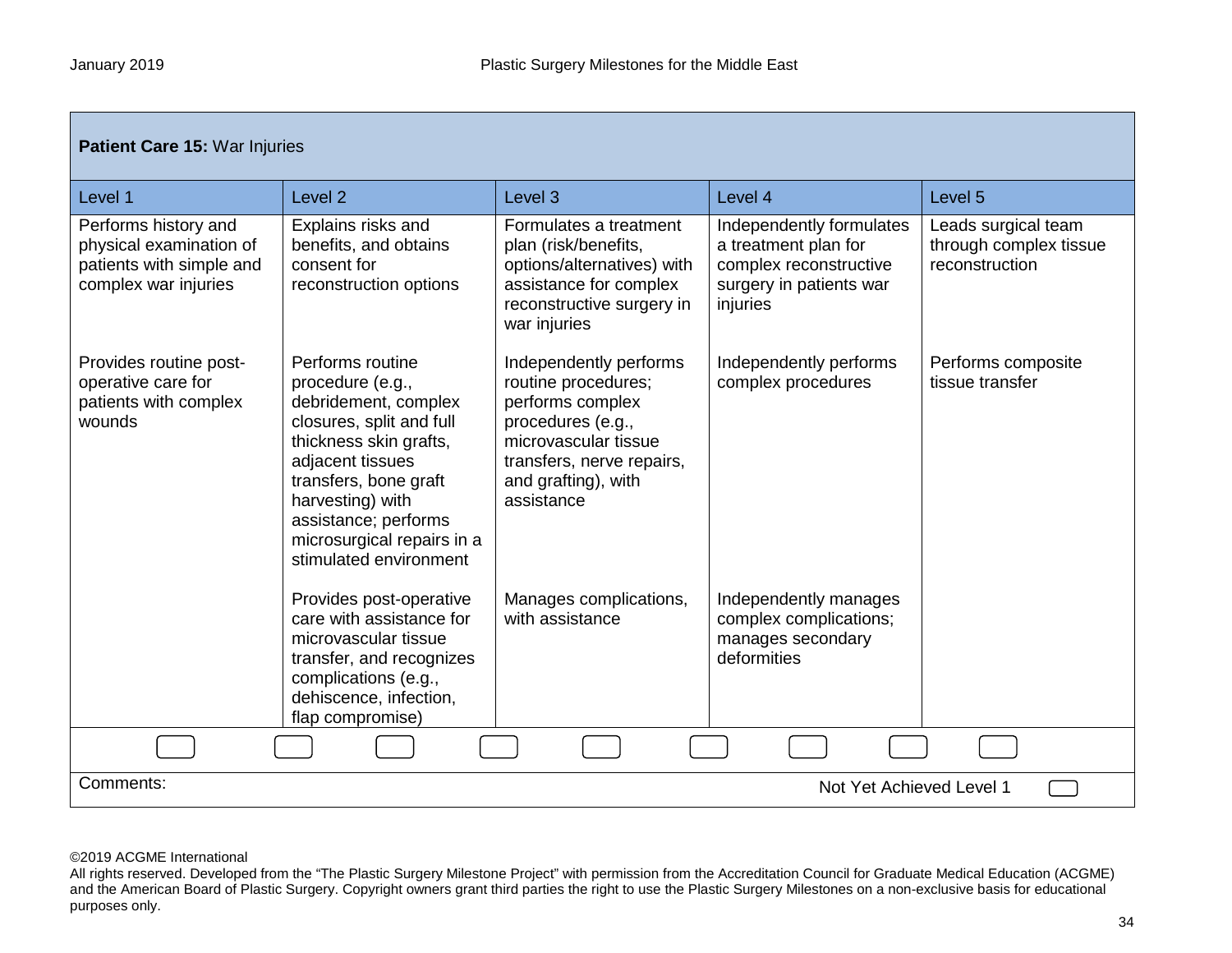| <b>Medical Knowledge 15: War Injuries</b>                                       |                                                                                |                                                                                                       |                                                                |                                                                               |
|---------------------------------------------------------------------------------|--------------------------------------------------------------------------------|-------------------------------------------------------------------------------------------------------|----------------------------------------------------------------|-------------------------------------------------------------------------------|
| Level 1                                                                         | Level 2                                                                        | Level <sub>3</sub>                                                                                    | Level 4                                                        | Level 5                                                                       |
| <b>Understands</b><br>pathophysiology of<br>gunshot wound and blast<br>injuries | Understands indications<br>for intervention in acute<br>and delay war injuries | Understands treatment of<br>gunshot wound and blast<br>injuries and difficulty<br>stages presentation | Understands anticipated<br>course and outcomes of<br>treatment | Systematically reviews<br>outcomes and publishes<br>in peer-reviewed journals |
| Understands principles of<br>initial stabilization and<br>debridement           | Recognizes populations<br>at risk of developing<br>complications               | Understand underlying<br>causes of complications<br>in the injuries                                   | Understands surgical<br>principles of complex<br>procedures    |                                                                               |
|                                                                                 | Understands diagnostic<br>tools for assessing<br>injuries                      |                                                                                                       |                                                                |                                                                               |
|                                                                                 |                                                                                |                                                                                                       |                                                                |                                                                               |
| Comments:<br>Not Yet Achieved Level 1                                           |                                                                                |                                                                                                       |                                                                |                                                                               |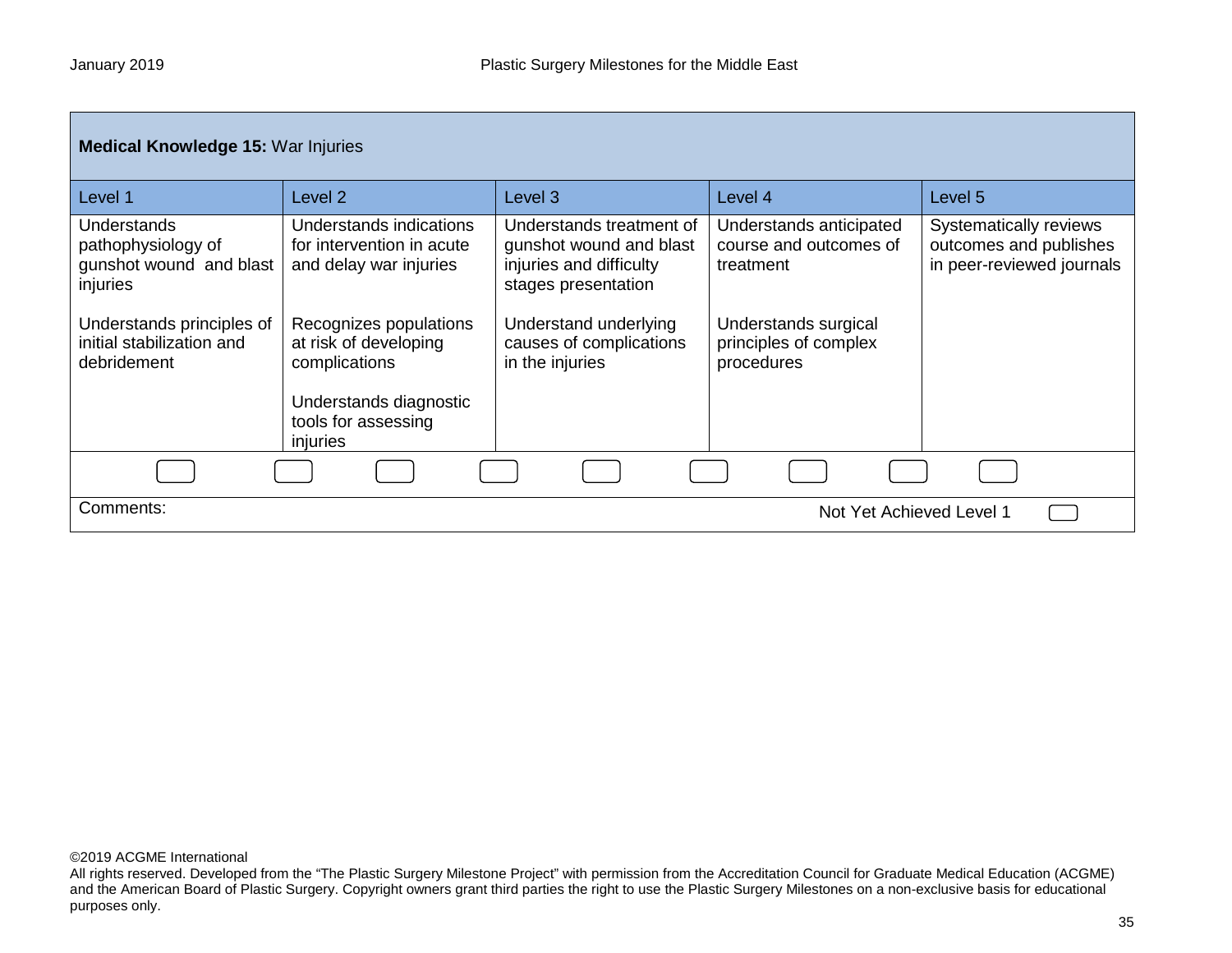г

| <b>Systems-Based Practice 1: Patient Safety and Quality Improvement</b>                   |                                                                                                                                   |                                                                                                             |                                                                                                                         |                                                                                                                       |
|-------------------------------------------------------------------------------------------|-----------------------------------------------------------------------------------------------------------------------------------|-------------------------------------------------------------------------------------------------------------|-------------------------------------------------------------------------------------------------------------------------|-----------------------------------------------------------------------------------------------------------------------|
| Level 1                                                                                   | Level <sub>2</sub>                                                                                                                | Level 3                                                                                                     | Level 4                                                                                                                 | Level 5                                                                                                               |
| Demonstrates knowledge<br>of common patient safety<br>events                              | Identifies system factors<br>that lead to patient safety<br>events                                                                | Participates in analysis of<br>patient safety events<br>(simulated or actual)                               | Conducts analysis of<br>patient safety events and<br>offers error prevention<br>strategies (simulated or<br>actual)     | Actively engages teams<br>and processes to modify<br>systems to prevent<br>patient safety events                      |
| Demonstrates knowledge<br>of how to report patient<br>safety events                       | Reports patient safety<br>events through<br>institutional reporting<br>systems (simulated or<br>actual)                           | Participates in disclosure<br>of patient safety events to<br>patients and families<br>(simulated or actual) | Discloses patient safety<br>events to patients and<br>families (simulated or<br>actual)                                 | Role models or mentors<br>others in the disclosure of<br>patient safety events                                        |
| Demonstrates knowledge<br>of basic quality<br>improvement<br>methodologies and<br>metrics | Describes local quality<br>improvement initiatives<br>(e.g., community<br>vaccination rate, infection<br>rate, smoking cessation) | Participates in local<br>quality improvement<br>initiatives                                                 | Demonstrates the skills<br>required to identify,<br>develop, implement, and<br>analyze a quality<br>improvement project | Creates, implements, and<br>assesses quality<br>improvement initiatives at<br>the institutional or<br>community level |
|                                                                                           |                                                                                                                                   |                                                                                                             |                                                                                                                         |                                                                                                                       |
| Comments:<br>Not Yet Achieved Level 1                                                     |                                                                                                                                   |                                                                                                             |                                                                                                                         |                                                                                                                       |

©2019 ACGME International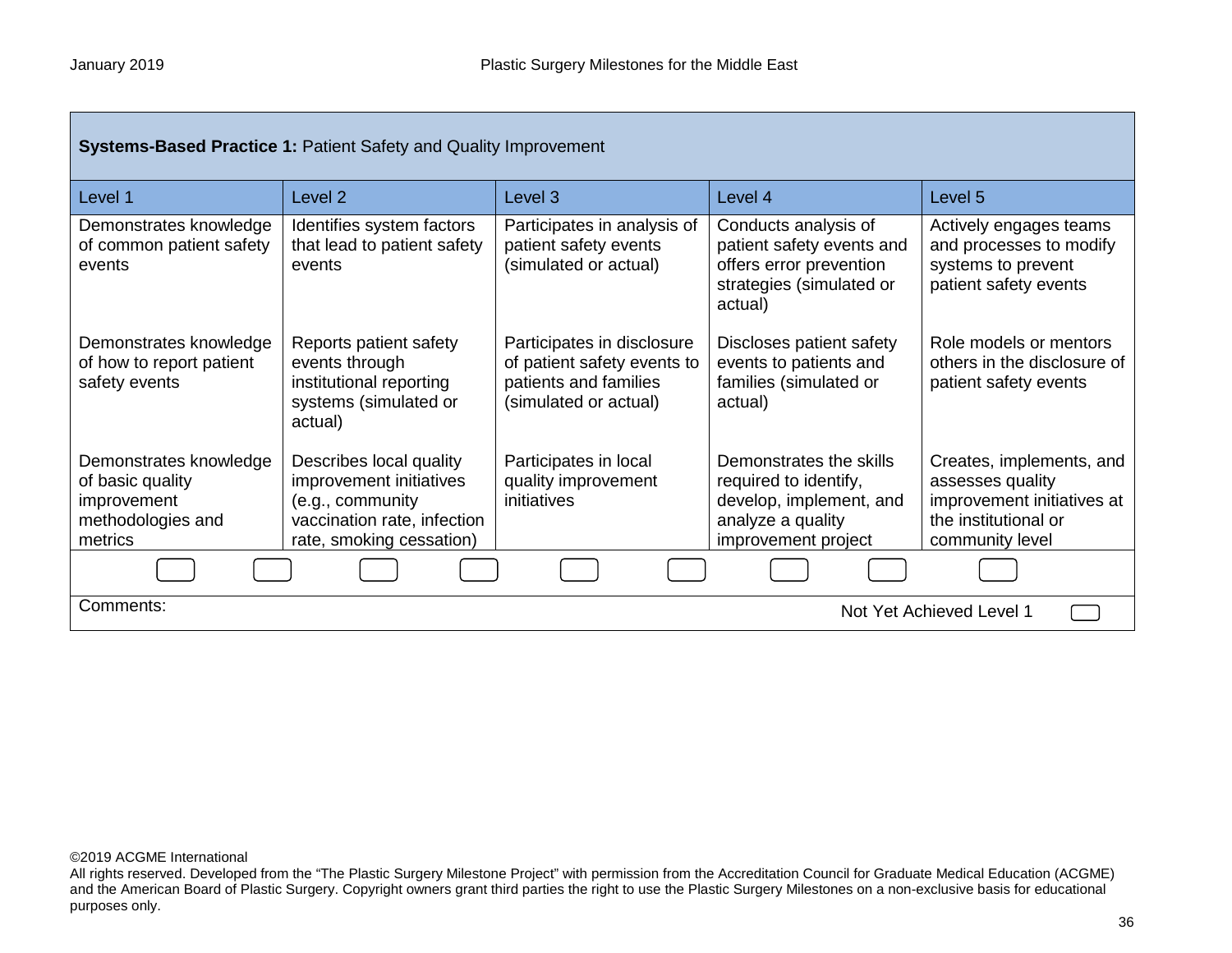| Systems-Based Practice 2: System Navigation for Patient-Centered Care                     |                                                                                                                                    |                                                                                                                                         |                                                                                                                                                                                   |                                                                                                                                    |  |
|-------------------------------------------------------------------------------------------|------------------------------------------------------------------------------------------------------------------------------------|-----------------------------------------------------------------------------------------------------------------------------------------|-----------------------------------------------------------------------------------------------------------------------------------------------------------------------------------|------------------------------------------------------------------------------------------------------------------------------------|--|
| Level 1                                                                                   | Level <sub>2</sub>                                                                                                                 | Level <sub>3</sub>                                                                                                                      | Level 4                                                                                                                                                                           | Level 5                                                                                                                            |  |
| Demonstrates knowledge<br>of care coordination                                            | Coordinates care of<br>patients in routine clinical<br>situations effectively<br>using the roles of the<br>interprofessional teams | Coordinates care of<br>patients in complex<br>clinical situations<br>effectively using the roles<br>of their interprofessional<br>teams | Role models effective<br>coordination of patient-<br>centered care among<br>different disciplines and<br>specialties                                                              | Analyzes the process of<br>care coordination and<br>leads in the design and<br>implementation of<br>improvements                   |  |
| Identifies key elements<br>for safe and effective<br>transitions of care and<br>hand-offs | Performs safe and<br>effective transitions of<br>care/hand-offs in routine<br>clinical situations                                  | Performs safe and<br>effective transitions of<br>care/hand-offs in complex<br>clinical situations                                       | Role models and<br>advocates for safe and<br>effective transitions of<br>care/hand-offs within and<br>across health care<br>delivery systems,<br>including outpatient<br>settings | Improves quality of<br>transitions of care within<br>and across health care<br>delivery systems to<br>optimize patient<br>outcomes |  |
| Demonstrates knowledge<br>of population and<br>community health needs<br>and disparities  | Identifies specific<br>population and<br>community health needs<br>and inequities for their<br>local population                    | Uses local resources<br>effectively to meet the<br>needs of a patient<br>population and<br>community                                    | Participates in changing<br>and adapting practice to<br>provide for the needs of<br>specific populations                                                                          | Leads innovations and<br>advocates for populations<br>and communities with<br>health care inequities                               |  |
|                                                                                           |                                                                                                                                    |                                                                                                                                         |                                                                                                                                                                                   |                                                                                                                                    |  |
| Comments:                                                                                 | Not Yet Achieved Level 1                                                                                                           |                                                                                                                                         |                                                                                                                                                                                   |                                                                                                                                    |  |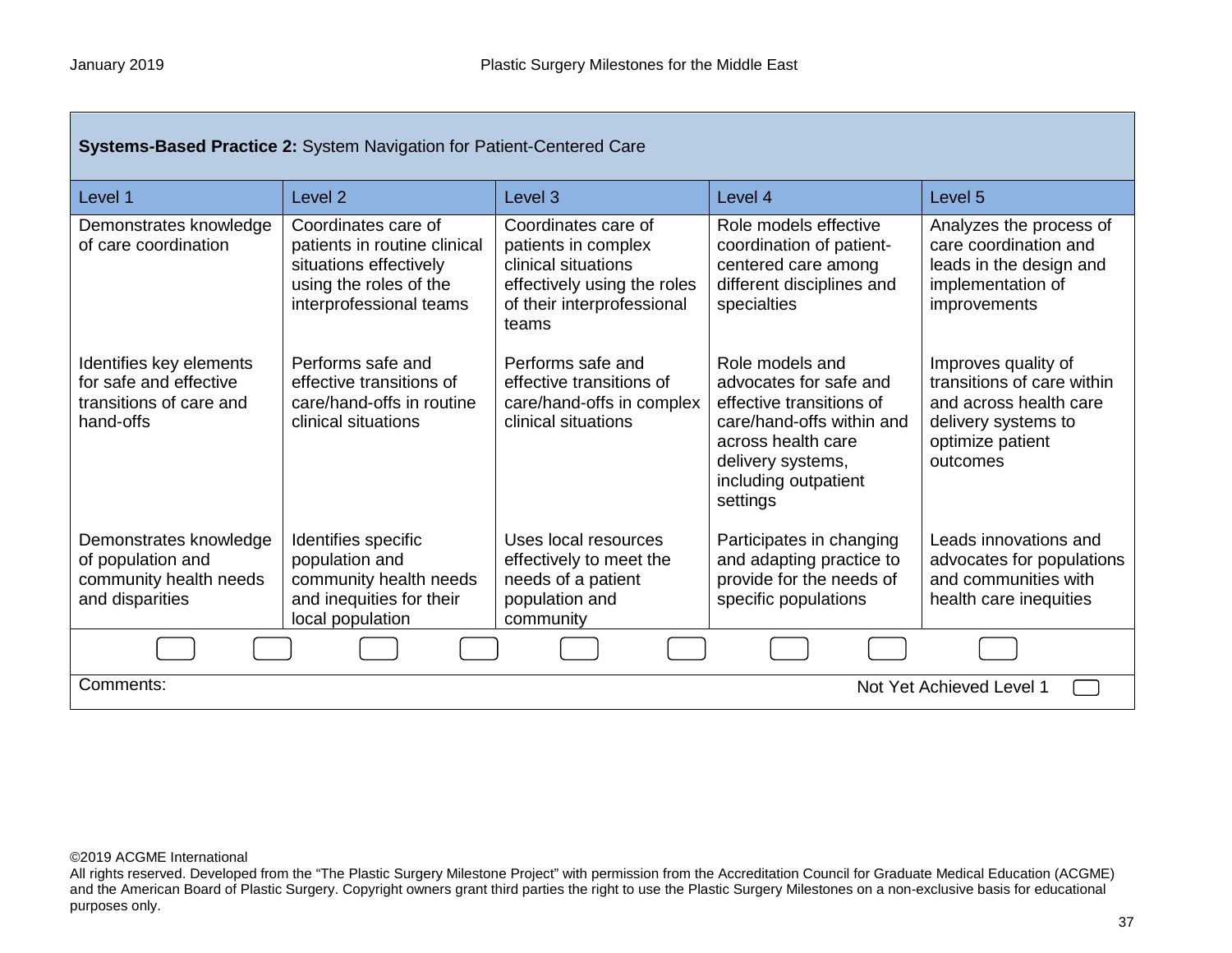г

| <b>Systems-Based Practice 3: Physician Role in Health Care Systems</b>                                                                         |                                                                                                                                     |                                                                                                                                                                         |                                                                                                                                                                      |                                                                                                                        |
|------------------------------------------------------------------------------------------------------------------------------------------------|-------------------------------------------------------------------------------------------------------------------------------------|-------------------------------------------------------------------------------------------------------------------------------------------------------------------------|----------------------------------------------------------------------------------------------------------------------------------------------------------------------|------------------------------------------------------------------------------------------------------------------------|
| Level 1                                                                                                                                        | Level <sub>2</sub>                                                                                                                  | Level 3                                                                                                                                                                 | Level 4                                                                                                                                                              | Level 5                                                                                                                |
| Identifies components of<br>the complex health care<br>system                                                                                  | Describes the physician's<br>role and how the<br>interrelated components<br>of complex health care<br>system impact patient<br>care | Analyzes how personal<br>practice affects the<br>system (e.g., length of<br>stay, readmission rates,<br>clinical efficiency)                                            | Manages the interrelated<br>components of the<br>complex health care<br>systems for efficient and<br>effective patient care                                          | Advocates for or leads<br>change to enhance<br>systems for high-value,<br>efficient, and effective<br>patient care     |
| Describes basic health<br>payment systems,<br>including government,<br>private, public, and<br>uninsured care and<br>different practice models | Delivers care informed by<br>patient specific payment<br>model                                                                      | Uses shared decision<br>making in patient care,<br>taking into consideration<br>payment models                                                                          | Advocates for patient<br>care understanding the<br>limitations of each<br>patient's payment model<br>(e.g., community<br>resources, patient<br>assistance resources) | Participates in advocacy<br>activities for health policy<br>to better align payment<br>systems with high-value<br>care |
|                                                                                                                                                |                                                                                                                                     | Identifies resources and<br>effectively plans for<br>transition to practice<br>(e.g., information<br>technology, legal, billing<br>and coding, financial,<br>personnel) | Describes basic elements<br>needed to transition to<br>practice (e.g., contract<br>negotiations, malpractice<br>insurance, government<br>regulation, compliance)     |                                                                                                                        |
|                                                                                                                                                |                                                                                                                                     |                                                                                                                                                                         |                                                                                                                                                                      |                                                                                                                        |
| Comments:<br>Not Yet Achieved Level 1                                                                                                          |                                                                                                                                     |                                                                                                                                                                         |                                                                                                                                                                      |                                                                                                                        |

All rights reserved. Developed from the "The Plastic Surgery Milestone Project" with permission from the Accreditation Council for Graduate Medical Education (ACGME) and the American Board of Plastic Surgery. Copyright owners grant third parties the right to use the Plastic Surgery Milestones on a non-exclusive basis for educational purposes only.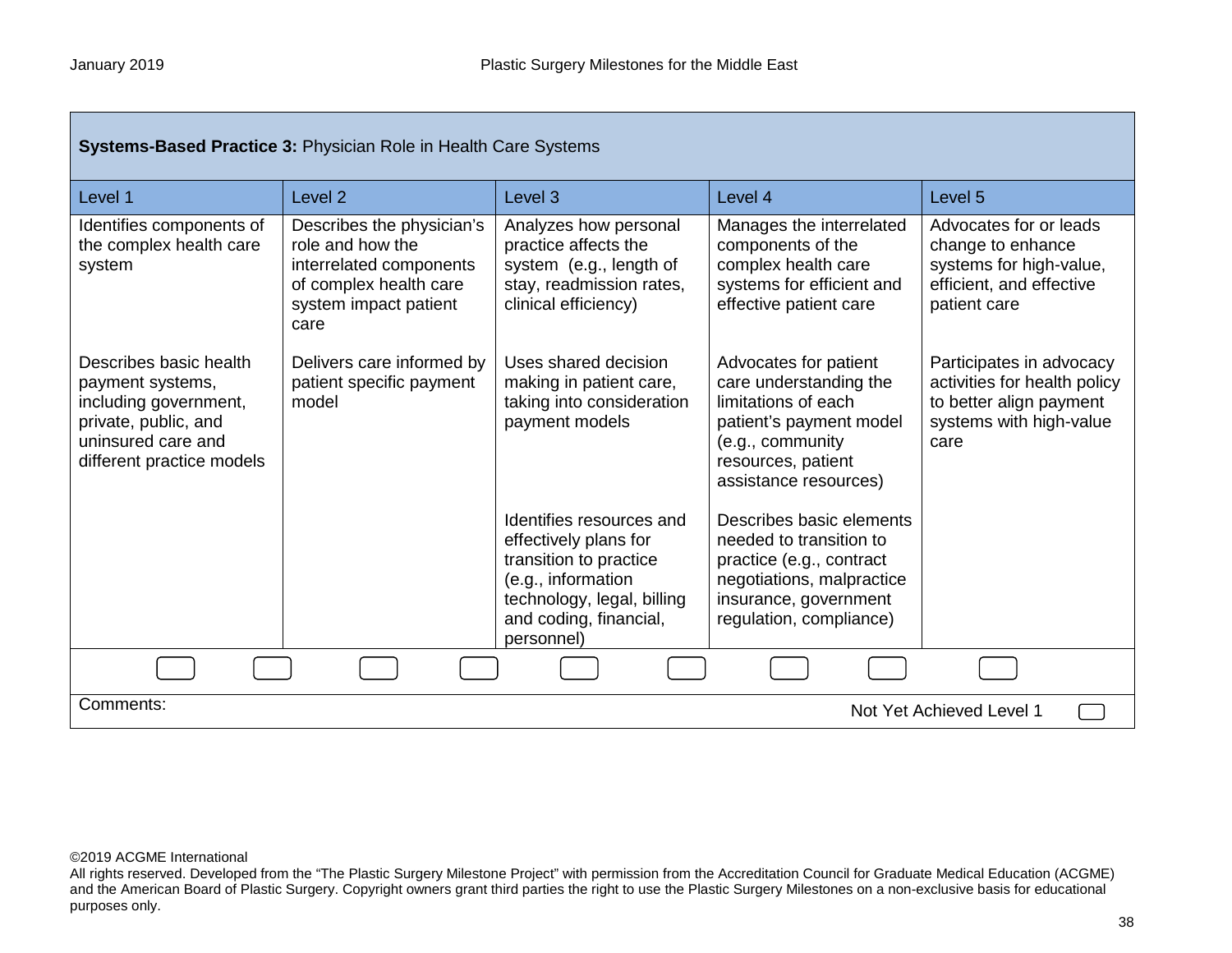| <b>Practice-Based Learning and Improvement 1: Evidence-Based and Informed Practice</b>                                                                         |                                                                                                                             |                                                                                                                                     |                                                                                                                                                                     |                                                                                                                                                       |  |
|----------------------------------------------------------------------------------------------------------------------------------------------------------------|-----------------------------------------------------------------------------------------------------------------------------|-------------------------------------------------------------------------------------------------------------------------------------|---------------------------------------------------------------------------------------------------------------------------------------------------------------------|-------------------------------------------------------------------------------------------------------------------------------------------------------|--|
| Level 1                                                                                                                                                        | Level <sub>2</sub>                                                                                                          | Level <sub>3</sub>                                                                                                                  | Level 4                                                                                                                                                             | Level 5                                                                                                                                               |  |
| Demonstrates how to<br>access and use available<br>evidence, and<br>incorporate patient<br>preferences and values in<br>order to care for a routine<br>patient | Articulates clinical<br>questions and elicits<br>patient preferences and<br>values in order to guide<br>evidence-based care | Locates and applies<br>the best available<br>evidence, integrated<br>with patient<br>preference, to the care<br>of complex patients | Critically appraises and<br>applies evidence even in<br>the face of uncertainty<br>and conflicting evidence<br>to guide care, tailored to<br>the individual patient | Coaches others to<br>critically appraise and<br>apply evidence for<br>complex patients, and/or<br>participates in the<br>development of<br>guidelines |  |
|                                                                                                                                                                |                                                                                                                             |                                                                                                                                     |                                                                                                                                                                     |                                                                                                                                                       |  |
| Comments:                                                                                                                                                      |                                                                                                                             |                                                                                                                                     |                                                                                                                                                                     | Not Yet Achieved Level 1                                                                                                                              |  |

All rights reserved. Developed from the "The Plastic Surgery Milestone Project" with permission from the Accreditation Council for Graduate Medical Education (ACGME) and the American Board of Plastic Surgery. Copyright owners grant third parties the right to use the Plastic Surgery Milestones on a non-exclusive basis for educational purposes only.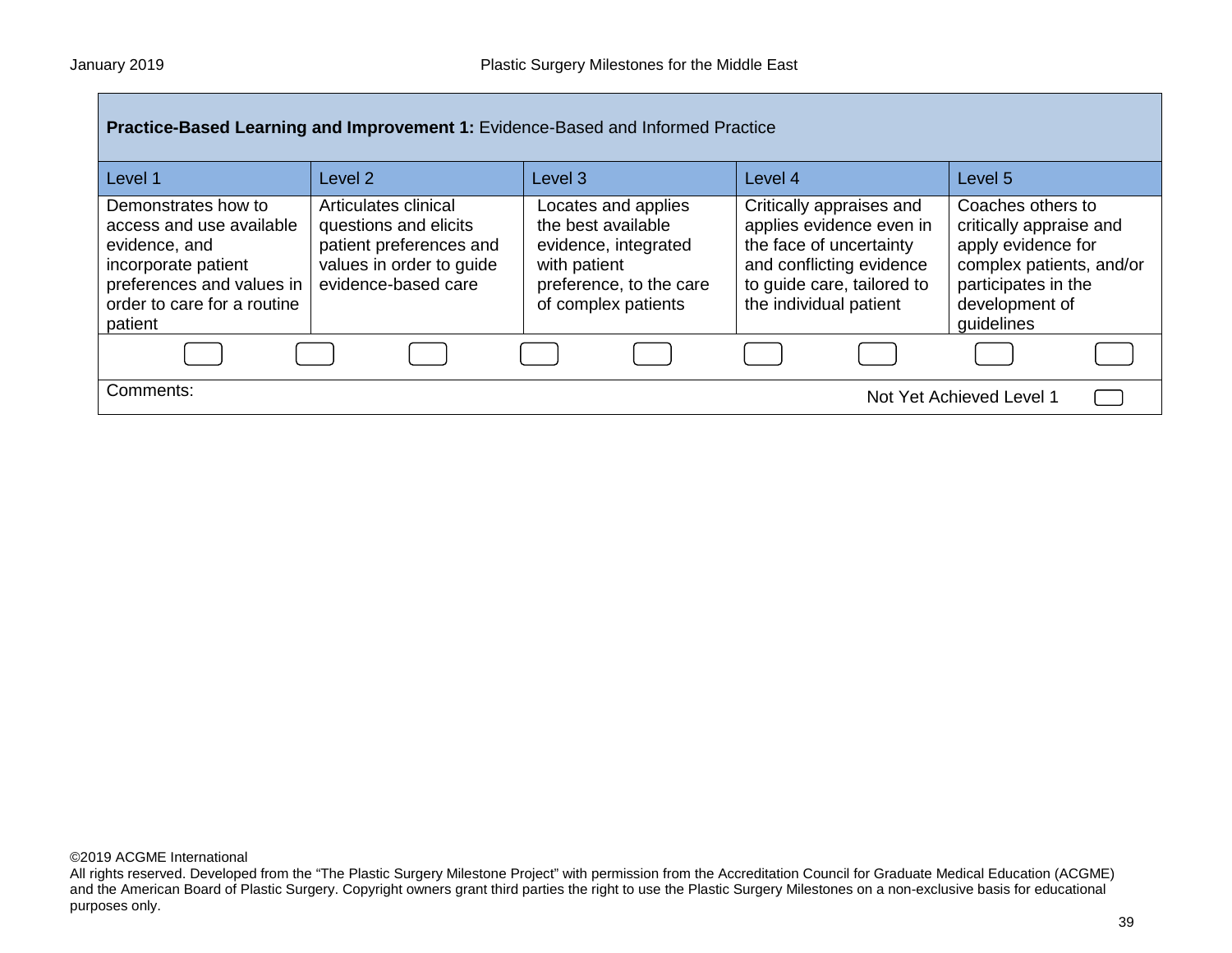Г

| Practice-Based Learning and Improvement 2: Reflective Practice and Commitment to Personal Growth      |                                                                                                                        |                                                                                                                                            |                                                                                                                                      |                                                                                            |
|-------------------------------------------------------------------------------------------------------|------------------------------------------------------------------------------------------------------------------------|--------------------------------------------------------------------------------------------------------------------------------------------|--------------------------------------------------------------------------------------------------------------------------------------|--------------------------------------------------------------------------------------------|
| Level 1                                                                                               | Level <sub>2</sub>                                                                                                     | Level 3                                                                                                                                    | Level 4                                                                                                                              | Level 5                                                                                    |
| Accepts responsibility for<br>personal and professional<br>development by<br>establishing goals       | Demonstrates openness<br>to performance data<br>(feedback and other<br>input) in order to inform<br>goals              | Seeks performance data<br>episodically, with<br>adaptability and humility                                                                  | Intentionally seeks<br>performance data<br>consistently, with<br>adaptability and humility                                           | Role models consistently<br>seeking performance<br>data, with adaptability<br>and humility |
| Identifies the factors that<br>contribute to gap(s)<br>between expectations<br>and actual performance | Analyzes and reflects on<br>the factors that contribute<br>to gap(s) between<br>expectations and actual<br>performance | Analyzes, reflects on, and<br>institutes behavioral<br>change(s) to narrow the<br>gap(s) between<br>expectations and actual<br>performance | Challenges assumptions<br>and considers<br>alternatives in narrowing<br>the gap(s) between<br>expectations and actual<br>performance | Coaches others on<br>reflective practice                                                   |
| Actively seeks<br>opportunities to improve                                                            | Designs and implements<br>a learning plan, with<br>prompting                                                           | Independently creates<br>and implements a<br>learning plan                                                                                 | Uses performance data<br>to measure the<br>effectiveness of the<br>learning plan and, when<br>necessary, improves it                 | Facilitates the design and<br>implementation of<br>learning plans for others               |
|                                                                                                       |                                                                                                                        |                                                                                                                                            |                                                                                                                                      |                                                                                            |
| Comments:<br>Not Yet Achieved Level 1                                                                 |                                                                                                                        |                                                                                                                                            |                                                                                                                                      |                                                                                            |

## ©2019 ACGME International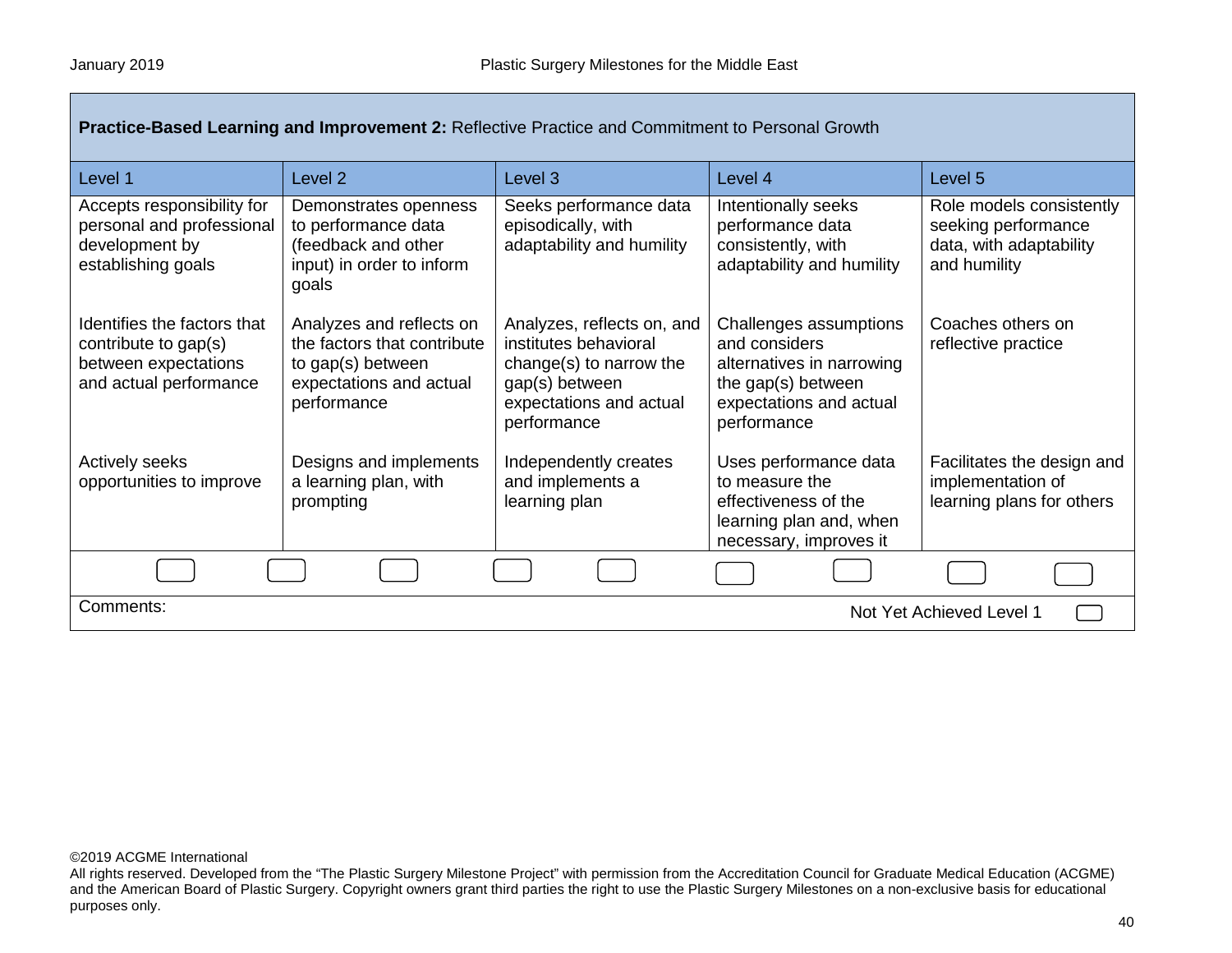| <b>Professionalism 1: Professional Behavior and Ethical Principles</b>                                                                                                                                                                             |                                                                             |                                                                                            |                                                                                                                                                                                                             |                                                                                                                                           |  |
|----------------------------------------------------------------------------------------------------------------------------------------------------------------------------------------------------------------------------------------------------|-----------------------------------------------------------------------------|--------------------------------------------------------------------------------------------|-------------------------------------------------------------------------------------------------------------------------------------------------------------------------------------------------------------|-------------------------------------------------------------------------------------------------------------------------------------------|--|
| Level 1                                                                                                                                                                                                                                            | Level <sub>2</sub>                                                          | Level 3                                                                                    | Level 4                                                                                                                                                                                                     | Level 5                                                                                                                                   |  |
| Identifies and describes<br>potential triggers for<br>professionalism lapses                                                                                                                                                                       | Demonstrates insight into<br>professional behavior in<br>routine situations | Demonstrates<br>professional behavior in<br>complex or stressful<br>situations             | Recognizes situations<br>that may trigger<br>professionalism lapses<br>and intervenes to prevent<br>lapses in self and others                                                                               | Coaches others when<br>their behavior fails to<br>meet professional<br>expectations                                                       |  |
| Describes when and<br>how to appropriately<br>report professionalism<br>lapses, including<br>strategies for<br>addressing common<br>barriers                                                                                                       | Takes responsibility for<br>own professionalism<br>lapses                   | Analyzes complex<br>situations using ethical<br>principles                                 | Recognizes and uses<br>appropriate resources for<br>managing and resolving<br>ethical dilemmas as<br>needed (e.g., ethics<br>consultations, literature<br>review, risk<br>management/legal<br>consultation) | Identifies and seeks to<br>address system-level<br>factors that induce or<br>exacerbate ethical<br>problems or impede their<br>resolution |  |
| Demonstrates<br>knowledge of the<br>ethical principles<br>underlying informed<br>consent, surrogate<br>decision making,<br>advance directives,<br>confidentiality, error<br>disclosure, stewardship<br>of limited resources,<br>and related topics | Analyzes straightforward<br>situations using ethical<br>principles          | Recognizes need to seek<br>help in managing and<br>resolving complex ethical<br>situations |                                                                                                                                                                                                             |                                                                                                                                           |  |
|                                                                                                                                                                                                                                                    |                                                                             |                                                                                            |                                                                                                                                                                                                             |                                                                                                                                           |  |
| Comments:<br>Not Yet Achieved Level 1                                                                                                                                                                                                              |                                                                             |                                                                                            |                                                                                                                                                                                                             |                                                                                                                                           |  |

All rights reserved. Developed from the "The Plastic Surgery Milestone Project" with permission from the Accreditation Council for Graduate Medical Education (ACGME) and the American Board of Plastic Surgery. Copyright owners grant third parties the right to use the Plastic Surgery Milestones on a non-exclusive basis for educational purposes only.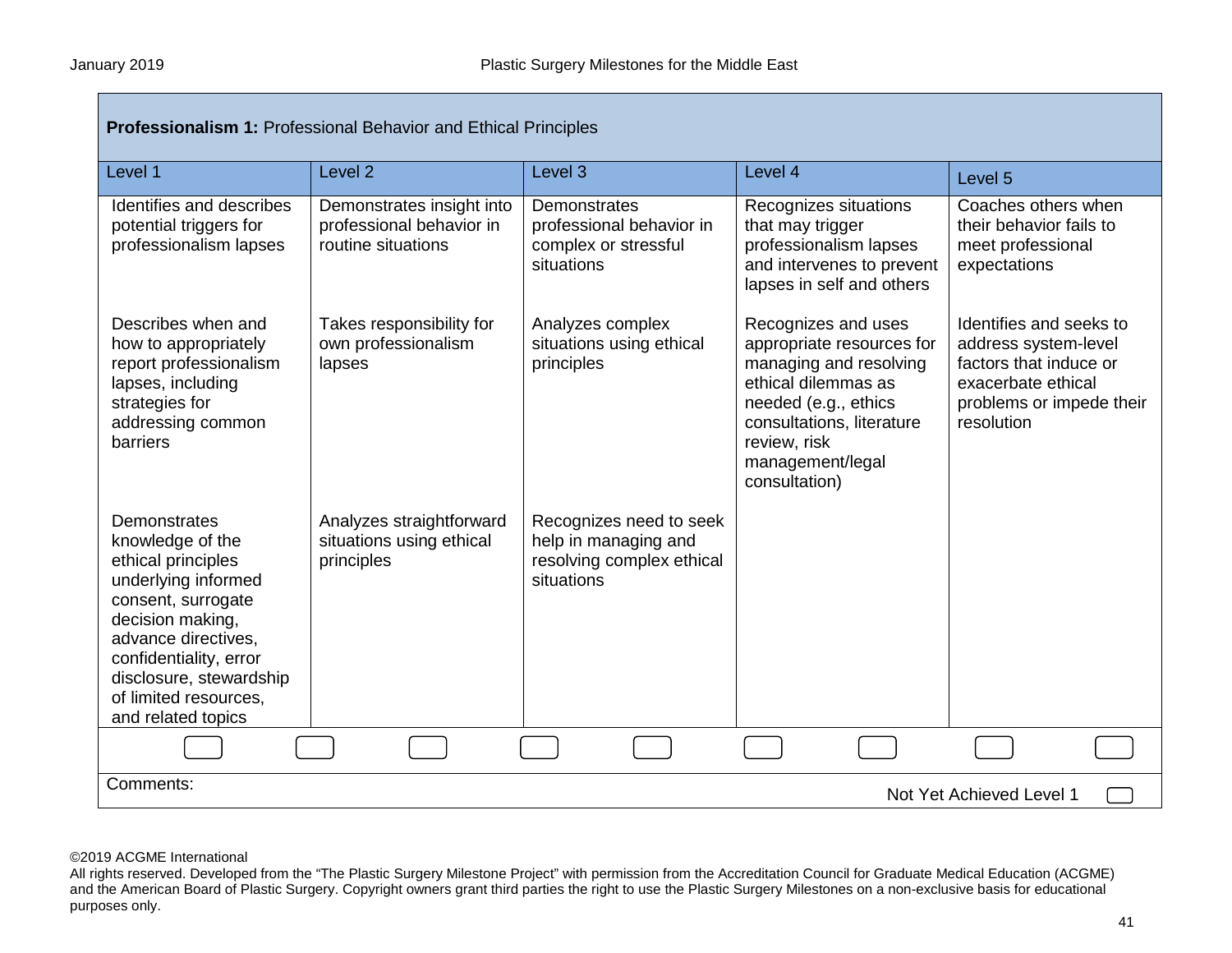| <b>Professionalism 2: Accountability/Conscientiousness</b>                                                                                                                                                                                                                                                        |                                                                                                                                                                                                                                                                |                                                                                                                                                                                                                                                                    |                                                                                                                                |                                       |  |
|-------------------------------------------------------------------------------------------------------------------------------------------------------------------------------------------------------------------------------------------------------------------------------------------------------------------|----------------------------------------------------------------------------------------------------------------------------------------------------------------------------------------------------------------------------------------------------------------|--------------------------------------------------------------------------------------------------------------------------------------------------------------------------------------------------------------------------------------------------------------------|--------------------------------------------------------------------------------------------------------------------------------|---------------------------------------|--|
| Level 1                                                                                                                                                                                                                                                                                                           | Level <sub>2</sub>                                                                                                                                                                                                                                             | Level <sub>3</sub>                                                                                                                                                                                                                                                 | Level 4                                                                                                                        | Level 5                               |  |
| Takes responsibility for<br>failure to complete tasks<br>and responsibilities,<br>identifies potential<br>contributing factors, and<br>describes strategies for<br>ensuring timely task<br>completion in the future<br>Responds promptly to<br>requests or reminders to<br>complete tasks and<br>responsibilities | Performs tasks and<br>responsibilities in a<br>timely manner with<br>appropriate attention<br>to detail in routine<br>situations<br>Recognizes situations<br>that may impact own<br>ability to complete<br>tasks and<br>responsibilities in a<br>timely manner | Performs tasks and<br>responsibilities in a<br>timely manner with<br>appropriate attention<br>to detail in complex or<br>stressful situations<br>Proactively<br>implements strategies<br>to ensure that the<br>needs of patients,<br>teams, and systems<br>are met | Recognizes situations<br>that may impact<br>others' ability to<br>complete tasks and<br>responsibilities in a<br>timely manner | Takes ownership of<br>system outcomes |  |
|                                                                                                                                                                                                                                                                                                                   |                                                                                                                                                                                                                                                                |                                                                                                                                                                                                                                                                    |                                                                                                                                |                                       |  |
| Comments:<br>Not Yet Achieved Level 1                                                                                                                                                                                                                                                                             |                                                                                                                                                                                                                                                                |                                                                                                                                                                                                                                                                    |                                                                                                                                |                                       |  |

All rights reserved. Developed from the "The Plastic Surgery Milestone Project" with permission from the Accreditation Council for Graduate Medical Education (ACGME) and the American Board of Plastic Surgery. Copyright owners grant third parties the right to use the Plastic Surgery Milestones on a non-exclusive basis for educational purposes only.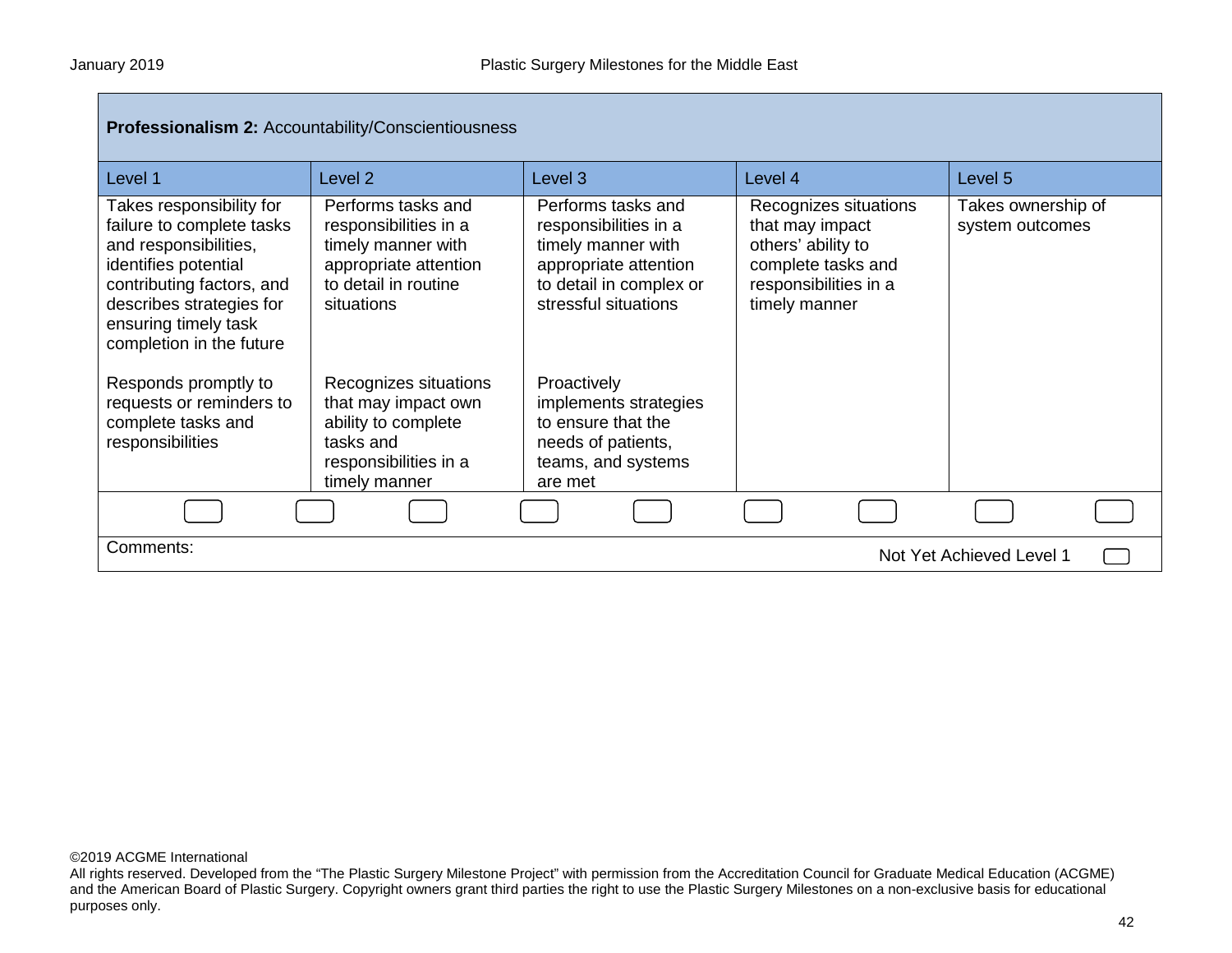| <b>Professionalism 3: Self-Awareness and Help-Seeking</b>                           |                                                                                  |                                                                                                                        |                                                                                                                  |                                                                                                                                 |  |
|-------------------------------------------------------------------------------------|----------------------------------------------------------------------------------|------------------------------------------------------------------------------------------------------------------------|------------------------------------------------------------------------------------------------------------------|---------------------------------------------------------------------------------------------------------------------------------|--|
| Level 1                                                                             | Level <sub>2</sub>                                                               | Level <sub>3</sub>                                                                                                     | Level 4                                                                                                          | Level 5                                                                                                                         |  |
| Recognizes status of<br>personal and<br>professional well-being,<br>with assistance | Independently<br>recognizes status of<br>personal and<br>professional well-being | With assistance,<br>proposes a plan to<br>optimize personal and<br>professional well-being                             | Independently develops a<br>plan to optimize personal<br>and professional well-<br>being                         | Coaches others when<br>emotional responses or<br>limitations in<br>knowledge/skills do not<br>meet professional<br>expectations |  |
| Recognizes limits in the<br>knowledge/skills of self<br>or team, with assistance    | Independently<br>recognizes limits in the<br>knowledge/skills of self<br>or team | With assistance,<br>proposes a plan to<br>remediate or improve<br>limits in the<br>knowledge/skills of self<br>or team | Independently develops a<br>plan to remediate or<br>improve limits in the<br>knowledge/skills of self or<br>team |                                                                                                                                 |  |
|                                                                                     | Demonstrates<br>appropriate help-seeking<br>behaviors                            |                                                                                                                        |                                                                                                                  |                                                                                                                                 |  |
|                                                                                     |                                                                                  |                                                                                                                        |                                                                                                                  |                                                                                                                                 |  |
| Comments:<br>Not Yet Achieved Level 1                                               |                                                                                  |                                                                                                                        |                                                                                                                  |                                                                                                                                 |  |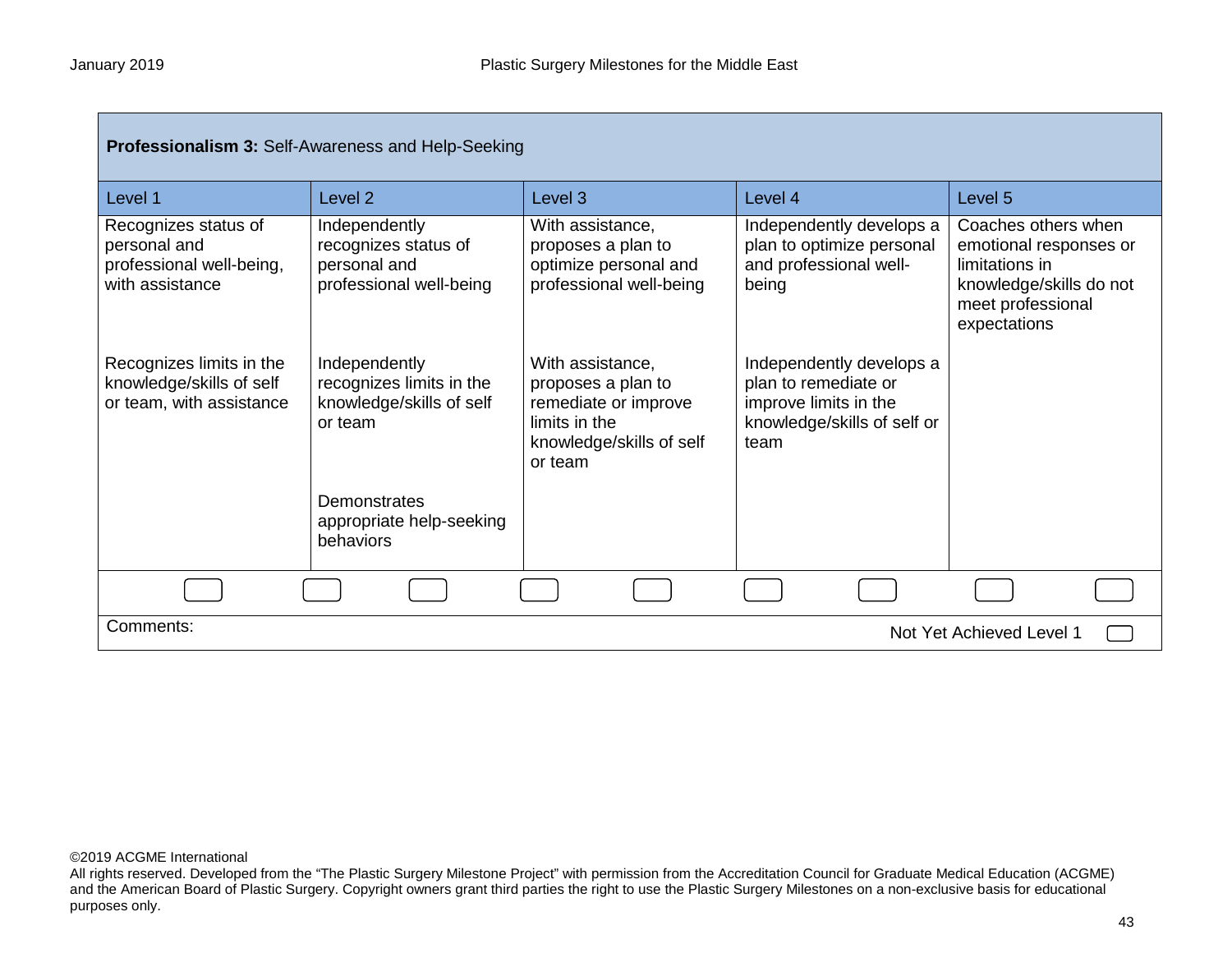| Interpersonal and Communication Skills 1: Patient- and Family-Centered Communication                                                                                                             |                                                                                                                                                                                                                         |                                                                                                                                                                                                      |                                                                                                                                                                               |                                                                                                                                                |  |
|--------------------------------------------------------------------------------------------------------------------------------------------------------------------------------------------------|-------------------------------------------------------------------------------------------------------------------------------------------------------------------------------------------------------------------------|------------------------------------------------------------------------------------------------------------------------------------------------------------------------------------------------------|-------------------------------------------------------------------------------------------------------------------------------------------------------------------------------|------------------------------------------------------------------------------------------------------------------------------------------------|--|
| Level 1                                                                                                                                                                                          | Level <sub>2</sub>                                                                                                                                                                                                      | Level <sub>3</sub>                                                                                                                                                                                   | Level 4                                                                                                                                                                       | Level 5                                                                                                                                        |  |
| Uses language and non-<br>verbal behavior to<br>demonstrate respect and<br>establish rapport                                                                                                     | Establishes a therapeutic<br>relationship in<br>straightforward<br>encounters using active<br>listening and clear<br>language                                                                                           | Establishes a therapeutic<br>relationship<br>in challenging patient<br>encounters                                                                                                                    | Easily establishes<br>therapeutic relationships,<br>with attention to<br>patient/family concerns<br>and context, regardless<br>of complexity                                  | Mentors others in<br>situational awareness<br>and critical self-reflection<br>to consistently develop<br>positive therapeutic<br>relationships |  |
| Identifies common<br>barriers to effective<br>communication (e.g.,<br>language, disability) while<br>accurately<br>communicating own role<br>within the health care<br>system                    | Identifies complex<br>barriers to effective<br>communication (e.g.,<br>health literacy, cultural)                                                                                                                       | When prompted, reflects<br>on personal biases while<br>attempting to minimize<br>communication barriers                                                                                              | Independently recognizes<br>personal biases while<br>attempting to proactively<br>minimize communication<br>barriers                                                          | Role models self-<br>awareness practice while<br>identifying teaching a<br>contextual approach to<br>minimize communication<br>barriers        |  |
| Identifies the need to<br>adjust communication<br>strategies based on<br>assessment of<br>patient/family<br>expectations and<br>understanding of their<br>health status and<br>treatment options | Organizes and initiates<br>communication with<br>patients/families by<br>introducing stakeholders,<br>setting the agenda,<br>clarifying expectations,<br>and verifying an<br>understanding of the<br>clinical situation | With guidance,<br>sensitively and<br>compassionately delivers<br>medical information;<br>elicits patient/family<br>values, goals and<br>preferences; and<br>acknowledges<br>uncertainty and conflict | Independently uses<br>shared decision making<br>to align patient/family<br>values, goals, and<br>preferences with<br>treatment options to<br>make a personalized care<br>plan | Role models shared<br>decision making in<br>patient/family<br>communication in<br>situations with a high<br>degree of<br>uncertainty/conflict  |  |
|                                                                                                                                                                                                  |                                                                                                                                                                                                                         |                                                                                                                                                                                                      |                                                                                                                                                                               |                                                                                                                                                |  |
| Comments:<br>Not Yet Achieved Level 1                                                                                                                                                            |                                                                                                                                                                                                                         |                                                                                                                                                                                                      |                                                                                                                                                                               |                                                                                                                                                |  |

All rights reserved. Developed from the "The Plastic Surgery Milestone Project" with permission from the Accreditation Council for Graduate Medical Education (ACGME) and the American Board of Plastic Surgery. Copyright owners grant third parties the right to use the Plastic Surgery Milestones on a non-exclusive basis for educational purposes only.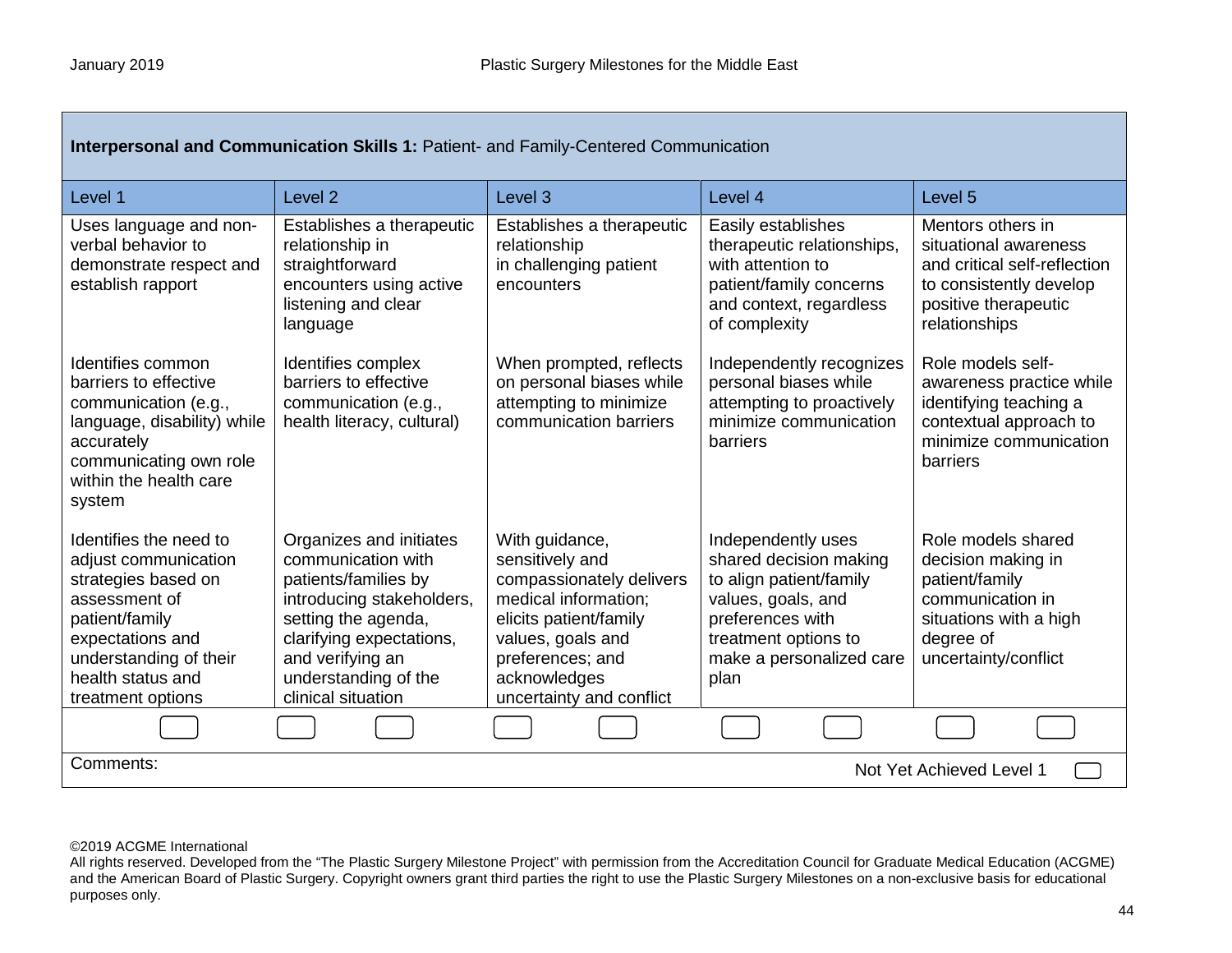| Interpersonal and Communication Skills 2: Interprofessional and Team Communication |                                                                                 |                                                                              |                                                                                                                 |                                                                                                                                                 |
|------------------------------------------------------------------------------------|---------------------------------------------------------------------------------|------------------------------------------------------------------------------|-----------------------------------------------------------------------------------------------------------------|-------------------------------------------------------------------------------------------------------------------------------------------------|
| Level 1                                                                            | Level <sub>2</sub>                                                              | Level <sub>3</sub>                                                           | Level 4                                                                                                         | Level <sub>5</sub>                                                                                                                              |
| Respectfully requests a<br>consultation                                            | Clearly and concisely<br>requests a consultation                                | Checks own<br>understanding of<br>consultant<br>recommendations              | Coordinates<br>recommendations from<br>different members of the<br>health care team to<br>optimize patient care | Role models flexible<br>communication strategies<br>that value input from all<br>health care team<br>members, resolving<br>conflict when needed |
| Respectfully receives a<br>consultation request                                    | Clearly and concisely<br>responds to a<br>consultation request                  | Checks understanding<br>of recommendations<br>when providing<br>consultation | Communicates feedback<br>and constructive criticism<br>to superiors                                             | Facilitates regular health<br>care team-based<br>feedback in complex<br>situations                                                              |
| Uses language that<br>values all members of<br>the health care team                | Communicates<br>information effectively<br>with all health care team<br>members | Uses active listening to<br>adapt communication<br>style to fit team needs   |                                                                                                                 |                                                                                                                                                 |
|                                                                                    | Solicits feedback on<br>performance as a<br>member of the health<br>care team   | Communicates concerns<br>and provides feedback<br>to peers and learners      |                                                                                                                 |                                                                                                                                                 |
|                                                                                    |                                                                                 |                                                                              |                                                                                                                 |                                                                                                                                                 |
| Comments:<br>Not Yet Achieved Level 1                                              |                                                                                 |                                                                              |                                                                                                                 |                                                                                                                                                 |